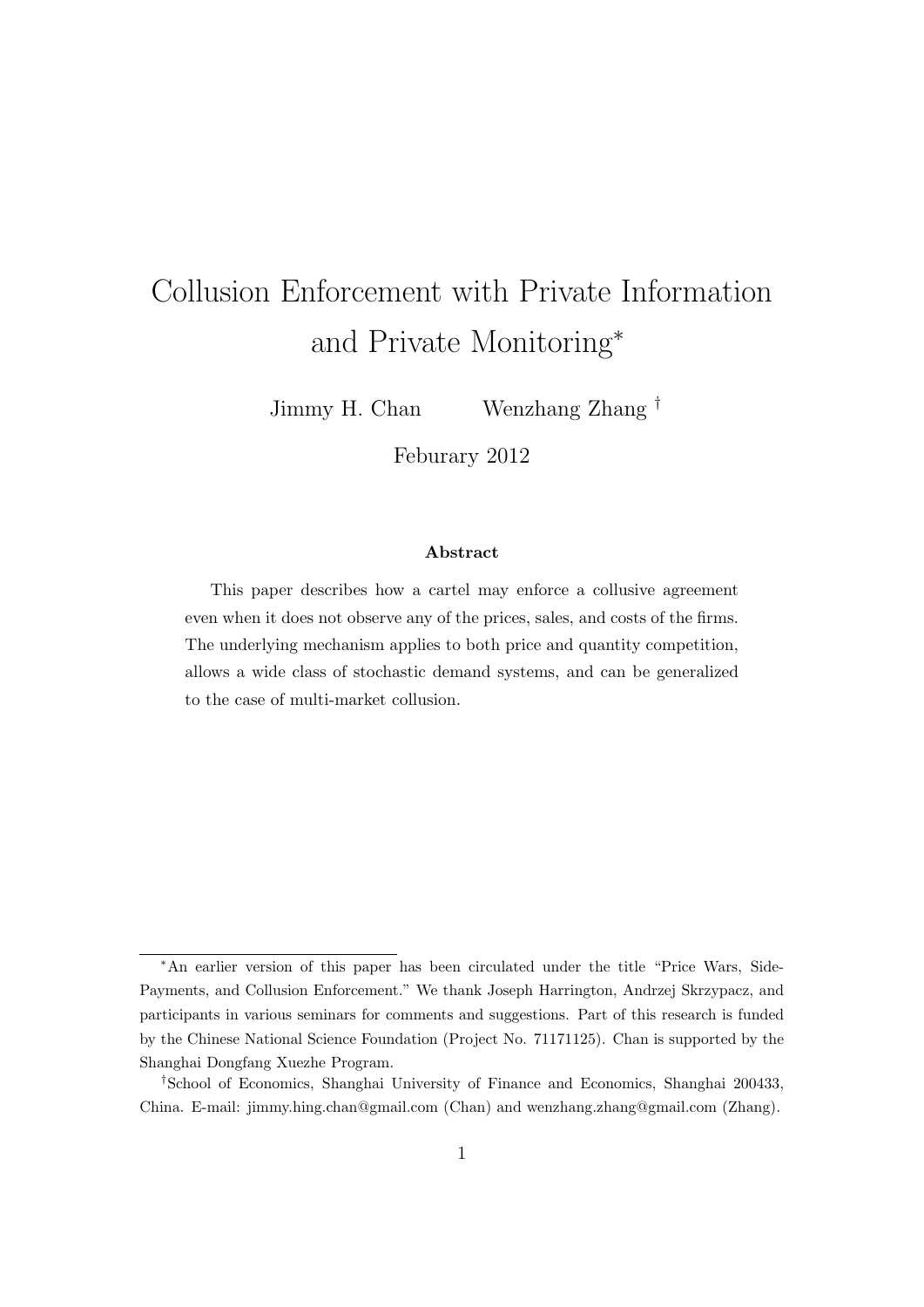## 1 Introduction

Ever since Stigler (1964), a focus of cartel theory is to explain how cartels could enforce collusive agreements given their limited ability to monitor their members. There are two strands of literature. One strand assumes that prices are publicly observed and focuses on the issue of private cost information. Athey and Bagwell (2001) and Athey, Bagwell, and Sanchirico (2004) study the optimal collusion scheme in dynamic Bertrand games in which prices are publicly observed and each firm receives a privately observed cost shock in each period, and Athey and Bagwell (2008) study the same issue while allowing for each firm's cost shocks to follow a Markovian process. Hörner and Jamison  $(2007)$  consider a framework similar to Athey and Bagwell (2001) but without allowing for communication. Escobar and Toikka (2010) study general two-player Bayesian games in which the private information of each player also follows a Markovian process. Both show that first-best can be achieved asymptotically when players are sufficiently patient. Athey and Segal (2007) and Bergemann and Välimäki (2010) propose efficient mechanisms in a dynamic environment with private information.<sup>1</sup>

Another strand of the literature assumes costs are publicly observable and focuses on the issue of secret price cutting. Green and Porter (1984) show that in a repeated Cournot game with stochastic demand a cartel that observes the common price but not the sales of individual firms may use a price war as a collective punishment to deter the firms from secretly raising outputs. Harrington and Skrzypacz (2007) analyze a similar problem but in the context of repeated Bertrand competition. They show that a cartel that observes sales rather than prices can enforce a collusive agreement by requiring each colluding firm to pay other firms in the cartel a side-payment proportional to its output. These sidepayments effectively serve as an output tax that discourages firms from secretly cutting price.<sup>2</sup> Harrington and Skrzypacz (2011) extends their 2007 model to the

<sup>1</sup>Other related works include Athey and Miller (2007) and Miller (Forthcomming), Aoyagi (2003), Skrzypacz and Hopenhayn (2004), and Blume and Heidhues (2006).

<sup>2</sup>Aoyagi (2002) analyzes collusion in a repeated Betrand game in which the demand shocks are positively correlated.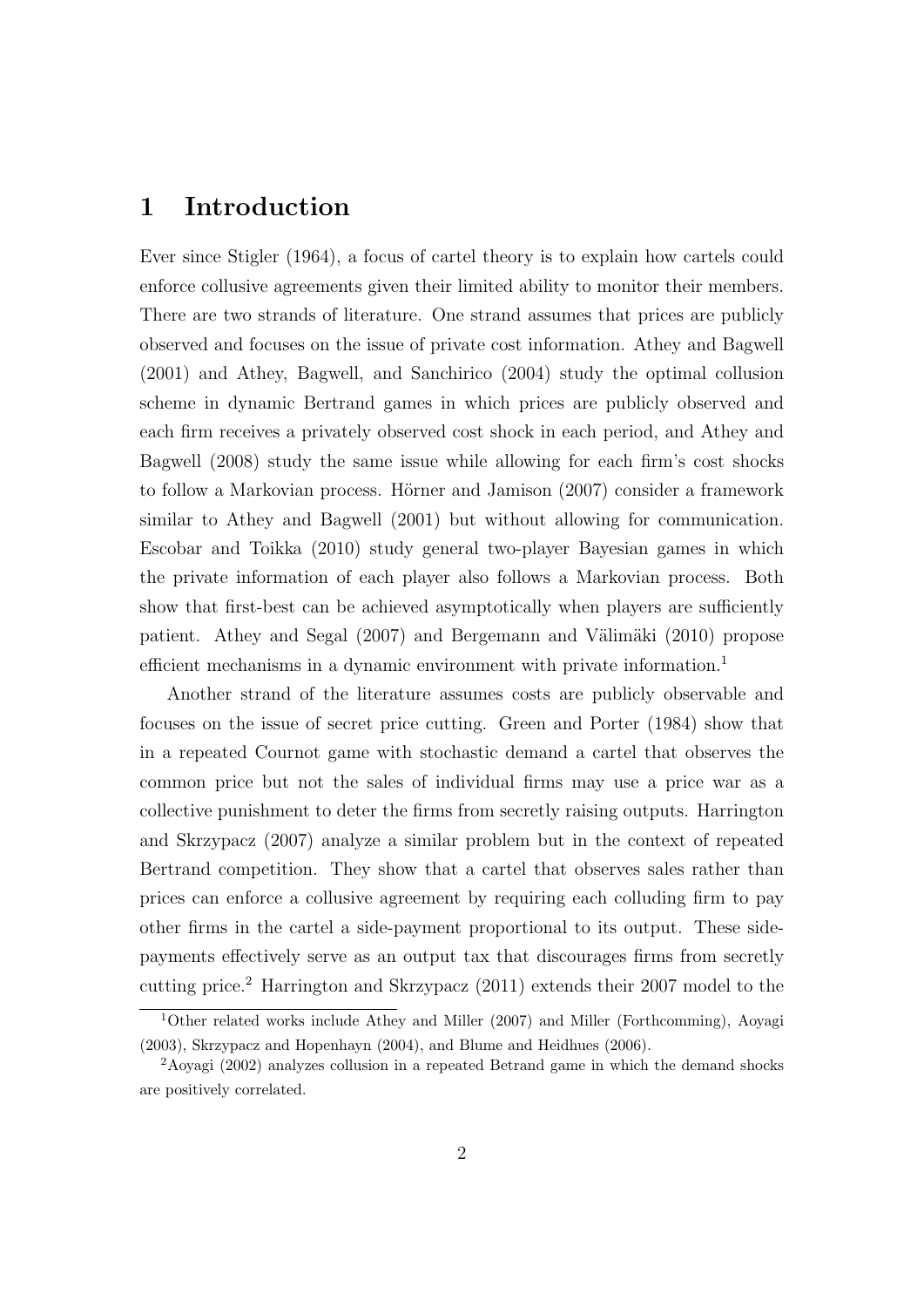case where the cartel observes neither prices nor sales.<sup>3</sup>

While these two strands of literature has greatly deepened our understanding on how a cartel can overcome the private-cost-information problem and the secretprice-cutting problem separately, there has been little work on how these two problems can be tackled jointly. There is no economic reason why either costs, prices, or sales must be publicly observable. On the contrary, one would expect in many industries firms would have some private information about all three of them. Even firms that produce homogenous products may have significantly different costs due to technological and productivity differences. In a recent case study, Harrington (2006) notes that many cartels relied primarily on the sales and pricing information supplied by the firms. Given that collusion is illegal, it would be difficult for a cartel to devise a mechanism that would make it impossible for a firm to lie without arousing the suspicion of the antitrust authority.

In this paper we argue that a natural way to prevent a firm from lying about its costs and secretly cutting price is to punish it when the profits of the other firms are low. After all, the only reason a cartel would want to prevent these actions is because they hurt the profits of the other firms. Furthermore, if the original agreement is efficient, then the private gains a firm can obtain from any form of cheating must be outweighed by the total loss of the other firms; therefore, a firm would have no incentive to cheat if it is held responsible for the profits of the others. We formalize this idea in a model of repeated oligopoly and identify a set of conditions under which a cartel can enforce a collusive agreement without observing any of the prices, costs, and sales of the firms.

Our enforcement scheme is similar to the classic AGV mechanism in that it also use transfers to internalize the externalities of individual actions. However, there are several important differences between the two mechanisms. Whereas under the AGV mechanism an agent's transfer depends only on his reported type, under our scheme a firm's transfer depends both on its reported cost type and the

<sup>3</sup>More broadly, similar issues are also investigated in the literature of repeated games with communication under private monitoring. See, Aoyagi, 2002, Kandori and Matsushima, 1998, Compte, 1998, Fudenberg and Levine, 2007, Obara, 2009, and Zheng, 2008.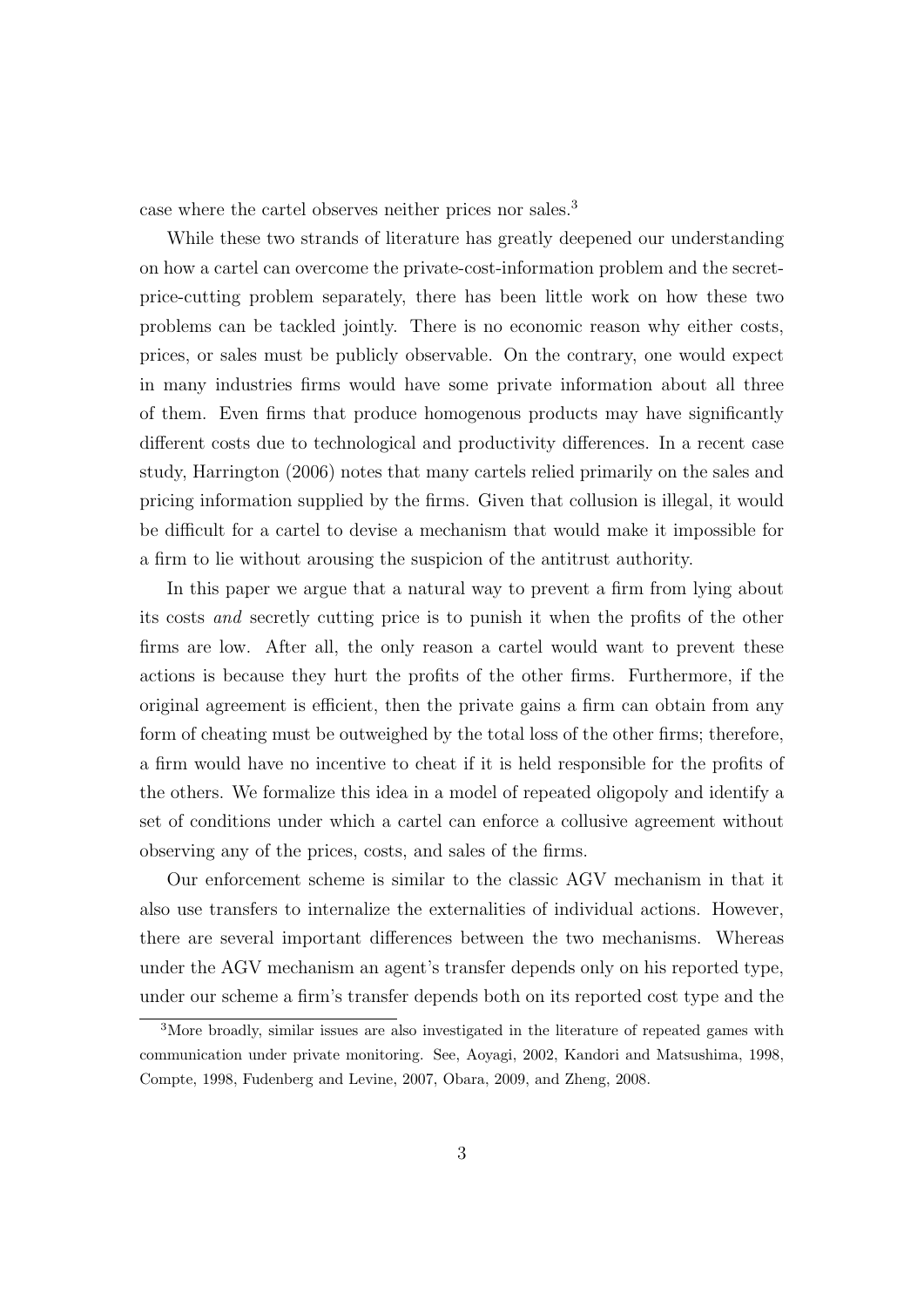reported profits of the other firms. Furthermore, to limit the efficiency loss due to private monitoring, the transfer of each firm under our scheme is increasing in the profits of the other firms only up certain profit targets. Once a firm's profit is above its target, the transfers of the other firms are no longer tied to it. As a result, a firm which have secretly cut price may escape punishment when a positive demand shock masks the effect of the price cut. A key part of our argument is to show that, despite this truncation problem, firms could still be motivated to comply with the collusion agreement.

The greatest strength of our scheme is its versatility. It applies to both price and quantity competition and allows for a wide set of stochastic demand functions. The firms' products can be substitutes or complements, and there is no restriction on the correlations between the demand shocks of the firms. In his seminal work on collusion, Stigler (1964) points out there is no "single" collusive price. In many industries not only do firms produce many multiple products, they may also sell in different geographical markets or charge different customers different prices. In Section 5 we show that the scheme can be easily generalized to a setting where each firm is choosing a vector of prices. Furthermore, the main feature of our scheme—that each firm should be punished when the profits of the other firms in the cartel fall below certain targets—is broadly consistent with the practice of many real-life cartels. Firms in the citric acid cartel, for example, agreed to a set of sales quotas, and firms that sold above quota were required to purchase product from those that sold below.<sup>4</sup> Although our scheme may not fully maximize the cartel profit, we show that when the "size" of the demand shocks is small the cartel profit would be close to the monopoly profit so that any difference between the cartel profit under our scheme and that under the optimal scheme must be small.

Our model is related to Athey and Segal (2007) and Harrington and Skrzypacz (2011). Athey and Segal (2007) use a generalized AGV mechanism to support

<sup>4</sup>Harrington (2006) reports that some form of compensation schemes were used in the cartels in the market for choline chloride, citric acid, lysine, organic peroxides, sodium gluconate, sorbates, most vitamins, and zinc phosphate. Also see Harrington and Skrzypacz (2011), Levenstein and Suslow (2006).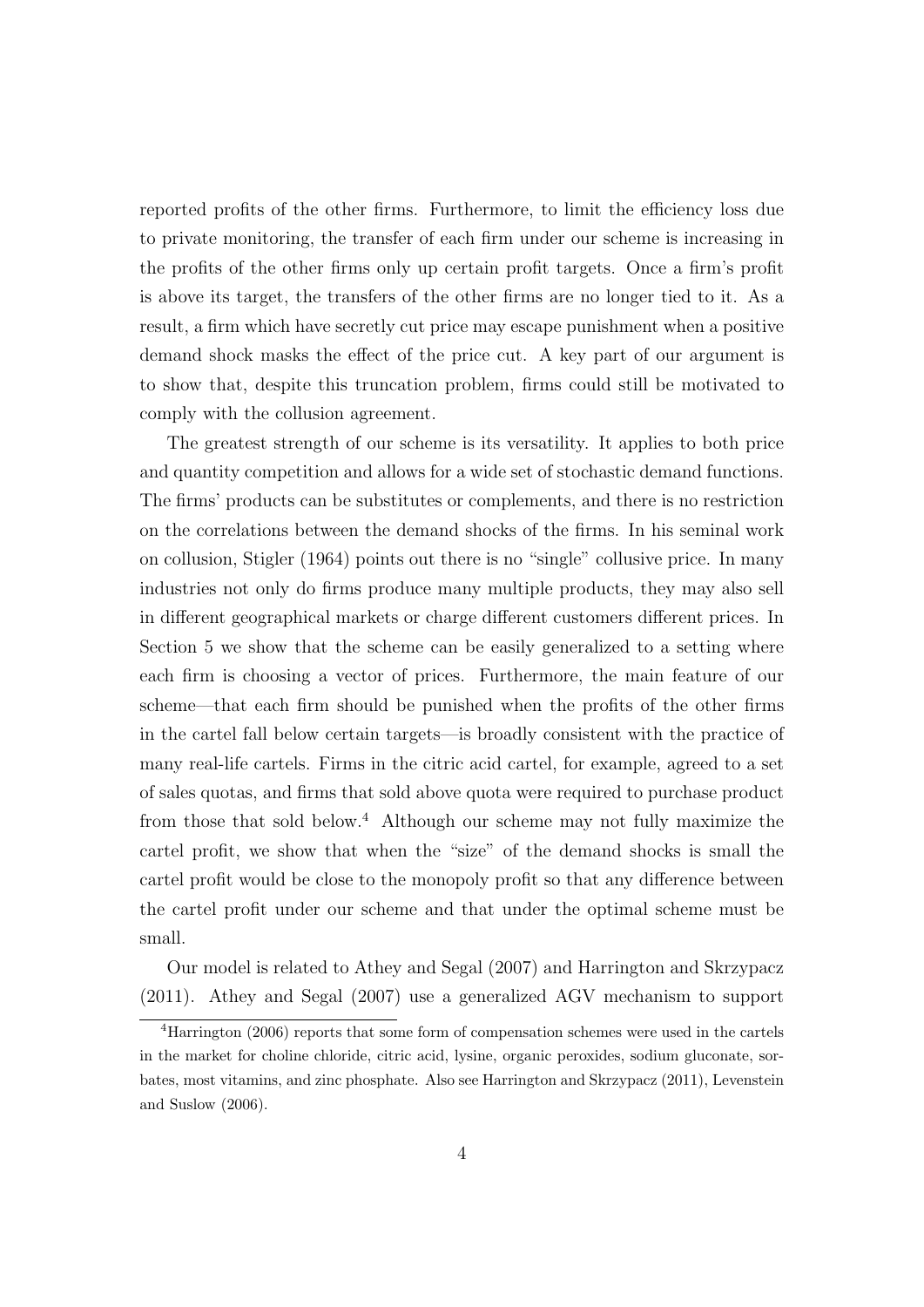efficient collusion when agents' private types are correlated over time. Their model allows an agent to choose a private action, but the action is allowed to affect only the agent's own payoff. As a result, their model does not apply to our oligopoly setting where the action of a firm affects the profits of the other firms. Harrington and Skrzypacz (2011) introduce a collusion scheme in a repeated Bertrand game where a cartel can observe the costs but not the sales and prices of the firms. Our model is more general in that it allows firms also to have private cost information. Another key difference between our enforcement scheme and that of Harrington and Skrzypacz (2011) lies in the way penalties are decided. Whereas the scheme of Harrington and Skrzypacz (2011) punishes a firm when it reports high sales, ours punishes it when other firms report low sales. Since under the scheme of Harrington and Skrzypacz (2011) firms are punished when they report high sales, they would have an incentive to under-report. They show that the firms can be induced to report their sales truthfully when the total industry demand is close to completely inelastic. Our scheme requires no such restriction and can be applied to industries that are subject to aggregate demand shocks.

# 2 Model

### 2.1 Demand

We consider an infinitely repeated oligopoly game. Let  $\mathcal N$  denote a set of n firms, each with constant marginal cost. In each period  $t = 1, ..., \infty$ , each firm i chooses an "action"  $a_i$  from a compact interval  $A_i \subset \mathbb{R}_+$ . Let  $a \equiv (a_1, ..., a_n)$  denote an action profile and  $A \equiv \prod_{i=1}^{n} A_i$  the set of action profiles. The market "outcome" for each firm i is a function of a and  $\varepsilon$ , a vector of random shocks. Let  $a^t$  denote the action profile chosen in period  $t<sup>5</sup>$ . Firm i's "outcome" of the oligopoly game in period  $t$  is denoted by

$$
y_i^t = y_i\left(a^t, \varepsilon^t\right) \in \Re_+,
$$

<sup>&</sup>lt;sup>5</sup>More generally, for any variable x we use  $x<sup>t</sup>$  to denote the value of that variable in period t.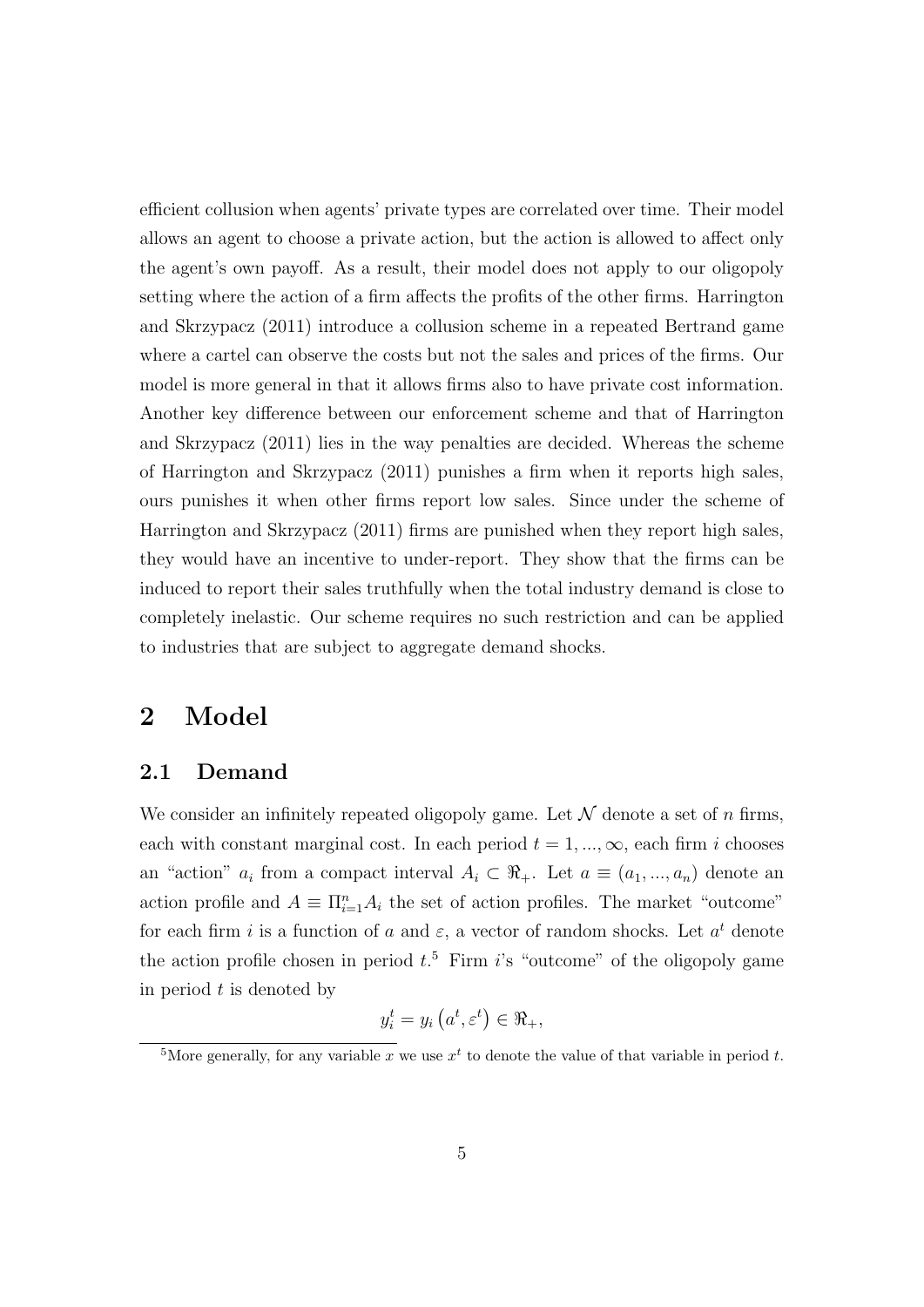where  $y_i$  is the outcome function of firm i, and  $a^t$  and  $\varepsilon^t$  are the action profile and a real vector of random shocks, respectively, in period  $t$ . Our model encompasses both price and quantity competition. In the former case,  $a_i$  would be firm i's price and  $y_i$  its sales, and in the latter vice versa. We assume that the random shock  $\varepsilon^t$  is identically and independently distributed across t according to an atomless probability measure F on a compact support  $\Omega$ . For each firm i,  $y_i$  is positive for all  $a \in A$  and  $\varepsilon \in \Omega$ , and integrable in  $\varepsilon$ .<sup>6</sup> Let

$$
\overline{y}_{i}\left(a\right) \equiv \int_{\varepsilon \in \Omega} y_{i}\left(a,\varepsilon\right) dF\left(\varepsilon\right)
$$

denote firm i's expected outcome, and let

$$
\widetilde{y}_{i}\left(a,y_{i}'\right) \equiv \int_{\varepsilon \in \Omega} \min\left(y_{i}\left(a,\varepsilon\right), y_{i}'\right) dF\left(\varepsilon\right)
$$

denote firm *i*'s expected outcome truncated from above at  $y_i'$ . We assume that  $y_i$ is continuous in  $(a, \varepsilon)$ , and, for any  $a \in A$  and  $j \in \mathcal{N}$ , differentiable in each  $a_j$ except for a measure-zero set of  $\varepsilon$ . This implies that both  $\overline{y}_i(a)$  and  $\widetilde{y}_i(a, y'_i)$  are differentiable in  $a_j$ , with<sup>7</sup>

$$
\frac{\partial \overline{y}_{i}(a)}{\partial a_{j}} = \int_{\varepsilon \in \Omega} \frac{\partial y_{i}(a, \varepsilon)}{\partial a_{j}} dF(\varepsilon);
$$

$$
\frac{\partial \widetilde{y}_{i}(a)}{\partial a_{j}} = \int_{\varepsilon \in \left\{ \varepsilon' \in \Omega | y_{i}(a, \varepsilon') \le y'_{i} \right\}} \frac{\partial y_{i}(a, \varepsilon)}{\partial a_{j}} dF(\varepsilon).
$$

In addition to the technical assumptions described above, we shall make three substantive assumptions about  $y_i$ .

**Assumption 1.** For any  $i, j \in \mathcal{N}$ ,  $i \neq j$ ,  $y_i$  is monotone in  $a_j$ , and whether  $y_i$ increases or decreases in  $a_j$  is independent of  $\varepsilon$ .

Assumption 2. For any  $i, j \in \mathcal{N}$ ,  $i \neq j$ ,  $a_{-j} \in A_{-j}$ ,  $a'_{j}, a''_{j} \in A_{j}$ , and  $y'_{i} \in \Re_{+}$ ,

$$
\frac{\frac{\partial \widetilde{y}_i(a'_j, a_{-j}, y'_i)}{\partial a_j}}{\frac{\partial \overline{y}_i(a'_j, a_{-j})}{\partial a_j}} \le \frac{\frac{\partial \widetilde{y}_i(a''_j, a_{-j}, y'_i)}{\partial a_j}}{\frac{\partial \overline{y}_i(a''_j, a_{-j})}{\partial a_j}},\tag{1}
$$

<sup>&</sup>lt;sup>6</sup>The assumption that  $y_i$  is positive means that a firm can dispose of its product freely in the case of quantity competition.

<sup>7</sup>See, e.g., Theorem 20.4 of Aliprantis and Burkinshaw (1990).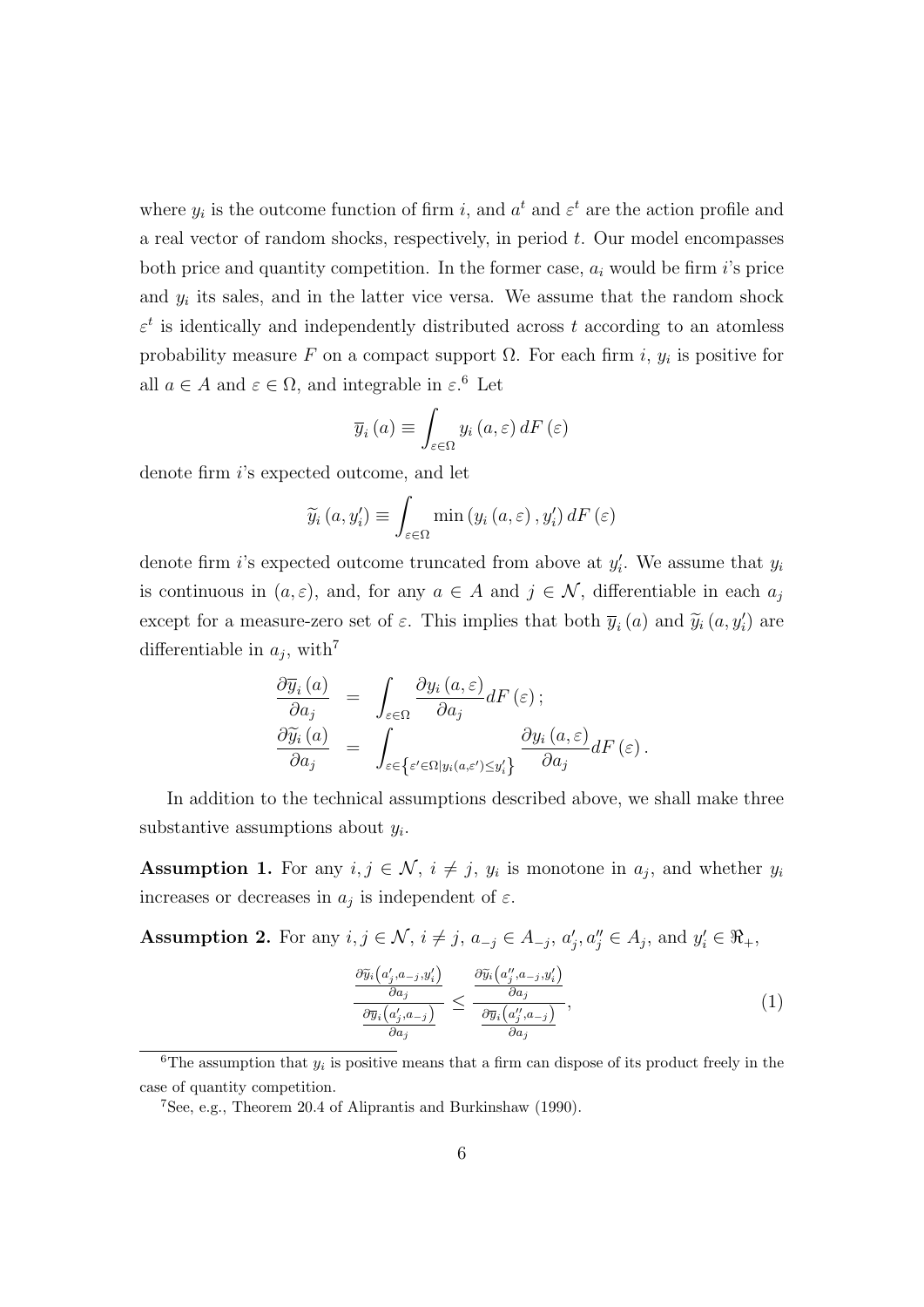when  $y_i(a'_j, a_{-j}, \varepsilon) \ge y_i(a''_j, a_{-j}, \varepsilon)$  for all  $\varepsilon$  and the denominators on both sides of the inequality are non-zero.

**Assumption 3.** For any  $i, j \in \mathcal{N}$ ,  $i \neq j$  there exists some finite  $\eta > 0$  such that for all  $a \in A$ ,

$$
\left|\frac{\partial y_i(a,\varepsilon)}{\partial a_j}\right| \le \eta \left|\frac{\partial \overline{y}_i(a)}{\partial a_j}\right| \quad \text{for almost all } \varepsilon \in \Omega.
$$

Assumption 1 says that the products of any firms  $i$  and  $j$  are either substitutes for all  $\varepsilon$  or complements for all  $\varepsilon$ . By definition,

$$
\frac{\partial \widetilde{y}_{i}\left(a'_{j},a_{-j},y'_{i}\right)}{\partial a_{j}} \leq \frac{\partial \overline{y}_{i}\left(a'_{j},a_{-j}\right)}{\partial a_{j}}.
$$

Because of the truncation output function  $\widetilde{y}_i$  can only partially capture the marginal effect of  $a_j$  on  $\overline{y}_i$ , and the fraction captured varies with  $a_j$ . Assumption 2 says that the fraction captured is smaller when firm  $j$  is choosing an action that leads to a higher outcome for firm  $i$ <sup>8</sup> Finally, Assumption 3 says the marginal effect of  $a_j$  on  $y_i$  is uniformly bounded across  $\varepsilon$  as a fraction of the average marginal effect. This rules out the pathological case where the marginal effect is concentrated on an arbitrarily small subset of  $\varepsilon$ .

Assumptions 1 to 3 are satisfied by a wide range of outcome functions. The following examples are commonly used in the industrial organization literature.

**Example 1** (Linear Outcome). The random shock is an  $n \times n$  vector  $\varepsilon \equiv (\varepsilon_{10}, ..., \varepsilon_{10})$  $\varepsilon_{1n}, ..., \varepsilon_{n0}, ..., \varepsilon_{nn}$ , and the outcome for each firm *i* is

$$
y_i(a,\varepsilon) = \varepsilon_{i0} + \sum_{j=1}^n \varepsilon_{ij} a_j.
$$

**Example 2** (Log-Linear Outcome). The random shock is a 2n vector  $\varepsilon \equiv (\varepsilon_{10}, \varepsilon_{11}, \varepsilon_{11})$  $..., \varepsilon_{n0}, \varepsilon_{n1}$ , and the outcome for each firm *i* is

$$
y_i(a,\varepsilon)=\varepsilon_{i0}a_i^{\varepsilon_{i1}}\Pi_{j\neq i}a_j^{l_{ij}},
$$

where  $l_{ij}$ ,  $i \neq j$ , are constant.

<sup>&</sup>lt;sup>8</sup>That is, the fraction captured is smaller if firm  $j$  chooses a higher price in the case of Bertrand competition and a lower quantity in the case of Cournot competition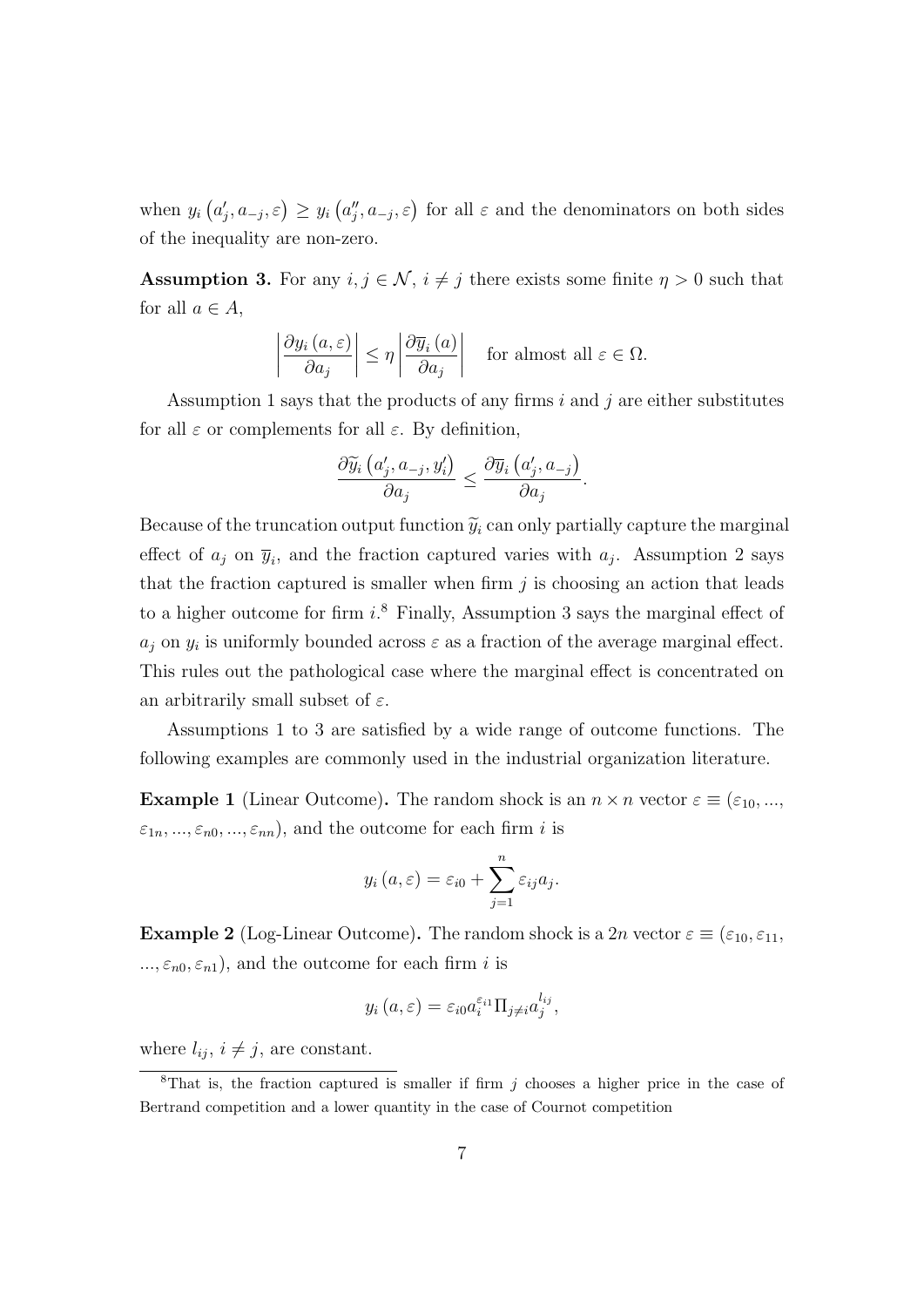Example 3 (Truncated Linear Outcome ). The random shock is an n vector  $\varepsilon \equiv (\varepsilon_1, ..., \varepsilon_n)$ , each  $\varepsilon_i$  has a compact support  $[\underline{\varepsilon}_i, \overline{\varepsilon}_i]$ , and the density of the marginal distribution of each  $\varepsilon_i$  is strictly positive, differentiable, and log-concave for any  $\varepsilon_i \in [\underline{\varepsilon}_i, \overline{\varepsilon}_i]$ . The outcome for each firm *i* is

$$
y_i(a,\varepsilon) = \max\left(\varepsilon_i + \sum_{j=1}^n l_{ij}a_j, 0\right).
$$

**Example 4** (Logit Outcome). The random shock  $\varepsilon$  has a compact support  $[\varepsilon, \overline{\varepsilon}]$ , and the density is strictly positive, differentiable, and log-concave for any  $\varepsilon \in [\underline{\varepsilon}, \overline{\varepsilon}]$ . The outcome of each firm  $i$  is

$$
y_i(a,\varepsilon) = \frac{\exp(-l_i a_i)}{\varepsilon + \sum_{j=1}^n \exp(-l_j a_j)}.
$$

In Examples 1 and 2 the random shocks enter the demand function additively and multiplicatively. There is no restriction on the distribution of the random shocks, except that in Example 1, each  $\varepsilon_{ij}$  must be either always positive or always negative so that  $y_i$  is monotone in  $a_j$ , and  $\Omega$  and A must be chosen so that  $y_i$  is always positive, and in Example 2 each  $\varepsilon_{i0}$  must be positive to ensure that  $y_i$  is positive. In Examples 3 and 4, firm i's outcome is non-linear in the random shocks. In these cases, we have to impose a stronger restriction on the distribution of the random shocks. Note that in Examples 1-3, there is no restriction on the correlation between the firms' outcomes. Thus, unlike Harrington and Skrzypacz (2011), our model applies to industries with aggregate demand shocks. It is clear that these examples satisfy Assumptions 1 and 3. We shall discuss why they also satisfy Assumption 2 in Section 4.

We now turn to the supply side of the market. We assume that each firm  $i$ 's marginal cost,  $c_i$ , is subject to firm-specific shock in each period. Let  $c_i^t$  denote firm i's marginal cost in period t. We assume  $c_i^t$  is identically and independently distributed across i and t on a compact interval  $C_i \subset \mathbb{R}_+$  according to a distribution  $G_i$ . The cost shocks and the demand shocks are independent, both contemporaneously and over time. Write C for  $\Pi_{i=1}^n C_i$ . Let  $c = (c_1, ..., c_n) \in C$  denote a cost profile and  $c_{-i}$  a cost profile minus  $c_i$ , and let G and  $G_{-i}$  denote the distribution of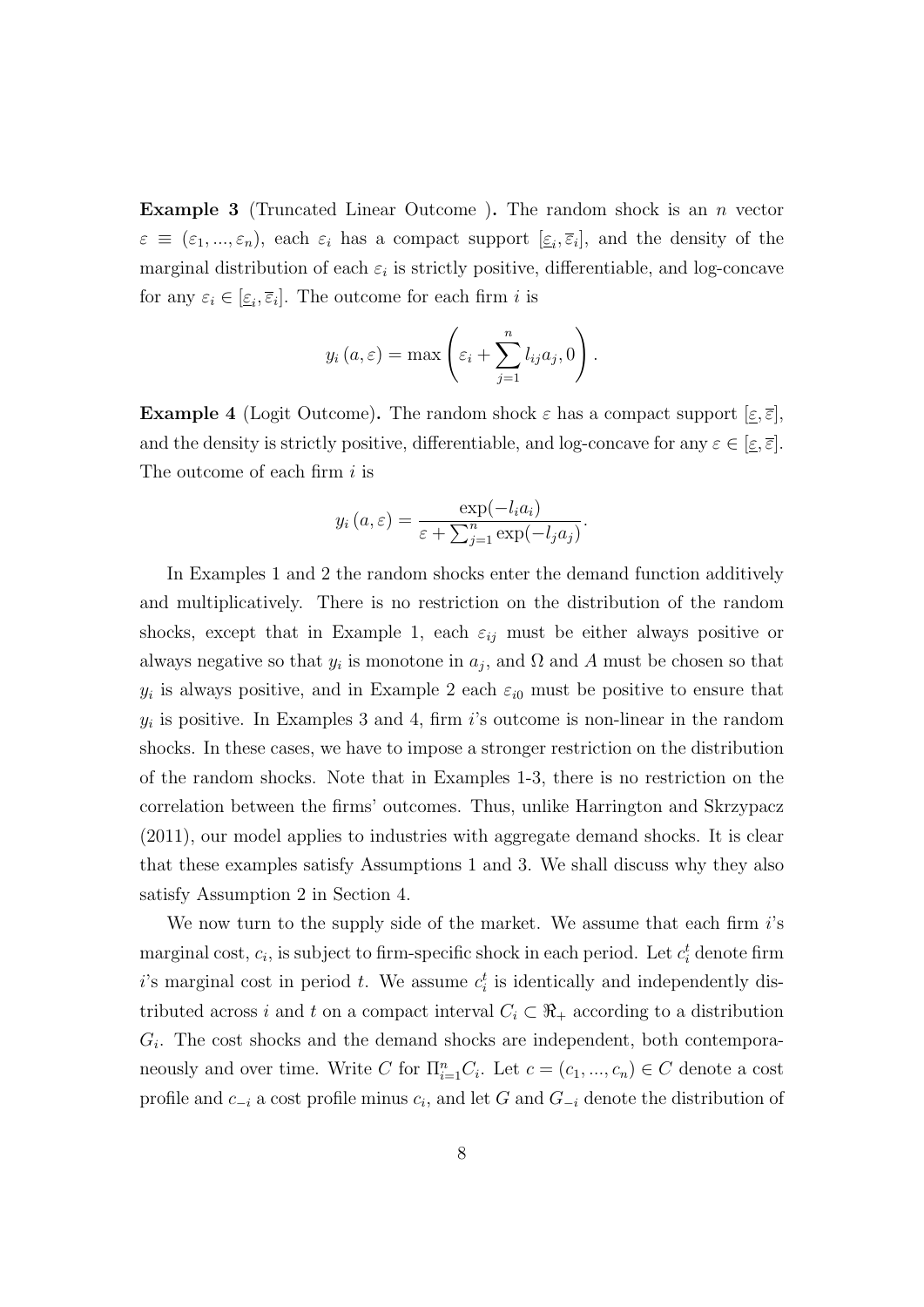c and  $c_{-i}$ , respectively.<sup>9</sup> Both F and  $(G_1, \ldots, G_n)$  are common knowledge among firms. Firm  $i$ 's profit is equal to

$$
\pi_i(a, c_i, \varepsilon) \equiv \Phi_1(c_i, a_i) y_i(a, \varepsilon) + \Phi_2(c_i, a_i)
$$

The functional forms of  $\Phi_1$  and  $\Phi_2$  depend on whether the firms compete in price or quantity. In the former case  $\Phi_1(c_i, a_i) \equiv (a_i - c_i)$  and  $\Phi_2(c_i, a) \equiv 0$ ; in the later  $\Phi_1(c_i, a_i) \equiv a_i$  and  $\Phi_2(c_i, a) \equiv -c_i a_i$ .

A cost-action profile  $\alpha: C \to A$  is a function that maps each cost profile c to an action profile  $\alpha(c) = (\alpha_1(c), ..., \alpha_n(c)) \in A$ . Let A denote the set of all cost-action profiles. For any cost-action profile  $\alpha$ , let

$$
\overline{\pi}_{i}(\alpha) \equiv \int_{c} \int_{\varepsilon} \pi_{i}(\alpha(c), c_{i}, \varepsilon) dF(\varepsilon) dG(c)
$$

and

$$
\overline{\Pi}\left(\alpha\right) \equiv \sum_{i=1}^{n} \overline{\pi}_{i}\left(\alpha\right)
$$

denote the expected profit of firm i and the expected total cartel profit when the cost-action profile  $\alpha$  is chosen, respectively.

Let  $\alpha^*$  denote a cost-action profile such that for each  $c \in C$ ,  $\alpha^*(c)$  maximizes

$$
\sum_{i=1}^{n} \int_{\varepsilon \in \Omega} \pi_i(a, c_i, \varepsilon) dF(\varepsilon).
$$

In general, for any particular  $c \in C$ ,  $\alpha^*(c)$  may not be unique or be in the interior of A. For example, it is possible that a particular high-cost firm  $i$  should be shut down to maximize the total cartel profit. If the firms are competing in quantity, then  $\alpha_i^*(c)$  should be 0, which must be the lower bound of  $A_i$ . If the firms are competing in price, then  $\alpha_i^*(c)$  could be any sufficiently large number so that  $\overline{y}_i(a_i^*)=0.$ 

Given our assumptions, the incomplete-information oligopoly game where each firm *i* chooses  $a_i$  independently after observing  $c_i$  has a pure-strategy Bayesian-Nash equilibrium.<sup>10</sup> We denote this equilibrium by the cost-action profile  $\alpha^{NE}$ .

<sup>&</sup>lt;sup>9</sup>In general, for any vector x,  $x_{-i}$  denote the vector minus the *i*-th element.

 $10$ See Fudenberg and Tirole (1991), Theorem 6.3.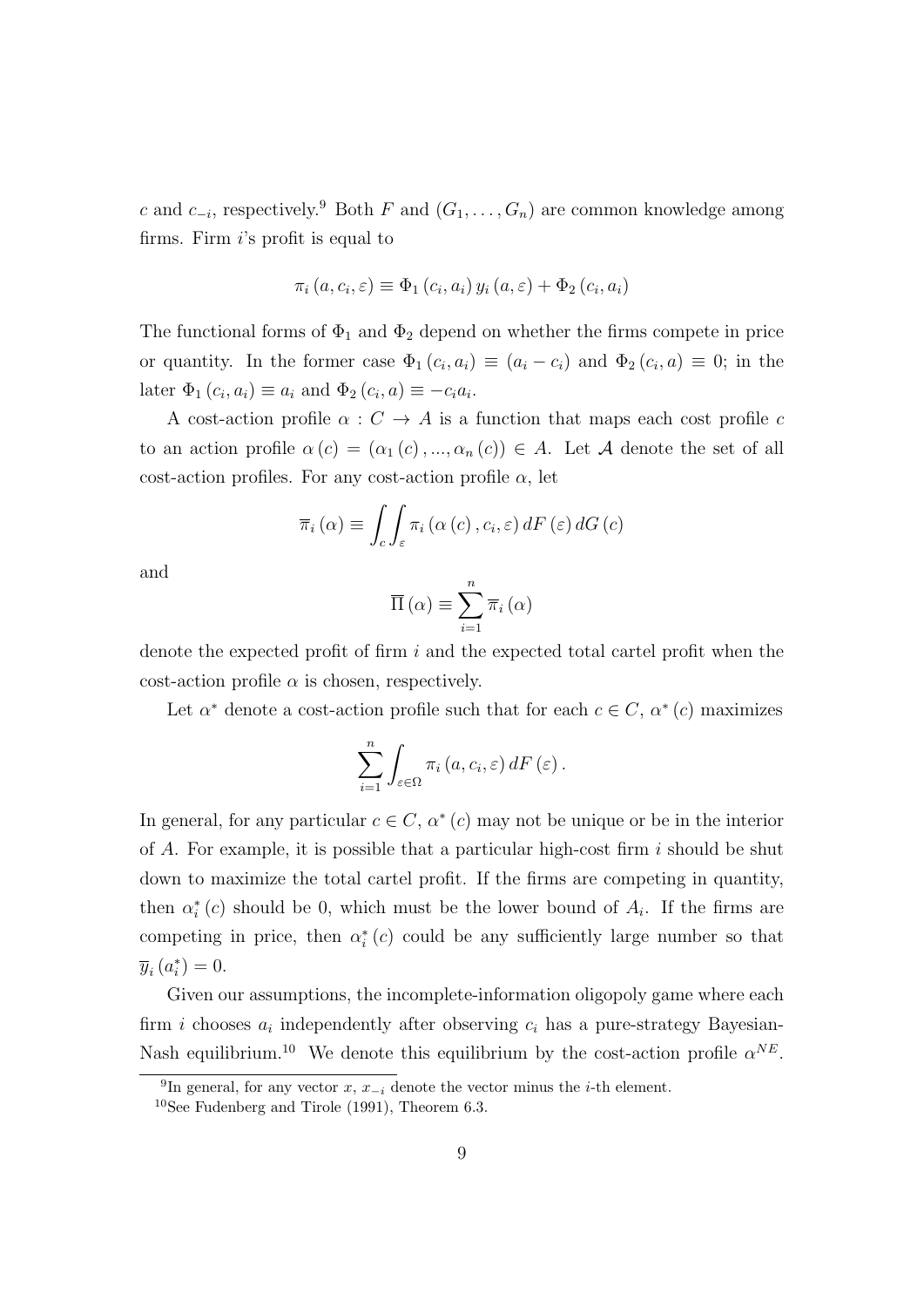Since the equilibrium action of firm i depends only on  $c_i$ ,  $\alpha_i^{NE}(c_i, c_{-i}) = \alpha_i^{NE}(c_i, c'_{-i})$ for all  $c_i \in C_i$  and  $c_{-i}, c'_{-i} \in C_{-i}$ . By definition, for any firm i and any  $c \in C$ ,

$$
\alpha_i^{NE}(c) \in \arg \max_{a_i \in A_i} \int_c \int_{\varepsilon} \pi_i(a_i, \alpha_{-i}(c), c_i, \varepsilon) dF(\varepsilon) dG_{-i}(c_{-i}).
$$

### 2.2 Timing and Information

In each period t each firm i chooses  $a_i^t$  after observing  $c_i^t$ . Then each firm i observes its own outcome  $y_i^t$  after  $\varepsilon^t$ , which is not directly observable, is realized. We assume that  $c_i^t$ ,  $a_i^t$ , and  $y_i^t$  are all private information. In every period the firms meet twice to exchange information, first after the marginal costs but before actions are chosen, and then again after outcomes are realized. Following Harrington and Skrzypacz (2011), we allow firms to exchange side-payments at the end of each period.

Specifically, the time-line of each period  $t$  is as follows: (1) each firm  $i$  first privately draws a cost parameter  $c_i^t$  from  $C_i$ ; (2) it then sends a cost report  $\hat{c}_i^t \in C_i$ to the other firms; (3) after receiving the cost reports from the other firms, firm i chooses  $a_i^t$ ; (4) the demand shock  $\varepsilon^t$  is realized; (5) firm i observes its outcome  $y_i^t$  and updates its belief about  $\varepsilon^t$ ; (6) it sends an outcome report  $\hat{y}_i^t$  to the other firms; (7) after receiving the outcome reports from the other firms, it makes a side-payment  $\tau_{ij}^t \geq 0$  to each firm j; these payments are publicly observed by all firms; (8) finally, it observes the outcome  $\omega^t$  of a public randomization device that is uniformly distributed between 0 and  $1<sup>11</sup>$  See Figure 1.



#### Figure 1: Timeline.

 $11$ The existence of a public randomization device, a standard assumption in the literature, allows firms to correlate their continuation strategies in future periods.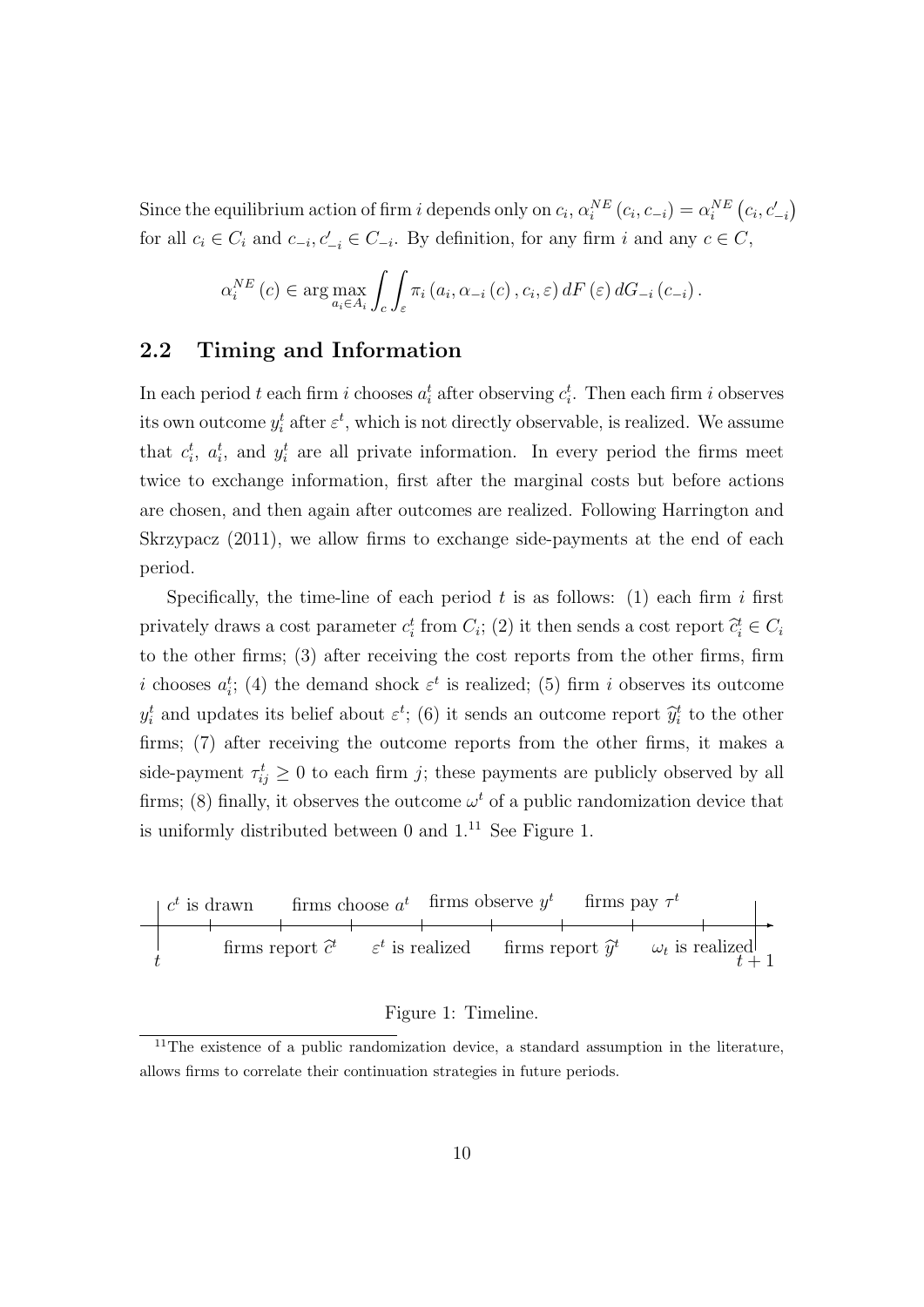In period  $t$  each firm must decide what cost to report, what action to take, what outcome to report and, finally, how much to pay the other firms. Let  $\hat{c}^t =$  $(\hat{c}_1^t, ..., \hat{c}_n^t)$  denote a profile of cost reports, and  $\hat{y}^t = (\hat{y}_1^t, ..., \hat{y}_n^t)$  a profile of outcome reports. A cost-reporting strategy for firm i is a function  $\rho_i : C_i \to C_i$  that maps firm *i*'s marginal cost  $c_i^t$  into a cost report  $\hat{c}_i^t \in C_i$ . An action strategy is a function  $\gamma_i: C \to A_i$  that determines firm i's period-t action,  $a_i^t$ , on the basis of  $c_i^t$ , firm i's own marginal cost and  $\hat{c}_{-i}^t$ , the cost-report profile of all firms  $j \neq i$ . An outcome-reporting strategy is a function  $r_i: C \times \mathbb{R}_+ \to \mathbb{R}_+$  that determines firm *i*'s outcome report,  $\hat{y}_i^t$ , on the basis of  $c_i^t$ ,  $\hat{c}_{-i}^t$ , and  $y_i^t$ . Finally, a transfer strategy is a function  $b_i: C \times \mathbb{R}^{n-1}_+ \to \mathbb{R}^n_+$  that maps  $c_i^t$ ,  $\tilde{c}_{-i}^t$ , and  $\tilde{y}_{-i}^t$  to a vector of side-payments  $\tau_i^t = (\tau_{i1}^t, ..., \tau_{in}^t).^{12}$  A reduced-normal-form stage-game strategy for firm *i* is a quadruple  $(\rho_i, \gamma_i, r_i, b_i)$ .<sup>13</sup>

A history of the game is an infinite sequence

$$
\left\{\varepsilon^t, c^t, a^t, y^t, \widetilde{c}^t, \widehat{y}^t, \tau^t, \omega^t\right\}_{t=1}^{\infty}.
$$

At the beginning of period  $t$  (before observing the marginal cost of that period) each firm will have observed a public history  $h_{pub}^t$  that includes the cost reports, outcome reports, side-payments, outcomes of the randomization device in the first  $t-1$  periods. In addition, firm i will have observed a private history  $h_i^t$  of its own costs, actions, and outcomes. Firm  $i$ 's information at the beginning of period  $t$ includes both  $h_{pub}^t$  and  $h_i^t$ . A repeated-game strategy for firm i, denoted by  $\sigma_i$ , is a function that maps in each period  $t$  firm  $i$ 's private information to a stage-game strategy. The firms discount future profits by a factor  $\delta < 1$ . The expected average discounted profit for firm i under strategy profile  $\sigma = (\sigma_1, \sigma_2, \ldots, \sigma_n)$  is equal to

$$
v_i(\sigma) = (1 - \delta) \sum_{t=1}^{\infty} \delta^{t-1} E\left[\pi_i\left(a^t, c_i^t, \varepsilon^t\right) + \sum_{j \neq i} \left(\tau_{ji}^t - \tau_{ij}^t\right) \middle| \sigma\right],
$$

where the expectation is taken over the distribution of histories induced jointly

 $12$ We assume firm i also pays itself a side-payment to simplify notations. Its value obviously has no significance.

<sup>&</sup>lt;sup>13</sup>Allowing  $\gamma_i$  to depend also on  $\hat{c}_i$  will lead to more tedious notations without changing the result. The same is true for  $r_i$  and  $b_i$ .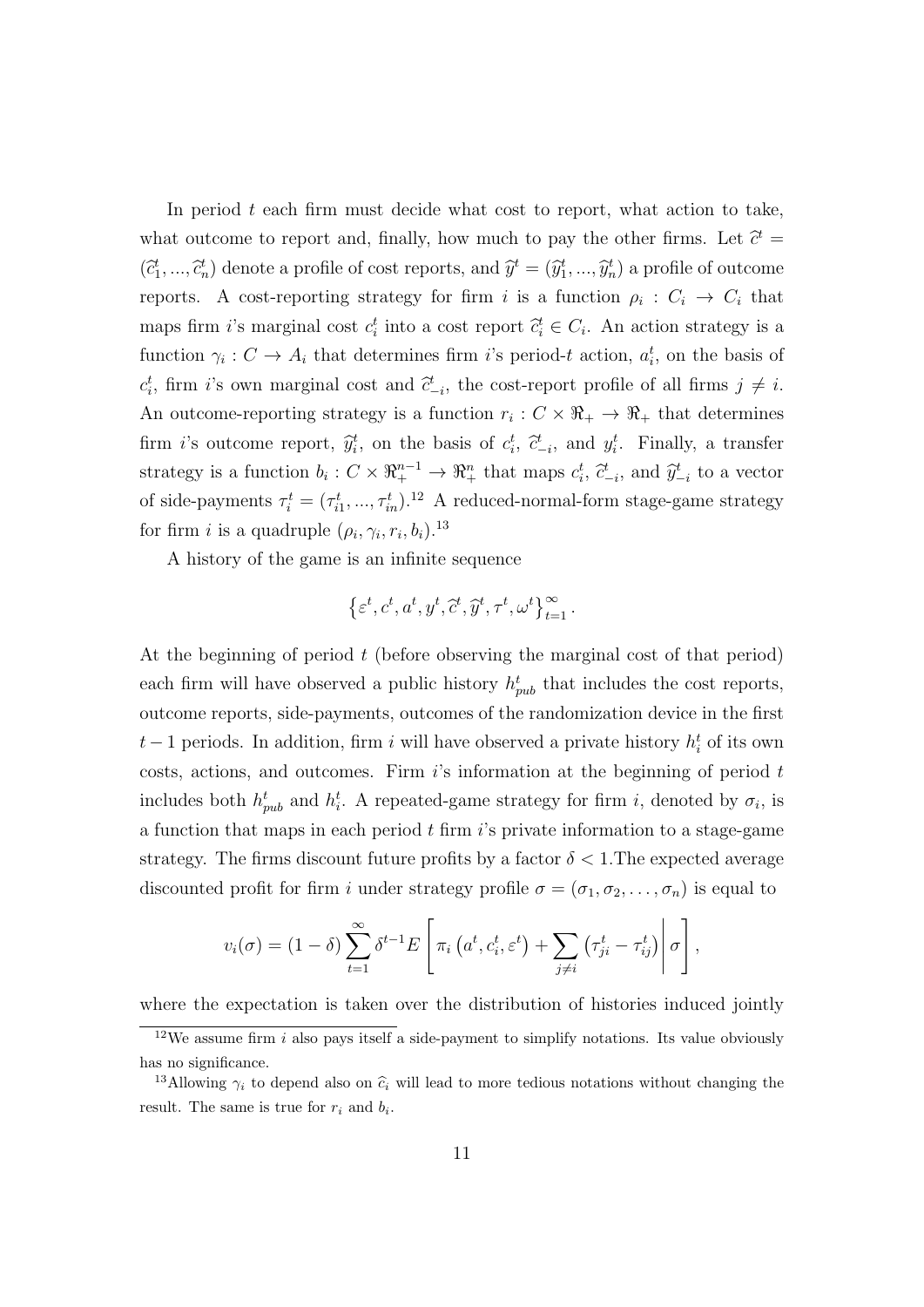by  $\sigma$ , F, and G. The solution concept we use is perfect public equilibrium.<sup>14</sup> A repeated-game strategy of a firm is a public strategy if the firm's stage-game strategy in any period depends only on the public history up to that period. A strategy profile is a perfect public equilibrium if the strategy of each firm is public and if the continuation strategy profile after any public history is a Nash equilibrium in the continuation game.

### 3 Result

The cartel ideally would like to implement the cost-action profile  $\alpha^*$  in every period to maximize the total cartel profit. In general this would mean allowing firms with lower costs to produce more, and compelling each firm to choose an action that, given the actions of the other firms, does not maximize the firm's own profit. If actions were observable, it could implement  $\alpha^*$  by applying an AGV mechanism in every period. If costs were observable, then the cartel problem would reduce to one of private monitoring. Harrington and Skrzypacz (2011) propose a mechanism to deal with this problem in a model of repeated price competition. But to apply their mechanism, a cartel must be able to calibrate the penalty for over-production so that each firm has the incentive to charge the exact right price. This becomes impossible when the cartel does not know the firms' marginal cost, as a firm's incentive to cut price depends on its cost. Because a firm can lie about its cost, deviate from its collusive action, and mis-report its outcome at the same time, a cartel cannot treat the private-cost-information problem and the private-monitoring-problem separately by first using an AGV mechanism to elicit the costs and then applying the Harrington-Skryzpacz mechanism to induce the right actions.

The contribution of this paper is to introduce a collusion enforcement scheme that allows for both private cost information and private monitoring. To introduce our main result, we need to introduce a measure of the "size" of the demand shock.

<sup>&</sup>lt;sup>14</sup>See, e.g., Definition 5.3 of Fudenberg and Tirole (1991) for a formal description of a perfect public equilibrium.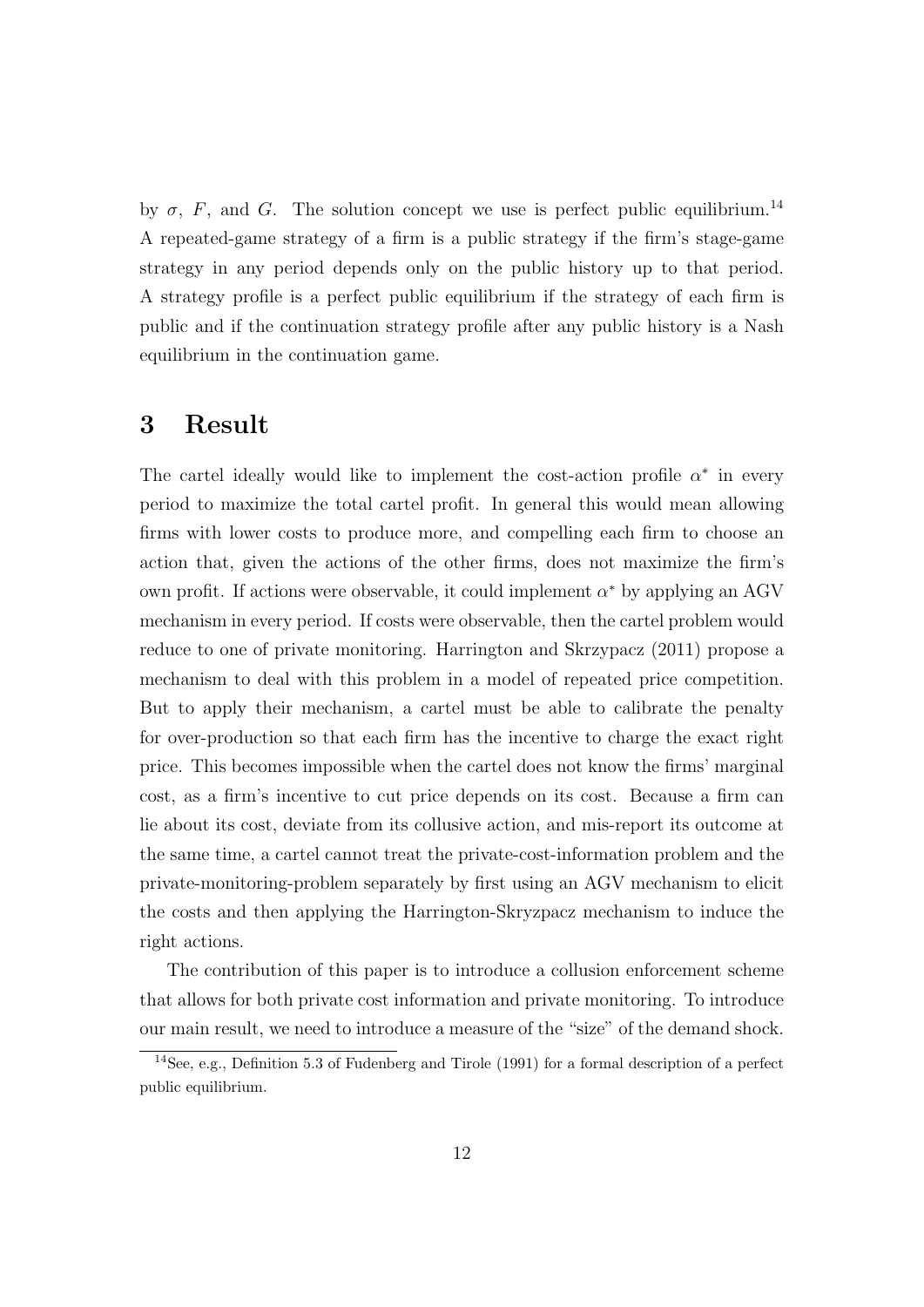Consider the following inequality:

$$
F\left(\varepsilon \in \Omega \text{ s.t. } \left|\exists i \in \mathcal{N}, \left(y_i\left(a^*(c), \varepsilon\right) - \overline{y}_i\left(a^*(c)\right)\right) / \overline{y}_i\left(a^*(c)\right)\right| \geq \kappa\right) \leq \kappa. \tag{2}
$$

The left-hand side of  $(2)$  is the probability that some firm is output is different from the mean by a factor of  $\kappa$  or more when the action profile  $a^*(c)$  is chosen. When this probability is less than some small  $\kappa$ , the distribution of every firm i's output is concentrated around the mean. In the following we say that the size of the demand shocks is smaller than  $\kappa$  if (2) holds.

Proposition 1. Suppose the demand system satisfies Assumptions 1-3. Then given any  $\zeta > 0$ , there exists  $\overline{\delta}$  and  $\kappa$  such that for any  $\delta \geq \overline{\delta}$  there is a perfect public equilibrium  $\sigma$  with

$$
\sum_{i=1}^{n} v_i(\sigma) \ge \overline{\Pi}(\alpha^*) - \zeta
$$

if the size of the demand shocks is smaller than  $\kappa$ .

Proposition 1 says that there is a perfect public equilibrium in which the expected cartel profit is arbitrarily close to the monopoly profit if the firms are sufficiently patient, the demand shocks are sufficiently small, and the demand system satisfies Assumptions 1-3. The key step of the proof is to design incentives that implement  $\alpha^*$ . In the following we provide a brief outline of the main issues. Details are left to the next section.

It is useful to focus on the incentives in a particular period. Consider a oneshot collusion game defined by steps 1-5 of the last section. But instead of making side-payments, each firm i directly receives a transfer  $w_i$  that is a function of  $\hat{c}$ and  $\hat{y}$ . The total payoff for firm i in this game is

$$
\pi_i\left(a,c_i,\varepsilon\right)+w_i\left(\widehat{c},\widehat{y}\right).
$$

Since there is no external source of funding in the original repeated game, the total transfer must be negative; that is,

$$
\sum_{i=1}^{n} w_i(\widehat{c}, \widehat{q}) \le 0, \quad \text{for all } (\widehat{c}, \widehat{y}) \in C \times \Re_+^n.
$$
 (3)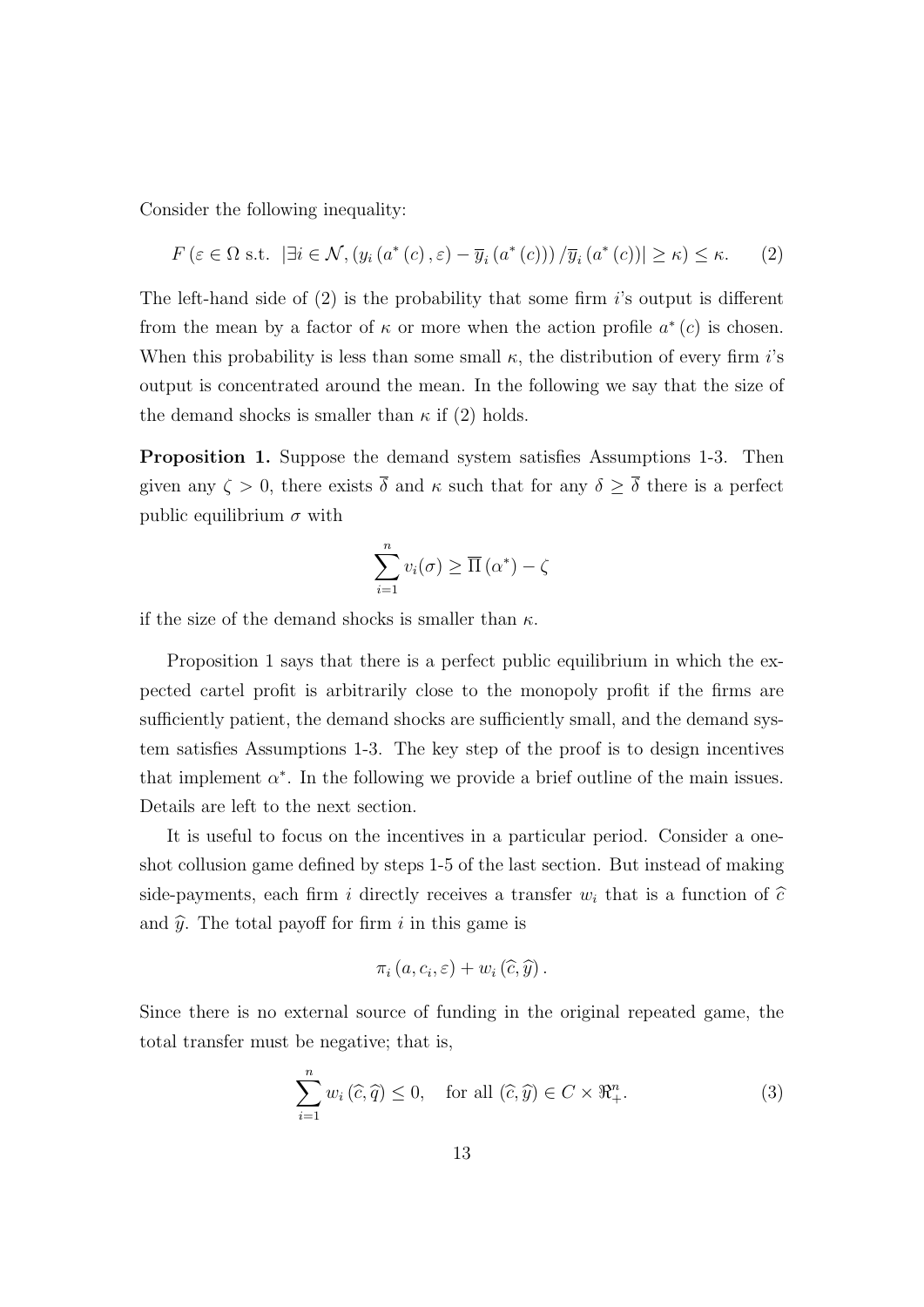As a cartel can destroy surplus through a costly price war, the total transfer can be strictly negative. But the discounted cartel profit will be low if the amount of surplus destroyed is large. The task, therefore, is to find a set of "not-too-costly" transfers such that it is a Nash equilibrium for each firm i to report  $c_i$  and  $y_i$ truthfully and chooses the action  $\alpha_i^*(\hat{c})$ .

Our basic approach is to tie the transfer of a firm to the profits of the other firms. Recall that the profit of a firm depends solely on its own cost, action, and outcome.<sup>15</sup> Given the reports  $\hat{c}$  and  $\hat{y}$ , we can calculate what the profit of firm j would be assuming that its cost and outcome are  $\hat{c}_i$  and  $\hat{y}_i$  and its action is  $\alpha_i^{\ast}(\hat{c})$ . Let

$$
\widetilde{\pi}_{j}(\widehat{y}_{i},\widehat{c}) \equiv \Phi_{1}(\widehat{c}_{i},\alpha_{i}^{*}(\widehat{c})) \widehat{y}_{i} + \Phi_{2}(\widehat{c}_{i},\alpha_{i}^{*}(\widehat{c}))
$$

denote the purported profit of firm j. We can implement  $\alpha^*$  in the one-shot collusion game by setting for each firm i

$$
w_i\left(\widehat{c},\widehat{y}\right) = \sum_{j\neq i} \widetilde{\pi}_j\left(\widehat{y}_j,\widehat{c}\right) + L_i\left(\widehat{c}_{-i}\right),
$$

where  $L_i$  is any function that depends only on the cost reports of firms  $j \neq i$ .<sup>16</sup> Since  $w_i$  is independent of  $\hat{y}_i$ , no firm would gain by lying about its outcome. Furthermore, since  $\alpha^*$  maximizes the expected cartel profit, any cheating, whether by lying about its cost, or by deviating from the equilibrium action, or both, must hurt the other firms more than it helps firm  $i$ . It follows that each firm  $i$  would have an incentive to report its cost truthfully and choose  $\alpha_i^*$  when other firms are doing the same.

The problem with implementing  $\alpha^*$  in this way is that the resulting efficiency loss is likely to be large. To conform with (3), we have to choose  $L_i$ ,  $i = 1, ..., n$ , such that for any  $c \in C$ 

$$
\sum_{i=1}^{n} L_i(c_{-i}) \leq -(n-1) \sup_{\varepsilon \in \Omega} \sum_{i=1}^{n} \pi_i(\alpha_i^*(c), c_i, \varepsilon).
$$

This means that the firms as a group will be punished whenever the realized cartel profit is lower than that under the most favorable demand shock. The total

<sup>&</sup>lt;sup>15</sup>A firm's profit is affected by the actions of the other firms only indirectly through its outcome. <sup>16</sup>Note that  $L_i$  cannot depend on  $\hat{y}_{-i}$  because  $a_i$  may affect  $\hat{y}_{-i}$  indirectly through  $y_{-i}$ .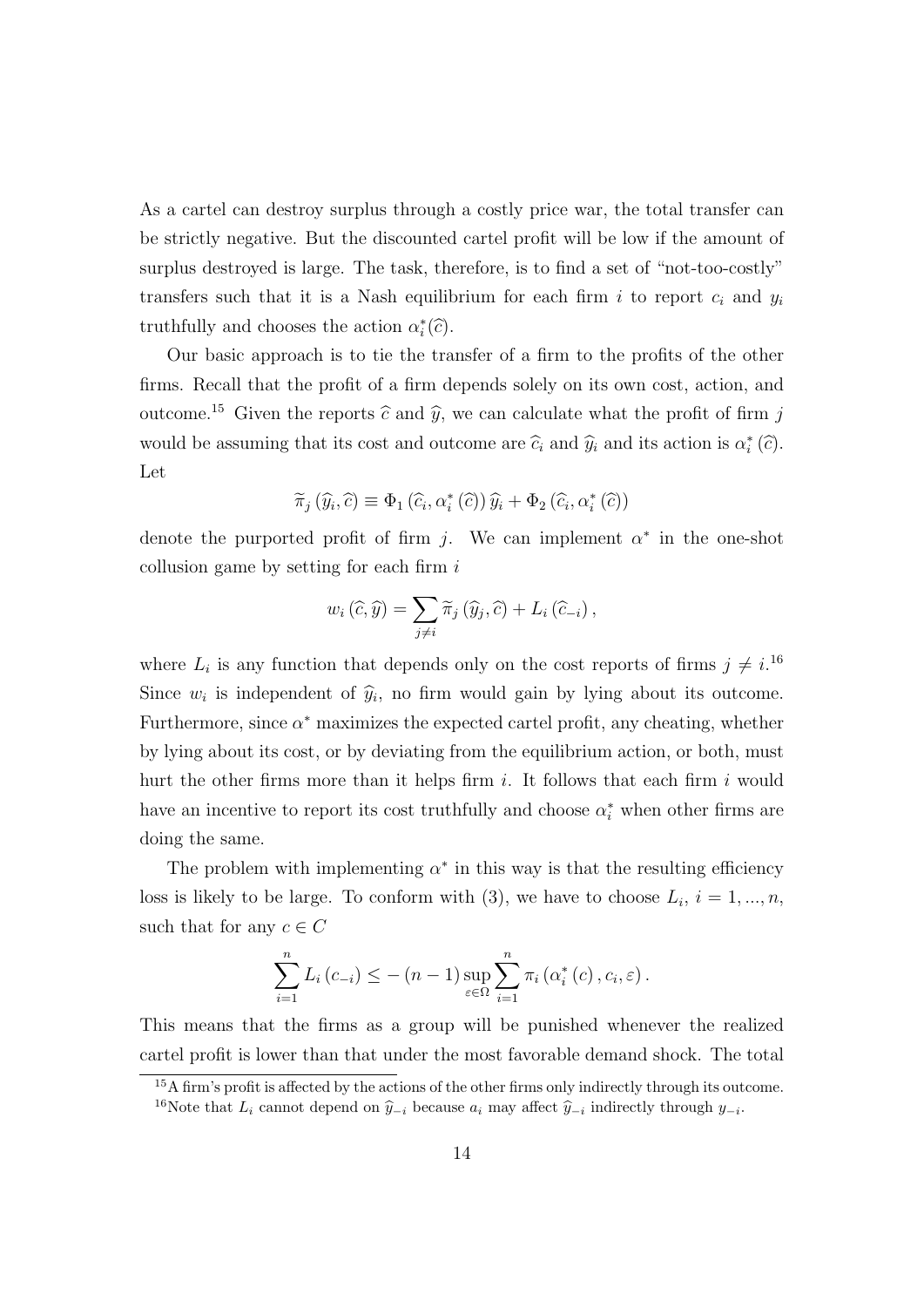expected transfer would be equal to

$$
\sum_{i=1}^{n} \int_{c} \int_{\varepsilon} w_{i} (c, y (\alpha^{*} (c), \varepsilon)) dF(\varepsilon) dG(c)
$$
  

$$
\leq (n-1) \left( \overline{\Pi} (\alpha^{*}) - \int_{c} \sup_{\varepsilon \in \Omega} \sum_{i=1}^{n} \pi_{i} (\alpha_{i}^{*} (c), c_{i}, \varepsilon) dG(c) \right). (4)
$$

Note that, fixing C and  $\Omega$ , the second bracketed term on the right-hand side of (4) would be bounded above from zero even when the distribution of  $\varepsilon$  converges to the mean, so long as the supremum of the total collusion profit is greater than the mean.<sup>17</sup>

To avoid this problem, we will tie the transfer of each firm to the truncated profit of the other firms. Specifically, for each i,  $\hat{c}$ , and  $\hat{y}$ , we set

$$
w_i(\widehat{c}, \widehat{y}) = \sum_{j \neq i} \lambda_{ij}(\widehat{c}) \left( \min(K_j(\widehat{c}), \widetilde{\pi}_j(\widehat{y}_j, \widehat{c})) - K_j(\widehat{c}) \right) + M_i(\widehat{c}),
$$

where  $\lambda_{ij}$ ,  $K_j$ , and  $M_i$  are all functions of  $\widehat{c}$ , and

$$
\sum_{i=1}^{n} M_i(\widehat{c}) = 0 \text{ for all } \widehat{c} \in C.
$$

Intuitively, under this set of transfers, each firm  $i$  is required to pay a fine only when the profit of firm  $j \neq i$  is below a profit target  $K_j(\hat{c})$ . As the distribution of  $\varepsilon$  converges to the mean, the probability that a firm's profit is significantly below the mean goes to zero. We could, therefore, keep the total expected transfer close to zero by setting each  $K_i(\hat{c})$  slightly above the mean profit of firm j.

Because the incentives are truncated, the transfers will no longer fully internalize the externalities of the firms' actions. But it turns out that it is not necessary for firm i's transfer to increase one to one with the profits of the other firms. For any cost profile  $\hat{c}$  and for any firm  $j \neq i$ , let  $H_{ij} (\hat{c}, a_i)$  denote the difference between the expected value of

$$
\lambda_{ij}(\widehat{c})\left(\min\left(K_j\left(\widehat{c}\right),\widetilde{\pi}_j\left(\alpha_j^*\left(\widehat{c}\right),y_j\left(a_i,\alpha_{-i}^*\left(\widehat{c}\right),\varepsilon\right),\widehat{c}_j\right)\right)-K_j\left(\widehat{c}\right)\right),\,
$$

<sup>&</sup>lt;sup>17</sup>Note that  $L_i$  could not be a function of  $\hat{y}_{-i}$  because doing so would allow firm i to influence  $L_i$  indirectly through  $a_i$ .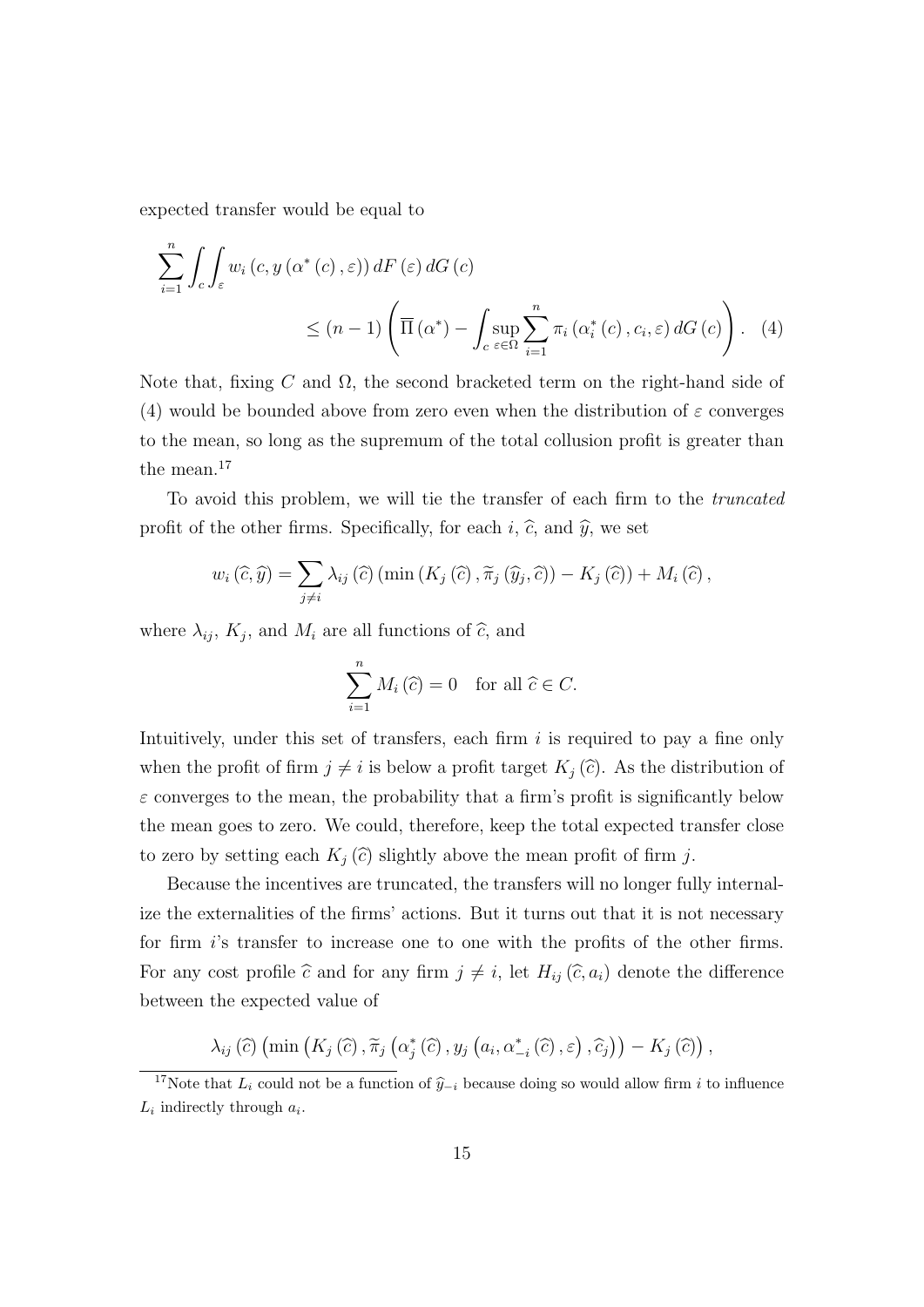the part of  $w_i$  that ties to firm j's profit and the actual expected profit of firm j, as a function of firm is action, assuming that firms other than i are choosing  $\alpha_{-i}^*(\hat{c})$ . Since  $\alpha^*$  maximize cartel profit, we only need to show that  $\alpha_i(c)$  maximizes  $H_{ij}(\hat{c}, a_i)$  with respect to  $a_i$  for every  $\hat{c} \in C$  and every  $j \neq i$ . A key step of the proof of Proposition 1 is to show that, under Assumptions 1 and 2,  $H_{ij}$  is single-peaked in  $a_i$ . Hence, we can choose  $\lambda_{ij}(\hat{c})$  so that  $H_{ij}$  is maximized when  $a_i = \alpha_i^* (\widehat{c})$  for every  $\widehat{c} \in C$ .

Assumption 1, which requires that each  $y_i$  is monotone in the action of each firm  $j \neq i$ , is natural in the oligopoly setting. To clarify the restrictions imposed by Assumption 2, we return to the examples in Section 2. In Examples 1 and 2, the marginal effect of  $a_i$  on  $y_i$  can be written as

$$
\frac{\partial y_i}{\partial a_j} = \xi_{ij} \left( a \right) \zeta_{ij} \left( a_{-j}, \varepsilon \right), \tag{5}
$$

where  $\xi_{ij}$  is independent of  $\varepsilon$ , and  $\zeta_{ij}$  is positive and independent of  $a_j$ . Let

$$
\Gamma(y_i', a) \equiv \{ \varepsilon \in \Omega | y_i(a, \varepsilon) \le y_i' \}
$$

denote the set of  $\varepsilon$  for which  $y_i$  is less than any cutoff  $y'_i$ . By factoring  $\xi_{ij}(a)$  out of the integrals, we have

$$
\frac{\frac{\partial \widetilde{y}_{i}(a_{j}, a_{-j}, y_{i}^{\prime})}{\partial a_{j}}}{\frac{\partial \overline{y}_{i}(a_{j}, a_{-j})}{\partial a_{j}}} = \frac{\int_{\varepsilon \in \Gamma\left(y_{i}^{\prime}, a_{j}, a_{-j}\right)} \zeta_{ij}\left(a_{-j}, \varepsilon\right) dF\left(\varepsilon\right)}{\int_{\varepsilon \in \Omega} \zeta_{ij}\left(a_{-j}, \varepsilon\right) dF\left(\varepsilon\right)}.\tag{6}
$$

Note that firm j's action  $a_j$  affects the right-hand side of (6) only through  $\Gamma(y'_i, a_j, a_{-j})$ . For any  $a'_j, a''_j \in A_j$ , we have  $\Gamma(y'_i, a'_j, a_{-j}) \subset \Gamma(y'_i, a''_j, a_{-j})$  if  $y(a'_j, a_{-j}, \varepsilon) >$  $y(a''_j, a_{-j}, \varepsilon)$  for all  $\varepsilon$ . Hence, the ratio on the left-hand side of (6) would be smaller under  $a'_j$  than  $a''_j$ . Intuitively, firm j is punished only firm i's outcome is less than the cutoff  $y'_i$ . Because firm i's output is more likely to be lower than  $y'_i$ when firm j is choosing an action that lowers firm  $i$ 's outcome, firm  $i$ 's punishment captures a bigger fraction of of marginal effect of firm  $j$ 's action when firm  $i$ 's action reduces firm  $i$ 's outcome.

Having demand shocks that enter the outcome function addictively or multiplicatively is not the only way Assumption 2 can be satisfied. In Examples 3 and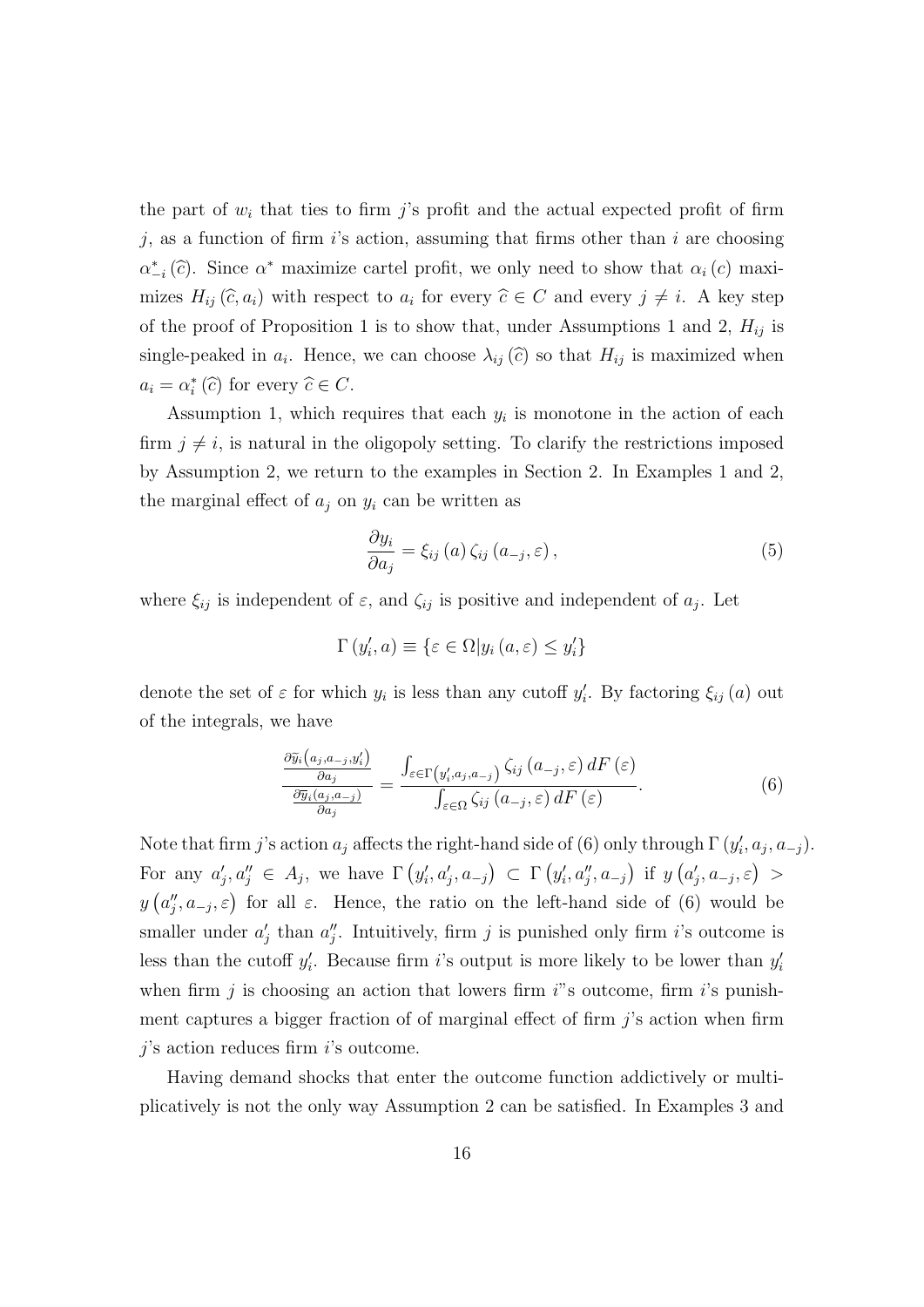4, firm i's outcome is of the form

$$
y_i(a,\varepsilon) = \nu_i(a_i) h_i(\chi_i(a) + \varepsilon_i),
$$

with  $h_i$  increasing and  $\chi_i$  monotone in each  $a_j$ . Since  $\varepsilon_i$  and  $\chi_i(a)$  are not separable, we cannot factor out the term containing  $a_i$  as we do in Examples 1 and 2. However, in these examples the value of  $\partial y_i/\partial a_j$  depend solely on the sum of  $\chi_i(a)$ and  $\varepsilon_i$ . As  $\chi_i$  becomes bigger due to firm j's action, the same value of  $\partial y_i/\partial a_j$  will be associated with a smaller  $\varepsilon_i$ . We show in the appendix that when the density of  $\varepsilon_i$  is log-concave, such a change would reduce the marginal effect captured by the truncated profit function  $\widetilde{y}_i$ .

# 4 Proof of Proposition 1

#### 4.1 Strategies

We will prove Proposition 1 by construction. In this section we first describe the trigger-strategy profile used in the construction. Our equilibrium trigger-strategy profile is characterized by two components: a probability function  $\mu : \mathbb{R}^n_+ \to [0, 1],$ and an  $n \times n$  compensation matrix  $\beta$ , where each component  $\beta_{ij} : \mathbb{R}^{2n}_+ \to [0, \infty)$ . There are two states in trigger-strategy profile: collusive and non-collusive. Since the firms' continuation strategies depend only on the current state, we will drop the superscript  $t$ .

The equilibrium starts off in the collusive state in period 1. In the collusive state each firm *i* reports its cost  $c_i$  truthfully, chooses the action  $\alpha_i^* (\hat{c})$ , and reports the outcome  $y_i$  truthfully. Let  $\Lambda(c)$  denote the set of outcome profiles with positive densities when there is at most one firm i that does not choose  $\alpha_i^*(c)$ .<sup>18</sup> If  $\widehat{y} \in$  $\Lambda(\hat{c})$ , each firm pays  $\beta_{ij}(\hat{c}, \hat{y})$  to each firm j, and in this case the equilibrium will stay in the collusive state in the next period if  $\omega > \mu(\hat{c}, \hat{y})$  and switch to the non-collusive state if  $\omega \leq \mu(\widehat{c}, \widehat{\eta})$ . Since  $\omega$  is uniformly distributed between 0 and 1, the probability that the equilibrium will switch to the non-collusive state in

<sup>&</sup>lt;sup>18</sup>Formally,  $\Lambda(c) \equiv \{ y \in \Re^n_+ | \exists \varepsilon \in \Omega, i \in \mathcal{N}, a \in A \text{ s.t. } y(a, \varepsilon) = y, a_{-i} = \alpha^*_{-i}(c) \}.$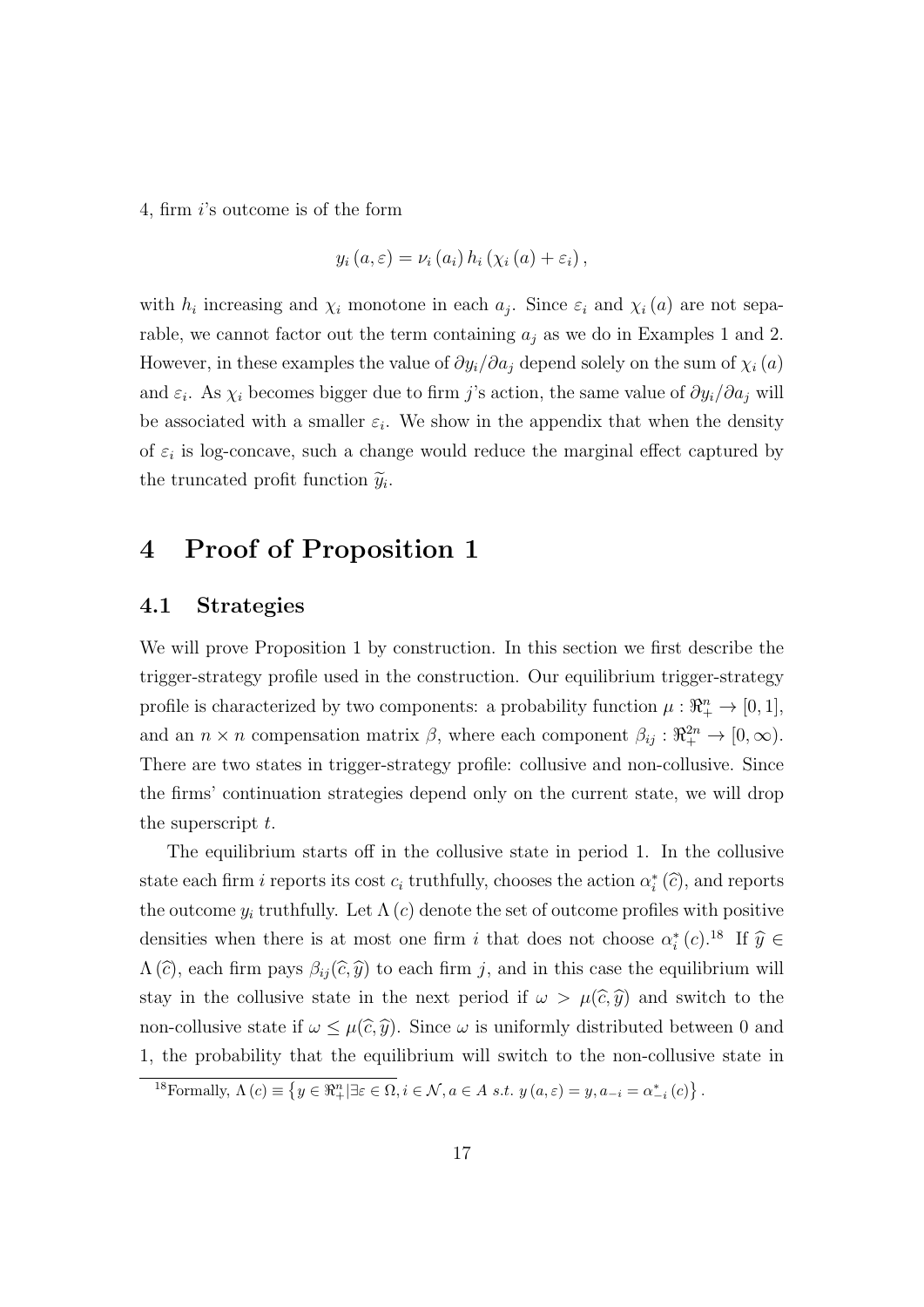the next period is  $\mu(\widehat{c}, \widehat{y})$ . If  $\widehat{y} \in \Lambda(\widehat{c})$ , but some firms do not make the required payments, then the game will switch to the non-collusive state in the next period with probability one. Finally, if  $\hat{y} \notin \Lambda(\hat{c})$ , then the firms do not make any sidepayments, and the game will switch to the non-collusive state in the next period with probability one. In the non-collusive state firm  $i$  sends the same cost report  $\tilde{c}_i$ , chooses the action profile  $\alpha_i^{NE}(\hat{c})$ , sends the same outcome report  $\tilde{y}_i$ , and make no side-payments.<sup>19</sup> The non-collusive state is absorbing. Once the equilibrium enters the non-collusive state, it stays there forever.

In equilibrium firm i's ex ante average discounted profit in the non-collusive state is

$$
v_i^N = \overline{\pi}_i\left(\alpha^{NE}\right),
$$

while the ex ante average discounted profit in the collusive state is

$$
v_i^* = (1 - \delta) \left( \overline{\pi}_i \left( \alpha^* \right) + \sum_{j \neq i} \left( \overline{\beta}_{ji} - \overline{\beta}_{ij} \right) \right) + \delta \left( \overline{\mu} v_i^N + (1 - \overline{\mu}) v_i^* \right), \tag{7}
$$

where

$$
\overline{\beta}_{ij} \equiv \int_c \int_{\varepsilon} \beta_{ij}(c, y(\alpha^*(c), \varepsilon) dF(\varepsilon) dG(c),
$$

and

$$
\overline{\mu} \equiv \int_c \int_{\varepsilon} \mu(c, y(\alpha^*(c), \varepsilon)) dF(\varepsilon) dG(c).
$$

Let

$$
w_i(\widehat{c}, \widehat{y}) \equiv \sum_{j \neq i} \left( \beta_{ji}(\widehat{c}, \widehat{y}) - \beta_{ij}(\widehat{c}, \widehat{y}) \right) + \delta \left( 1 - \delta \right)^{-1} \mu(\widehat{c}, \widehat{y}) \left( v_i^N - v_i^* \right) \tag{8}
$$

denote the sum of the net side-payments received by firm  $i$  in the current period and the present value of the expected loss in future profit if the state switches to the non-collusive state in the next period. Henceforth, we shall call  $w_i$  firm  $i$ 's "transfer" in the collusive state. Substituting (8) into (7) and rearranging terms, we have

$$
v_i^* = \overline{\pi}_i(\alpha^*) + \int_c \int_{\varepsilon} w_i(c_i, y(\alpha^*(c), \varepsilon)) dF(\varepsilon) dG(c).
$$

Since the equilibrium starts in the collusive state, firm  $i$ 's average equilibrium discounted profit is also  $v_i^*$ .

<sup>&</sup>lt;sup>19</sup>Any  $\widetilde{c}_i \in C_i$  and  $\widetilde{y}_i \in \Re_+$  will suffice.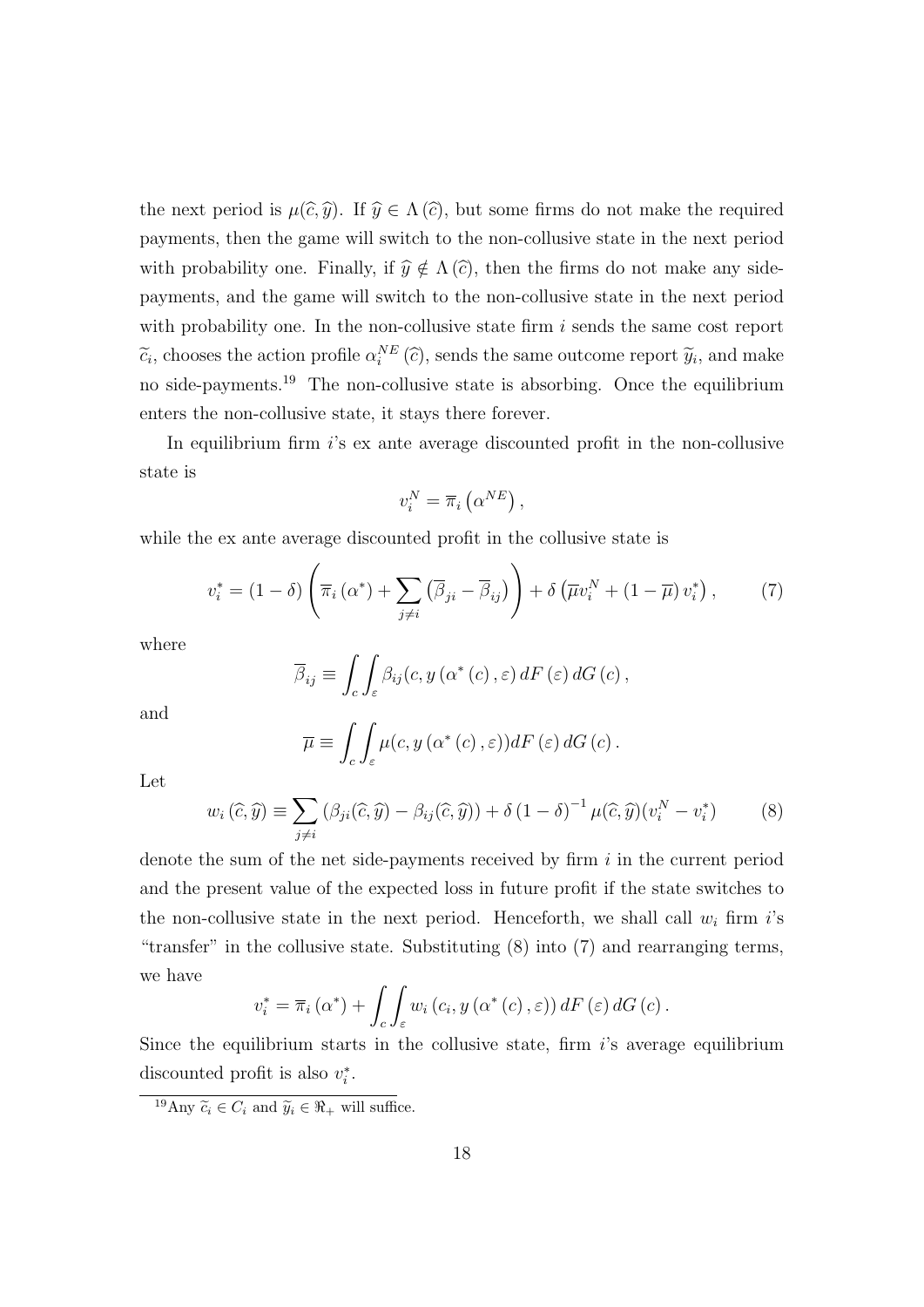It is obvious that no firm can deviate profitably from the equilibrium strategies in the non-collusive state. Hence, we can focus on the firms' incentives in the collusive state. First, consider the decision on side-payments. Conditional on  $(\widehat{c}, \widehat{y})$ , firm i would receive a discounted profit equal to

$$
w_i(\widehat{c}, \widehat{y}) + \delta (1 - \delta)^{-1} v_i^*
$$

in the continuation game if it makes the required side-payments at the end of the collusive state (and other firms follow the trigger-strategy profile). If it reneges, it would receive at most

$$
\delta (1 - \delta)^{-1} v_i^N + \sum_{j \neq i} \beta_{ji}(\widehat{c}, \widehat{y}).
$$

Hence, it would be optimal for firm  $i$  to make the required side-payments at the end of the collusive state if

$$
w_i(\widehat{c}, \widehat{y}) + \delta (1 - \delta)^{-1} v_i^* \ge \delta (1 - \delta)^{-1} v_i^N + \sum_{j \ne i} \beta_{ji}(\widehat{c}, \widehat{y}). \tag{9}
$$

.

Now, turning to the reporting and action decisions. Let  $\rho_i^*$  denote the truthtelling cost-reporting strategy and  $r_i^*$  the truth-telling outcome-reporting strategy. For any  $\rho_i$  and  $\gamma_i$ , let  $\alpha^{\rho_i,\gamma_i}$  denote the cost-action profile induced by firm i choosing  $(\rho_i, \gamma_i)$  and firms  $j \neq i$  choosing  $(\rho_{-i}^*, \alpha_{-i}^*)$ . That is, for each  $j \in \mathcal{N}$  and  $c \in C$ 

$$
\alpha_j^{\rho_i,\gamma_i}(c) \equiv \begin{cases} \gamma_i(c) & if \quad j = i \\ \alpha_j^* \left( \rho_i(c_i), c_{-j} \right) & if \quad j \neq i \end{cases}
$$

Suppose all firms  $j \neq i$  are to follow the trigger-strategy profile. Firm i would receive an average discounted profit equal to

$$
u_i(\rho_i, \gamma_i, r_i; w_i) \equiv \overline{\pi}_i (\alpha^{\rho_i, \gamma_i}) + \delta (1 - \delta)^{-1} v_i^*
$$
  
+ 
$$
\int_c \int_{\varepsilon} w_i (\rho_i (c_i), c_{-i}, r_i (c, y_i (\alpha^{\rho_i, \gamma_i} (c), \varepsilon)), y_{-i} (\alpha^{\rho_i, \gamma_i} (c), \varepsilon)) dF(\varepsilon) dG(c)
$$

in the collusive state if it chooses cost-reporting strategy  $\rho_i$ , action strategy  $\gamma_i$ , outcome-reporting strategy  $r_i$ , sends side-payments  $\beta_i$  to the other firms, and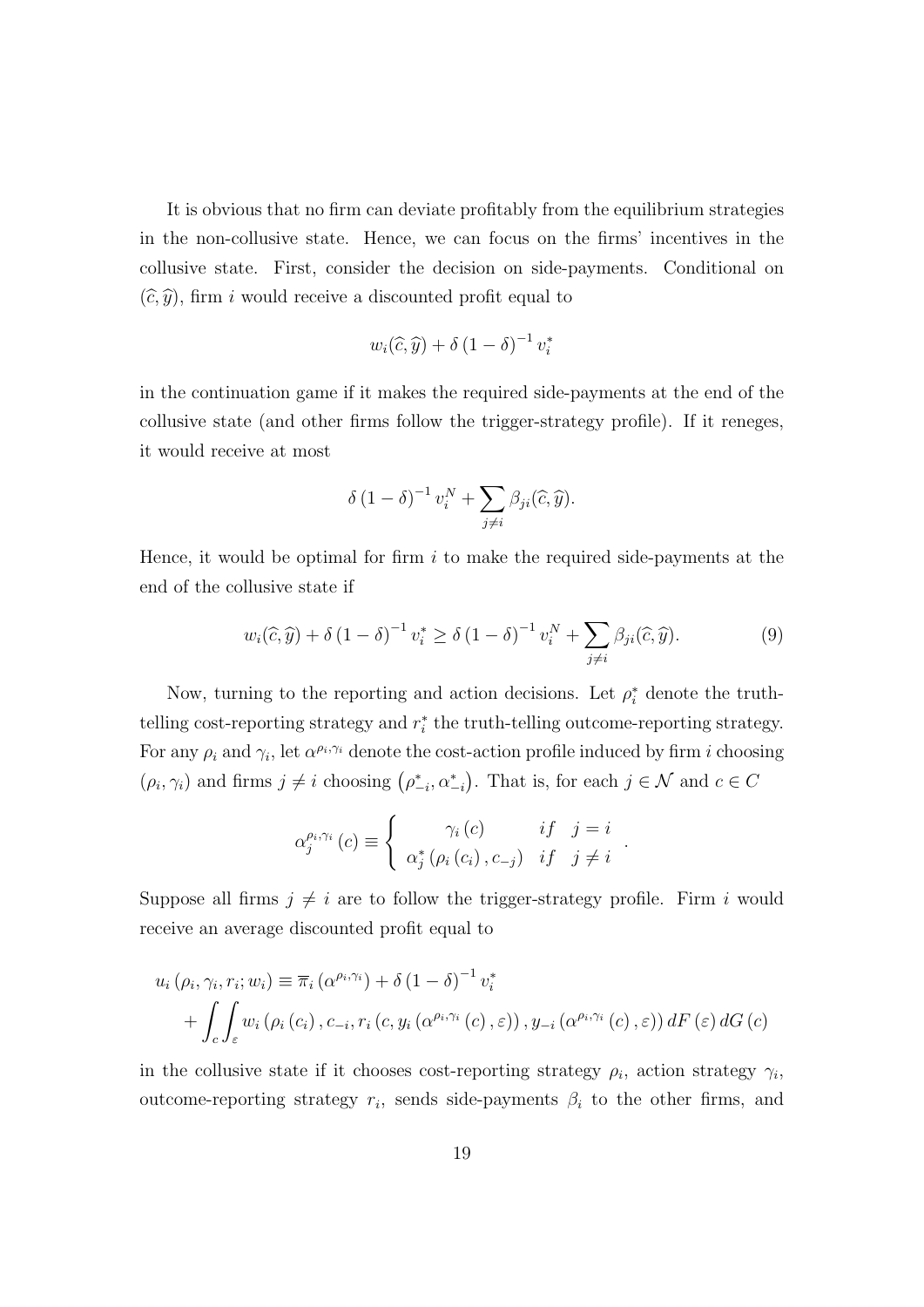follows the trigger-strategy profile from the next period onward. Let  $\Sigma_i$  denote the set of all cost-reporting, action, and outcome-reporting strategies. Assuming that firm *i* is to make the required side-payments after any  $(\widehat{c}, \widehat{y}) \in C \times \mathbb{R}^n_+$  and follow the trigger-strategy profile thereafter, it would be optimal for it to choose  $(\rho_i^*,\alpha_i^*,r_i^*)$  in the collusive state if

$$
(\rho_i^*, \alpha_i^*, r_i^*) \in \arg\max_{(\rho_i, \gamma_i, r_i) \in \Sigma_i} u_i(\rho_i, \gamma_i, r_i; w_i).
$$
 (10)

**Lemma 1.** A trigger-strategy profile  $(\mu, \beta)$  is a perfect public equilibrium if (10) holds and if (9) holds for each  $(\widehat{c}, \widehat{y}) \in C \times \mathbb{R}^n_+$ .

Lemma 1, which follows immediately from the standard one-step-deviation proof argument, provides a sufficient condition for a trigger-strategy profile  $(\mu, \beta)$ to constitute a perfect public equilibrium. In the following we establish Proposition 1 in two steps. First, we introduce a set of "transfers"  $w^*$  that implements  $(\rho^*, \alpha^*, r^*)$  in the collusive state in the sense of (10), and show that for any  $\zeta > 0$ we can calibrate  $w^*$  so that the expected "cost" for implementing  $(\rho^*, \alpha^*, r^*)$  is less than  $\zeta$  when the size of the demand shocks is sufficiently small in the sense of (2). We then show that when the size of the demand shocks is sufficiently small we can generate the required  $w^*$  in the repeated game with a trigger-strategy profile  $(\mu, \beta)$  such that (9) holds for each  $\widehat{c} \in C$  and  $\widehat{y} \in \Lambda(\widehat{c})$ .

#### 4.2 Stage-Game Mechanism

In this section we introduce a transfer scheme  $w^*: C \times \mathbb{R}^n_+ \to \mathbb{R}^n$  that induces each firm *i* to choose  $(\rho_i^*, \alpha_i^*, r_i^*)$  in the collusive state. Recall by Assumption 3 there exists  $\eta$  such that for all  $a_i'$ 

$$
\left| \frac{\partial y_j\left(a'_i, \alpha^*_{-i}(c), \varepsilon\right)}{\partial a_i} \right| \leq \eta \frac{\partial \overline{y}_j\left(a'_i, \alpha^*_{-i}(c)\right)}{\partial a_i} \quad \text{almost all } \varepsilon.
$$

Throughout this section we assume that  $\kappa$  is sufficiently small that  $\kappa \eta$  < 1. The first step to define  $w^*$  is to define a vector of profit-target functions  $K =$  $(K_1, ..., K_n)$  and a set of "scaling factors"  $\{\lambda_{ij}\}_{i,j\in\mathcal{N}, i\neq j}$ .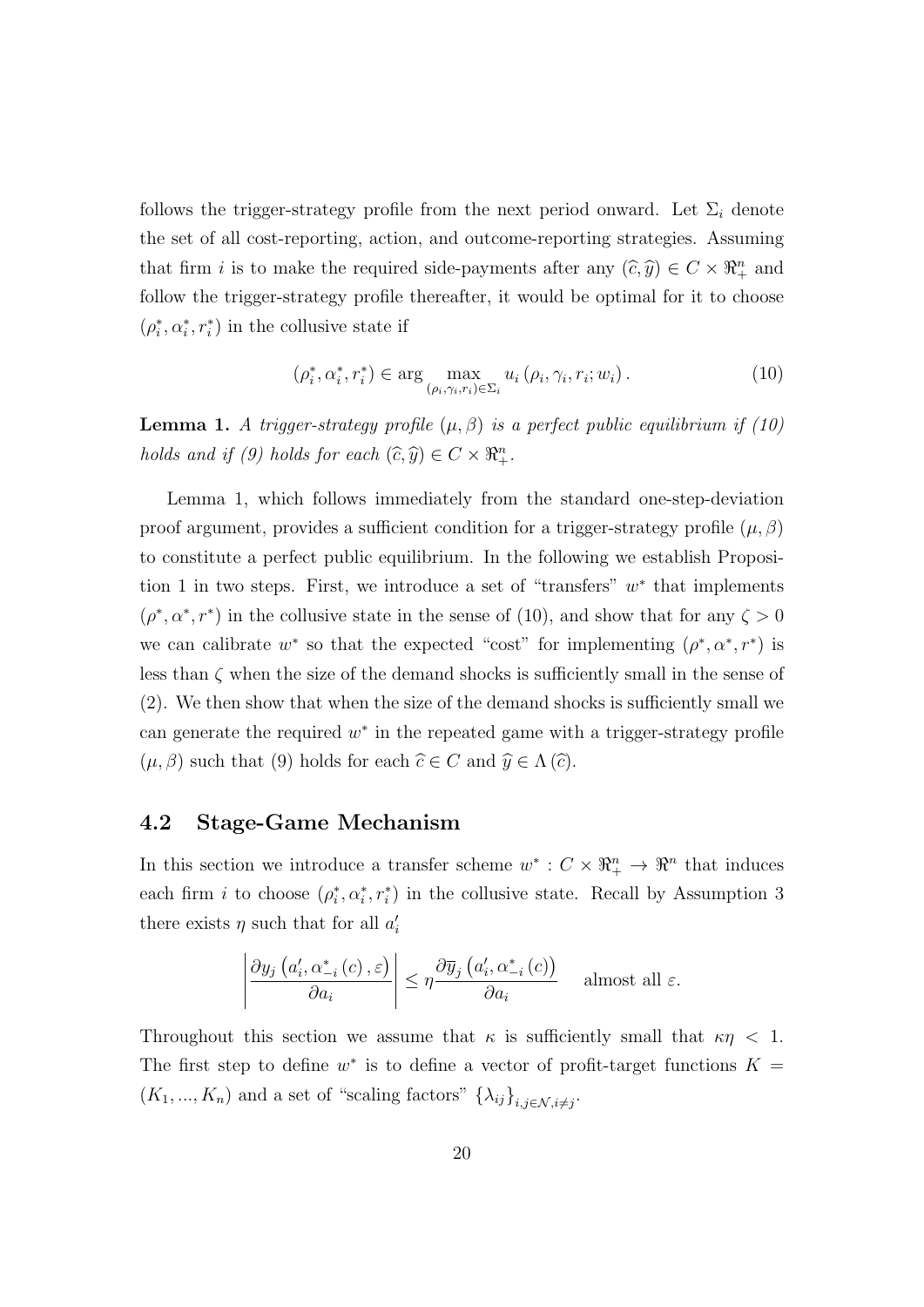For each firm j and each  $c \in C$  we set firm j's profit target at a level that is greater than the expected profit of firm j when the firms choose  $\alpha^*(c)$  by  $\Phi_1\left(c_j,\alpha_j^*\left(c\right)\right)\kappa$ ; that is,

$$
K_j(c) \equiv \Phi_1(c_j, \alpha_j^*(c)) \overline{y}_j(\alpha^*(c)) (1 + \kappa) + \Phi_2(c_j, \alpha_j^*(c)).
$$

When firm j chooses  $\alpha_j^*(c)$ , its profit will exceed  $K_j(c)$  if its outcome is greater than

$$
y'_{j}(c) \equiv \frac{K_{j}(c) - \Phi_{2}(c_{j}, \alpha_{j}^{*}(c))}{\Phi_{1}(c_{j}, \alpha_{j}^{*}(c))} = \overline{y}_{j}(\alpha^{*}(c)) (1 + \kappa).
$$
 (11)

To define the scaling factor  $\lambda_{ij}$ , for each  $c \in C$ , let

$$
B_{ij}^1(c) \equiv \left\{ a_i' \le \alpha_i^*(c) \left| \partial \overline{y}_j \left( a_i', \alpha_{-i}^*(c) \right) / \partial a_i \neq 0 \right\};\right\}
$$
  

$$
B_{ij}^2(c) \equiv \left\{ a_i' \ge \alpha_i^*(c) \left| \partial \overline{y}_j \left( a_i', \alpha_{-i}^*(c) \right) / \partial a_i \neq 0 \right\} \right\}.
$$

For  $\overline{y}_j$  that increases in  $a_i$ , we define

$$
\lambda_{ij}(c) \equiv \begin{cases} \sup_{a'_i \in B_{ij}^1(c)} \frac{\frac{\partial \overline{y}_j(a'_i, \alpha^*_{-i}(c))}{\partial a_i}}{\frac{\partial \overline{y}_j(a'_i, \alpha^*_{-i}(c), y'_j(c))}{\partial a_i}} & \text{if } B_{ij}^1(c) \text{ is non-empty;}\\ 0 & \text{otherwise.} \end{cases}
$$
(12)

for  $\overline{y}_j$  that decreases in  $a_i$ , we define

$$
\lambda_{ij}(c) \equiv \begin{cases} \sup_{a'_i \in B_{ij}^2(c)} \frac{\frac{\partial \overline{y}_j\left(a'_i, \alpha^*_{-i}(c)\right)}{\partial a_i}}{\frac{\partial \overline{y}_j\left(a'_i, \alpha^*_{-i}(c), y'_i(c)\right)}{\partial a_i}} & \text{if } B_{ij}^2(c) \text{ is non-empty;}\\ 0 & \text{otherwise.} \end{cases}
$$
(13)

Note that when  $\partial \overline{y}_j(\alpha^*(c)) / \partial a_i$  is non-zero,

$$
\lambda_{ij}(c) = \frac{\frac{\partial \overline{y}_j(\alpha^*(c))}{\partial a_i}}{\frac{\partial \widetilde{y}_j(\alpha^*(c), y'_i(c))}{\partial a_i}}.
$$

In this case,  $\lambda_{ij}(c)$  is simply the inverse of the fraction of the marginal effect of  $a_i$  on  $\overline{y}_j$  captured by  $\widetilde{y}_j$ . We use the more general definition to allow for the possibility that  $\partial \overline{y}_j(\alpha^*(c)) / \partial a_i = 0$ . Under Bertrand competition the cartel may want an inefficient firm to sell zero unit by charging a very high price. In that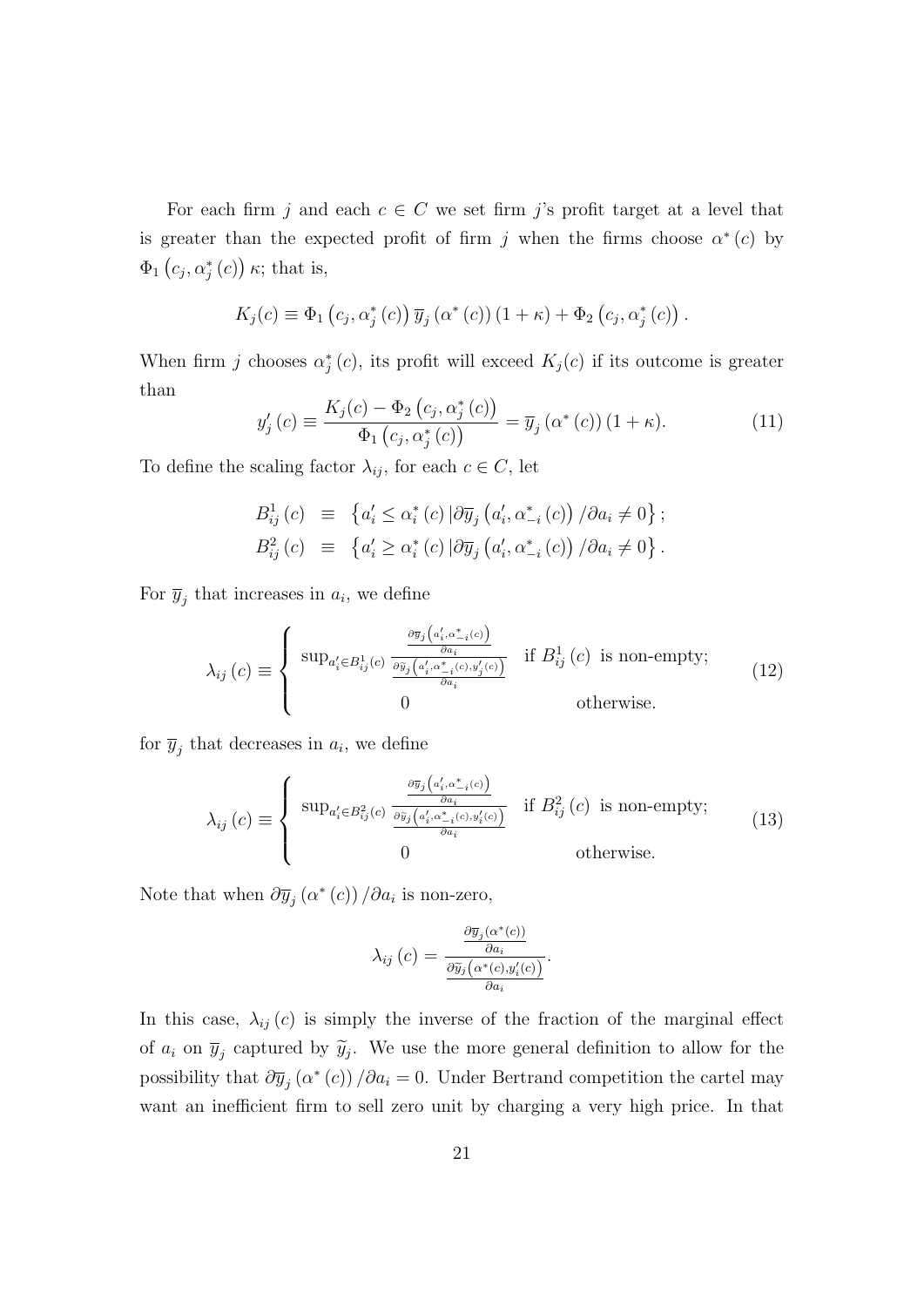case, a small change in the price of the inactive firm would not affect the sales of the active firms.

To see that  $\lambda_{ij}(c)$  is well-defined, note that

$$
\frac{\partial \widetilde{y}_{j} (a'_{i}, \alpha^{*}_{-i}(c), y'_{i}(c))}{\partial a_{i}} \n= \frac{\partial \overline{y}_{j} (a'_{i}, \alpha^{*}_{-i}(c))}{\partial a_{i}} - \int_{\varepsilon \notin \Gamma(y'_{j}(c), a'_{i}, \alpha^{*}_{-i}(c))} \frac{\partial y_{j} (a'_{i}, \alpha^{*}_{-i}(c), \varepsilon)}{\partial a_{i}} dF(\varepsilon) \n\geq \frac{\partial \overline{y}_{j} (a'_{i}, \alpha^{*}_{-i}(c))}{\partial a_{i}} - \Pr(\varepsilon \notin \Gamma(y'_{j}(c), a'_{i}, \alpha^{*}_{-i}(c))) \eta \frac{\partial \overline{y}_{j} (a'_{i}, \alpha^{*}_{-i}(c))}{\partial a_{i}} \n\geq (1 - \Pr(\varepsilon \notin \Gamma(y'_{j}(c), \alpha^{*}(c))) \eta) \frac{\partial \overline{y}_{j} (a'_{i}, \alpha^{*}_{-i}(c))}{\partial a_{i}} \n\geq (1 - \kappa \eta) \frac{\partial \overline{y}_{j} (a'_{i}, \alpha^{*}_{-i}(c))}{\partial a_{i}}.
$$
\n(14)

Thus,  $\partial \widetilde{y}_j(a'_i, \alpha^*_{-i}(c), y'_i(c)) / \partial a_i > 0$  whenever  $\partial \overline{y}_j(a'_i, \alpha^*_{-i}(c)) > 0$ . Intuitively, because firm  $j$ 's profit target is set strictly above the mean profit and the marginal effect of  $a_i$  is uniformly bounded over  $\varepsilon$ , the truncated outcome function  $\widetilde{y}_j$  must capture part of marginal effect of  $a_i$  when the distribution  $y_j$  is concentrated around the mean.

Given K and  $\{\lambda_{ij}\}_{i,j\in\mathcal{N},i\neq j}$ , we define  $w^*$  as follows. For any  $\hat{c} \in C$  and  $\widehat{y} \in \Lambda(\widehat{c})$ , firm *i*'s transfer after  $(\widehat{c}, \widehat{y})$  is defined to be

$$
\widehat{w}_i\left(\widehat{c},\widehat{y}\right) \equiv \widehat{w}_i^1\left(\widehat{c},\widehat{y}_{-i}\right) + \widehat{w}_i^2\left(\widehat{c}_i\right) - \frac{1}{n-1} \sum_{j \neq i} \widehat{w}_j^2\left(\widehat{c}_j\right),\tag{15}
$$

where

$$
\widehat{w}_{i}^{1}(\widehat{c},\widehat{y}_{-i}) = \sum_{j\neq i} \lambda_{ij}(\widehat{c}) \min\left(\widetilde{\pi}_{j}(\widehat{y}_{j},\widehat{c}) - K_{j}(\widehat{c}),0\right),
$$
  

$$
\widehat{w}_{i}^{2}(\widehat{c}_{i}) = \int_{c_{-i}\in C_{-i}} \int_{\varepsilon\in\Omega} \widehat{w}_{i}^{1}(\widehat{c}_{i},c_{-i},y_{-i}(\alpha^{*}(\widehat{c}_{i},c_{-i}),\varepsilon)) dF(\varepsilon) dG_{-i}(c_{-i})
$$

$$
-\sum_{j\neq i} \int_{c_{-i}\in C_{-i}} \int_{\varepsilon\in\Omega} \pi_{j}(\alpha^{*}(\widehat{c}_{i},c_{-i}),c_{j},\varepsilon) dF(\varepsilon) dG_{-i}(c_{-i}).
$$

For any  $(\widehat{c}, \widehat{y}) \in C \times \Re^n_+$ , define firm *i*'s transfer after  $(\widehat{c}, \widehat{y})$  as

$$
w_i^*(\widehat{c}, \widehat{y}) = \begin{cases} \widehat{w}_i(\widehat{c}, \widehat{y}) & if \quad \widehat{y} \in \Lambda(\widehat{c}) \\ \min_{\widehat{c} \in C, \widehat{y} \in \Lambda(\widehat{c})} \widehat{w}_i(\widehat{c}, \widehat{y}) & if \quad \widehat{y} \notin \Lambda(\widehat{c}) \end{cases}
$$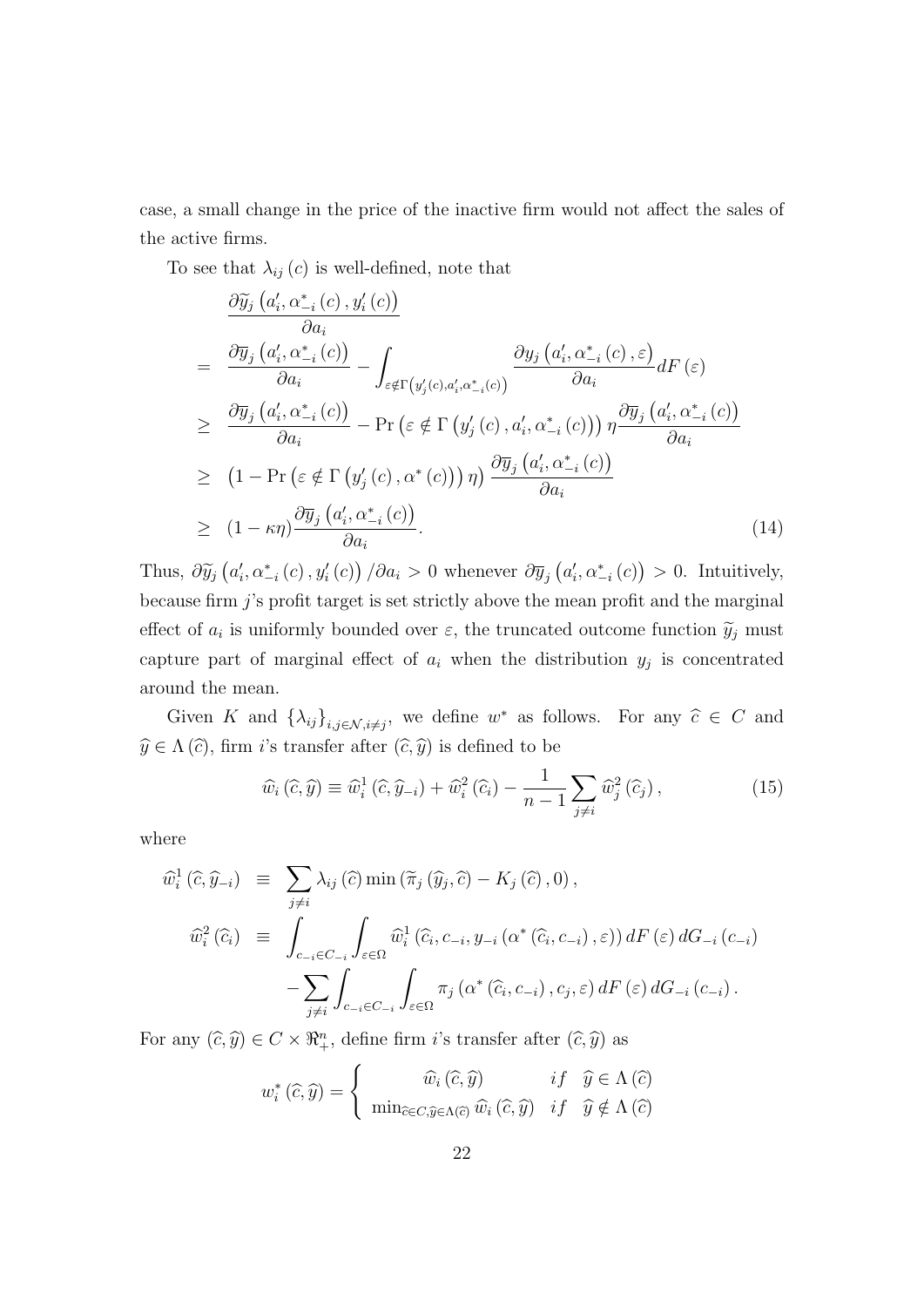To summarize, under the scheme  $w_i^*$  firm i will receive a transfer equal to  $\widehat{w}_i(\widehat{c}, \widehat{y})$ if  $\hat{y}$  is consistent with at least  $n - 1$  firms choosing their actions according to  $\alpha^*(\hat{c})$ ; otherwise, it will receive a transfer lower than  $\hat{w}_i(c', y')$  for any  $c' \in C$ and  $y' \in \Lambda(c')$ . The first component of  $\hat{w}_i$ ,  $\hat{w}_i^1$ , punishes firm i whenever the reported profit of each firm  $j \neq i$  is below  $K_j(\hat{c})$ , and the second component,  $\hat{w}_i^2$  compensates firm *i* for the difference between the expected profits of the other firms and the expected value of  $\hat{w}_i^1$ . The last component of firm *i*'s transfer depends solely on the cost reports of firms  $j \neq i$ . Since each firm j reports  $\hat{c}_j$  before it  $j \neq i$  observes  $\widehat{c}_i$  and  $y_j$ , firm i cannot influence the value of  $\widehat{w}_j^2$  through  $\widehat{c}_i$  and  $a_i$ . This component is added so that it and  $\hat{w}_i^2$  sum to zero across firms. Hence, for all  $\widehat{c} \in C$  and  $\widehat{y} \in \Lambda(\widehat{c})$ ,

$$
\sum_{i=1}^{n} \widehat{w}_{i}(\widehat{c}, \widehat{y}) = \left(\sum_{j \neq i} \lambda_{ji}(\widehat{c})\right) \min\left(\widetilde{\pi}_{i}(\widehat{y}_{i}, \widehat{c}) - K_{i}(\widehat{c}), 0\right) \leq 0.
$$

The total expected transfer when each firm j choose  $(\rho_j^*, \alpha_j^*, r_j^*)$  is, therefore, equal to

$$
\overline{w}_{i}^{*} \equiv \sum_{j \neq i} \int_{c} \int_{\varepsilon} \lambda_{ij} \left( c \right) \min \left( \pi_{j} \left( \alpha^{*} \left( c \right), c_{j}, \varepsilon \right) - K_{j} \left( c \right), 0 \right) dF \left( \varepsilon \right) dG \left( c \right).
$$

We show below that given  $w^*$  it is a Nash equilibrium for each firm i to choose  $(\rho_i^*, \alpha_i^*, r_i^*)$  and that  $\overline{w}_i^*$  becomes arbitrarily small when  $\kappa$  converges to zero.

**Lemma 2.** If Assumptions 1-3 hold, then, for each firm  $i \in \mathcal{N}$ ,  $(\rho_i^*, \alpha_i^*, r_i^*)$  maximizes  $u_i(\rho_i, \gamma_i, r_i; w^*)$  with respect to all  $(\rho_i, \gamma_i, r_i) \in \Sigma_i$ .

*Proof of 2*. Note that for any  $c \in C$  and  $\varepsilon \in \Omega$ , and for any cost-reporting strategy  $\rho_i$  and action strategy  $\gamma_i$  for firm i

$$
y\left(\gamma_i\left(c_i\right),\alpha_{-i}^*\left(\rho_i\left(c_i\right),c_{-i}\right),\varepsilon\right)\in\Lambda\left(\gamma_i\left(c_i\right),c_{-i}\right).
$$

Hence, if each firm  $j \neq i$  chooses  $(\rho_j^*, \gamma_j^*, r_j^*)$ , then no matter what cost-reporting and action strategies firm  $i$  uses, the outcome report profile following any any costreport profile  $\hat{c}$  will always belong to  $\Lambda(\hat{c})$  so long as firm i reports its outcome truthfully. Suppose firm i mis-reports its outcome after some cost report profile  $\hat{c}$ .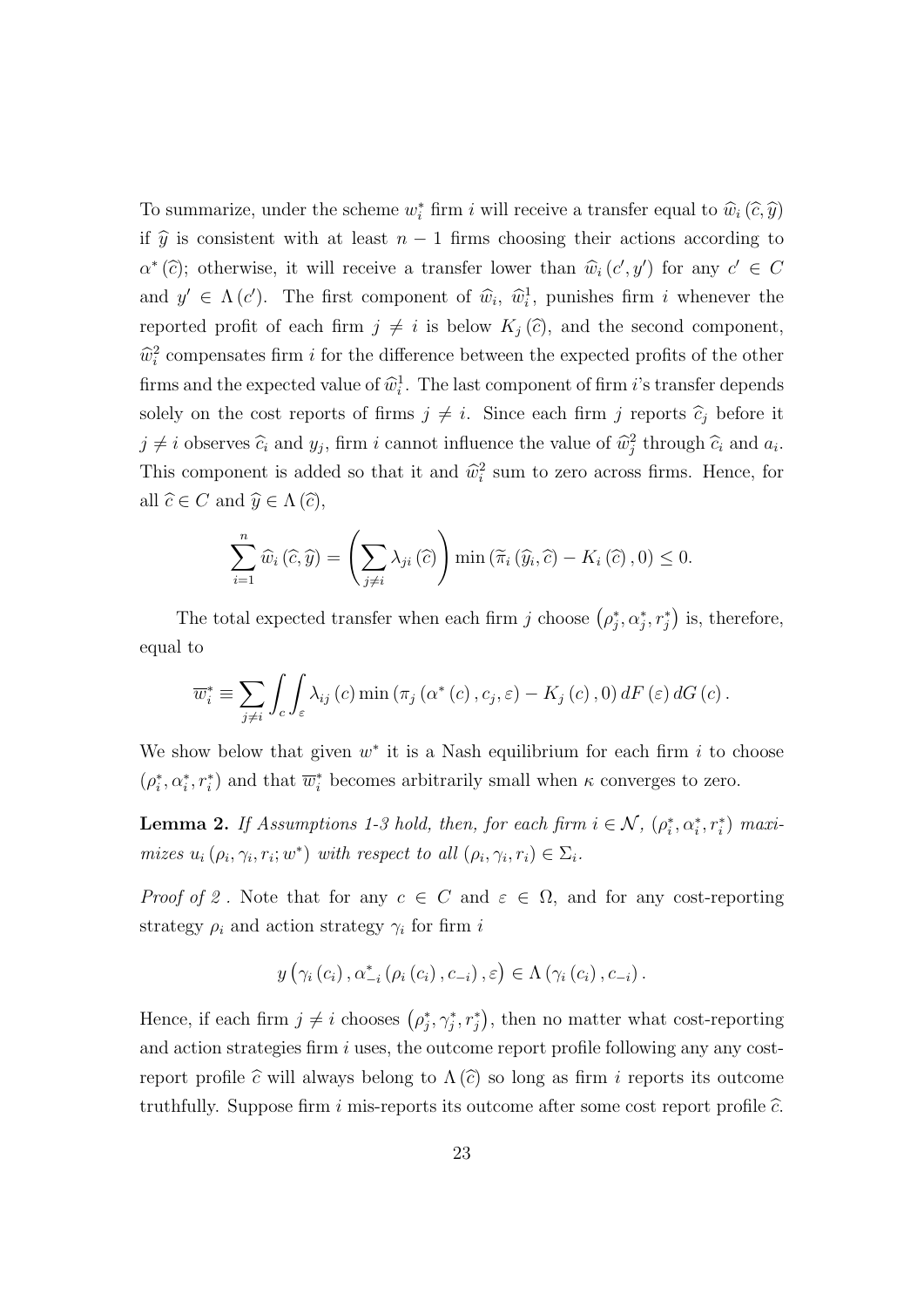If the resulting outcome report profile still belongs to  $\Lambda(\hat{c})$ , then firm i's transfer will be the same as what it would have obtained if it didn't mis-report because  $\hat{w}_i$  does not depend on  $\hat{y}_i$ . However, if the resulting outcome no longer belongs to  $\Lambda(\hat{c})$ , then firm i will receive a transfer equal to  $\min_{c \in C, y \in \Lambda(c)} w_i^*(c, y)$ , which is lower than what it would have received if it did not mis-report. Hence, when each firm  $j \neq i$  chooses  $(\rho_j^*, \gamma_j^*, r_j^*)$ , it is a best response for firm i to report its outcome truthfully.

It is therefore sufficient to prove Lemma 2 if we prove that  $(\rho_i^*, \gamma_i^*)$  maximizes  $u_i(\rho_i, \gamma_i, r_i^*; w^*)$  with respect to all  $(\rho_i, \gamma_i)$ . Define, for any firms  $i, j \neq i$  and for any  $c \in C$ ,

$$
H_{ij}(c, a_i) \equiv \lambda_{ij}(c) \int_{\varepsilon} \min \left( \pi_j \left( a_i, \alpha_{-i}^*(c), c_j, \varepsilon \right) - K_j(c), 0 \right) dF(\varepsilon)
$$

$$
- \int_{\varepsilon} \pi_j \left( a_i, \alpha_{-i}^*(c), c_j, \varepsilon \right) dF(\varepsilon).
$$
(16)

Substituting (15) and (16) into  $u_i$  ( $\rho_i$ ,  $\gamma_i$ ,  $r_i^*$ ;  $w^*$ ), we have

$$
u_{i}(\rho_{i}, \gamma_{i}, r_{i}^{*}; w^{*}) = \sum_{j=1}^{n} \overline{\pi}_{j} (\alpha^{\rho_{i}, \gamma_{i}}) + \sum_{j \neq i} \int_{c} H_{ij} (\rho_{i} (c_{i}), c_{-i}, \gamma_{i} (c)) dG(c) + \int_{c_{i}} \widehat{w}_{i}^{2} (\rho_{i} (c_{i})) dG_{i} (c_{i}) + \delta (1 - \delta)^{-1} v_{i}^{*} - \frac{1}{n-1} \sum_{j \neq i} \int_{c_{j}} \widehat{w}_{j}^{2} (c_{j}) dG_{j} (c_{j}). \quad (17)
$$

The first term of (17) is the total expected cartel profit when firm i chooses  $(\rho_i, \gamma_i)$ and each firm  $j \neq i$  chooses  $(\rho_j^*, \alpha_j^*)$ . Since  $\alpha^*$  maximizes the total expected cartel profit, this term is maximized when firm i chooses  $(\rho_i^*, \alpha_i^*)$ .

Turning to the second term on the right-hand side of (17). For each  $c \in C$  and  $a_i \in A_i$ ,  $H_{ij}(c, a_i)$  is differentiable in  $a_i$ , with

$$
\frac{\partial H_{ij}}{\partial a_i} = \Phi_1 \left( c_j, \alpha_j^*(c) \right) \left( \lambda_{ij} \left( c \right) \frac{\partial \widetilde{y}_j}{\partial a_i} - \frac{\partial \overline{y}_j}{\partial a_i} \right)
$$

.

Note that by the definition of  $\lambda$  ((12) and (13)) and by Assumption 2, for any  $a'_j$ such that  $\partial \overline{y}_j(a'_i, \alpha^*_{-i}(c)) / \partial a_i \neq 0$ ,

$$
\lambda_{ij}(c) \ge \frac{\frac{\partial \overline{y}_j(a'_i, \alpha^*_{-i}(c))}{\partial a_i}}{\frac{\partial \overline{y}_j(a'_i, \alpha^*_{-i}(c), y'_j(c))}{\partial a_i}} \quad \text{if and only if} \quad \overline{y}_j(\alpha^*(c)) \ge \overline{y}_j(a'_i, \alpha^*_{-i}(c)) \,. \tag{18}
$$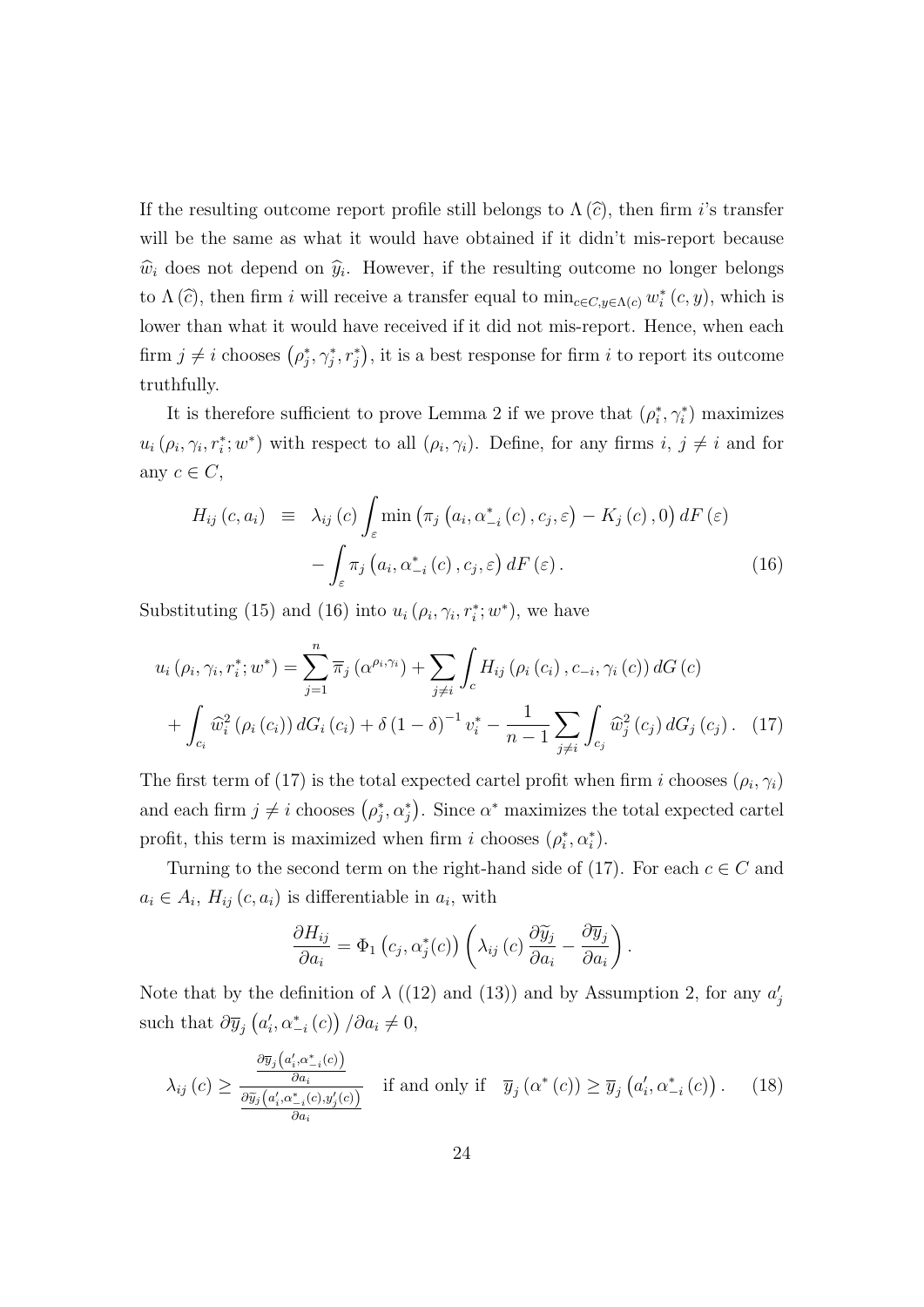Since  $y_j$  is monotone in  $a_i$ ,  $\frac{\partial \widetilde{y}_j}{\partial a_i} = 0$  if  $\frac{\partial \overline{y}_j}{\partial a_i} = 0$ . This, together with (18), implies that

$$
\frac{\partial H_{ij}(c, a_i)}{\partial a_i} \ge 0 \quad \text{if and only if} \quad a_i \le \alpha_i^*(c). \tag{19}
$$

Since  $H_{ij}$  is continuous in  $a_i$ ,  $\alpha_i^*(c) \in \arg \max_{a_i \in A_i} H_{ij}(c, a_i)$  for any  $c \in C$ . Note that by definition, for any  $\widehat{c}_i \in C_i$  and any  $c_{-i} \in C_{-i}$ 

$$
\int_{c_i \in C_i} \widehat{w}_i^2(\widehat{c}_i) dG_i(c_i) = -\sum_{j \neq i} \int_c H_{ij}(\widehat{c}_i, c_{-i}, \alpha_i^*(\widehat{c}_i, c_{-i})) dG(c).
$$

Thus, for any  $\rho_i$  and  $\gamma_i$ ,

$$
\int_{c_i \in C_i} \widehat{w}_i^2 (\rho(c_i)) dG_i(c_i) = - \sum_{j \neq i} \int_c H_{ij} (\rho(c_i), c_{-i}, \alpha_i^* (\rho(c_i), c_{-i})) dG(c),
$$
\n
$$
\leq - \sum_{j \neq i} \int_c H_{ij} (\rho_i(c_i), c_{-i}, \gamma_i(c_i, c_{-i}), dG(c)).
$$

Thus, the sum of the second and third terms on the right-hand side of (17) is maximized by any strategy  $(\rho_i, \gamma_i)$ , including  $(\rho_i^*, \alpha_i^*)$  in particular, that satisfies the condition that  $\gamma_i(c_i, c_{-i}) = \alpha_i^* (\rho_i(c_i), c_{-i})$ . Since  $(\rho_i^*, \alpha_i^*)$  also maximizes the first term of (17),  $u_i(\rho_i, \gamma_i, r_i^*; w^*)$  is maximized when  $(\rho_i, \gamma_i) = (\rho_i^*, \gamma_i^*).$  $\Box$ 

**Lemma 3.** Given any  $\zeta > 0$ , there exists  $\kappa > 0$  such that

$$
\sum_{i=1}^n \overline{w}_i^* \geq -\zeta
$$

if the size of the demand shocks is smaller than  $\kappa$ .

*Proof of 3.* From (14) we have for all  $c \in C$ 

$$
\lambda_{ij}\left(c\right) \leq \frac{1}{\left(1 - \kappa \eta\right)}.
$$

By the definition of  $K_j(c)$  we have

$$
\pi_j\left(\alpha^*(c), c_j, \varepsilon\right) < K_j\left(c\right) - 2\kappa \Phi_1\left(c_j, \alpha_j^*(c)\right) \bar{y}_j\left(\alpha^*(c)\right)
$$

if and only if

$$
y_j(\alpha^*(c), \varepsilon) < \bar{y}_j(\alpha^*(c)) (1 - \kappa),
$$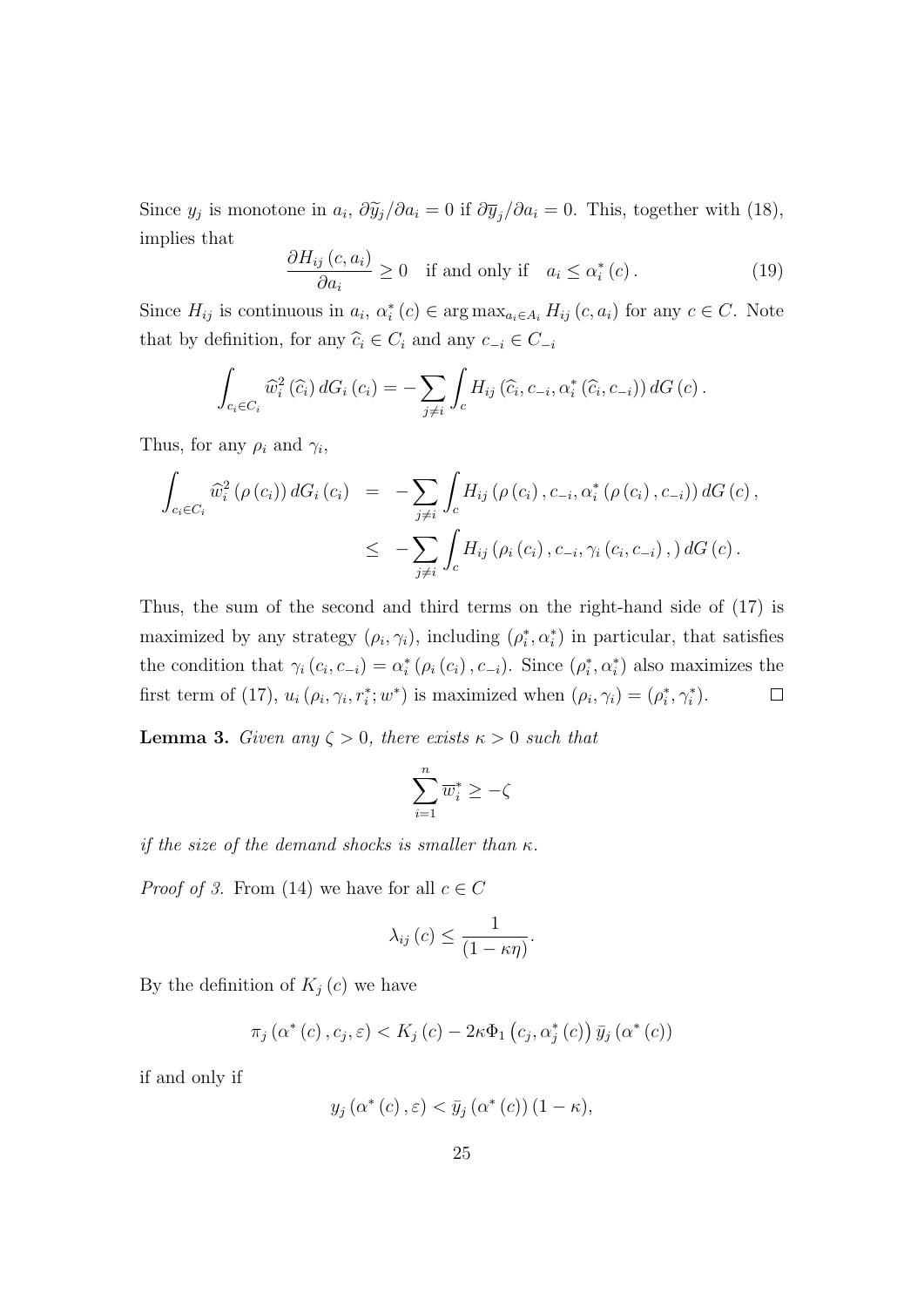which by assumption occurs with probability less than or equal to  $\kappa$ .

Let

$$
L_1 = \max_{j,c,\varepsilon} \Phi_1(c_j, \alpha_j^*(c)) y_j(\alpha^*(c), \varepsilon),
$$
  
\n
$$
L_2 = \min_{j,c,\varepsilon} (\pi_j(\alpha^*(c), c_j, \varepsilon) - K_j(c)),
$$

and

$$
E_1 = \left\{ \varepsilon | \pi_j(\alpha^*(c), c_j, \varepsilon) \ge K_j(c) - 2\kappa \Phi_1(c_j, \alpha_j^*(c)) \bar{y}_j(\alpha^*(c)) \right\},
$$
  
\n
$$
E_2 = \left\{ \varepsilon \in \Omega | \pi_j(\alpha^*(c), c_j, \varepsilon) < K_j(c) - 2\kappa \Phi_1(c_j, \alpha_j^*(c)) \bar{y}_j(\alpha^*(c)) \right\}.
$$

Then, we have for each firm j and each  $c \in C$ ,

$$
\int_{\varepsilon} \min(\pi_j(\alpha^*(c), c_j, \varepsilon) - K_j(c), 0) dF(\varepsilon)
$$
\n
$$
\geq \int_{\varepsilon \in E_1} -2\kappa L_1 dF(\varepsilon) + \int_{\varepsilon \in E_2} L_2 dF(\varepsilon)
$$
\n
$$
\geq -2\kappa L_1 + \Pr(y_j(\alpha^*(c), \varepsilon) < \bar{y}_j(\alpha^*(c)) (1 - \kappa)) L_2
$$
\n
$$
\geq -2\kappa L_1 + \kappa L_2.
$$

Hence

$$
\sum_{i=1}^{n} \overline{w}_{i}^{*} = \sum_{i=1}^{n} \sum_{j \neq i} \int_{c} \int_{\varepsilon} \lambda_{ij} (c) \min(\pi_{j} (\alpha^{*} (c), c_{j}, \varepsilon) - K_{j} (c), 0) dF(\varepsilon) dG(c)
$$
  
 
$$
\geq \frac{n(n-1)}{1 - \eta \kappa} (-2\kappa L_{1} + \kappa L_{2}),
$$

which tends to zero as  $\kappa$  tends to zero.

 $\Box$ 

### 4.3 Proof of Proposition 1

We are now in a position to prove Proposition 1. Note that the proposition is obviously true when  $\sum_{i=1}^n \overline{\pi}_i (\alpha^{NE}) = \sum_{i=1}^n \overline{\pi}_i (\alpha^*)$ . Suppose  $\sum_{i=1}^n \overline{\pi}_i (\alpha^{NE})$  $\sum_{i=1}^{n} \overline{\pi}_i (\alpha^*)$ . Fix  $\zeta > 0$ . By Lemma 3, we can pick  $\kappa$  so that when the demand shock is smaller than  $\kappa$ ,

$$
\sum_{i} \overline{w}_{i}^{*} > \max\left(-\zeta, \sum_{i=1}^{n} \left(v_{i}^{N} - \overline{\pi}_{i}\left(\alpha^{*}\right)\right)\right). \tag{20}
$$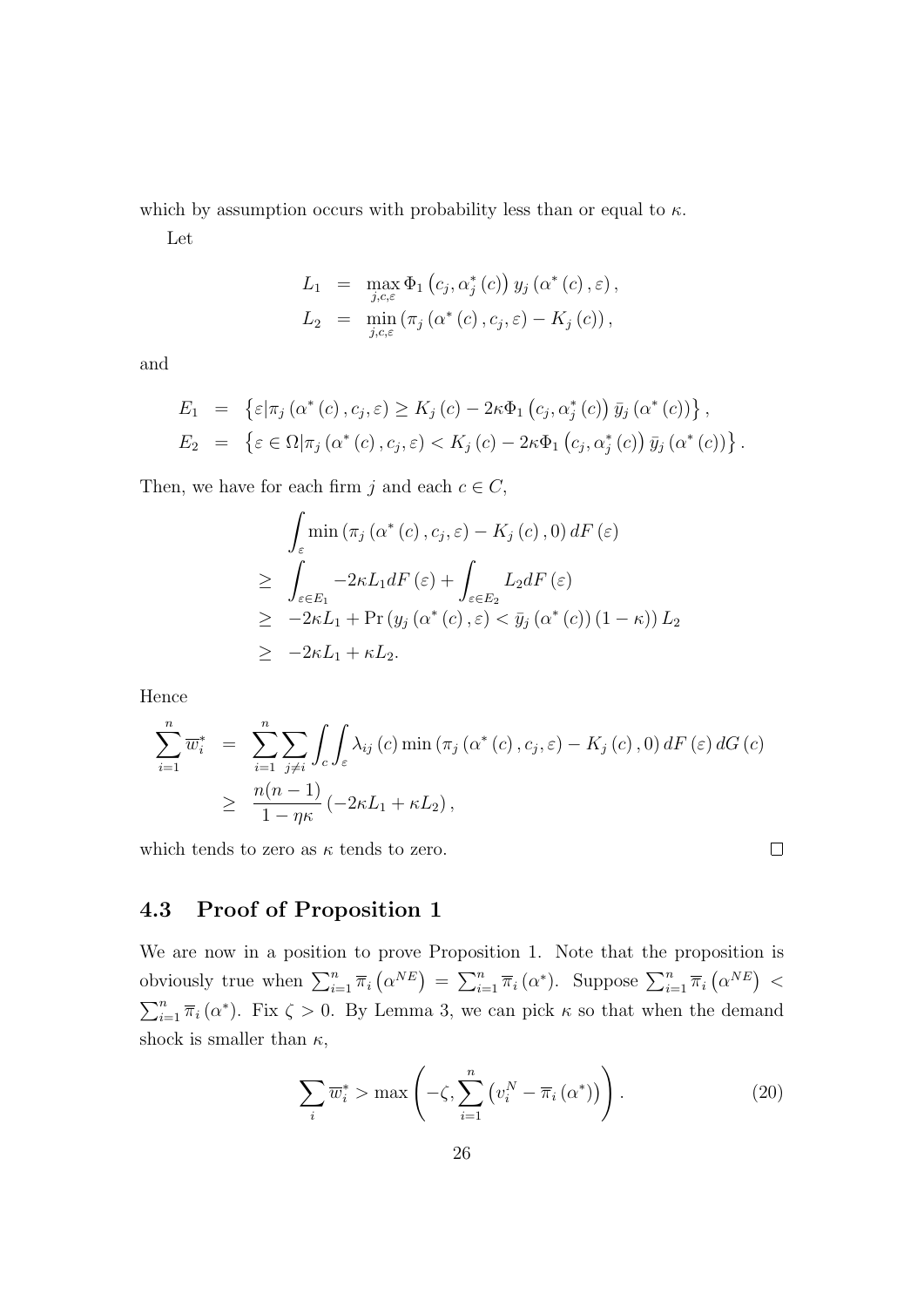Pick a vector  $d = (d_1, ..., d_n)$ ,  $\sum_{i=1}^n d_i = 0$ , such that for each firm i

$$
\overline{\pi}_i(\alpha^*) + \overline{w}_i^* + d_i > v_i^N.
$$

Pick  $\delta^* \in (0, 1)$  such that for each firm *i*, and for any  $\hat{c} \in C$  and  $\hat{y} \in \Lambda(\hat{c})$ 

$$
\widehat{w}_i\left(\widehat{c},\widehat{y}\right) + d_i \ge \delta^* \left(1 - \delta^*\right)^{-1} \left(v_i^N - \left(\overline{\pi}_i\left(\alpha^*\right) + \overline{w}_i^* + d_i\right)\right). \tag{21}
$$

Given any  $\delta \geq \delta^*$ , we define  $\mu(\widehat{c}, \widehat{y})$  and  $\beta(\widehat{c}, \widehat{y})$  for any  $\widehat{c} \in C$ ,  $\widehat{y} \in \Lambda(\widehat{c})$  as follows. First, set

$$
\mu\left(\widehat{c},\widehat{y}\right) \equiv \frac{\sum_{i=1}^{n} \left( \left(1-\delta\right) \delta^{-1} \sum_{j \neq i} \lambda_{ij} \left(\widehat{c}\right) \max\left(K_{j}\left(\widehat{c}\right)-\widetilde{\pi}_{j}(\widehat{y}_{j},\widehat{c}),0\right)\right)}{\sum_{i=1}^{n} \left(v_{i}^{N}-\overline{\pi}_{i}\left(\alpha^{*}\right)-\overline{w}_{i}^{*}\right)}.
$$
\n(22)

By (20),  $\mu(\widehat{c}, \widehat{y}) \in [0, 1]$  for all  $\widehat{c} \in C$  and  $\widehat{y} \in \Lambda(\widehat{c})$ . Then, set the transfer payment from firm  $i$  to firm  $j$  to be equal to

$$
\beta_{ij}(\widehat{c},\widehat{y}) \equiv \begin{cases} \beta_i^{net}(\widehat{c},\widehat{y}) \frac{\min(\beta_j^{net}(\widehat{c},\widehat{y}),0)}{\sum_k \min(\beta_k^{net}(\widehat{c},\widehat{y}),0)} & \text{if } \beta_i^{net}(\widehat{c},\widehat{y}) > 0, \\ 0 & \text{otherwise,} \end{cases}
$$
(23)

where

$$
\beta_i^{net}(\widehat{c}, \widehat{y}) \equiv \widehat{w}_i(\widehat{c}, \widehat{y}) + d_i - \delta (1 - \delta)^{-1} \mu (\widehat{c}, \widehat{y}) (v_i^* - v_i^N). \tag{24}
$$

Recall that we have defined  $\mu(\widehat{c}, \widehat{y}) = 1$  and  $\beta_{ij}(\widehat{c}, \widehat{y}) = 0$  for any  $\widehat{c} \in C$  and  $\widehat{y} \notin \Lambda(\widehat{c})$ . It is straightforward to check that for all  $\widehat{c} \in C$  the continuation profit of firm  $i$  as defined in  $(8)$  is equal to

$$
w_i(\widehat{c}, \widehat{y}) = \begin{cases} \widehat{w}_i(\widehat{c}, \widehat{y}) + d_i & \text{if } \widehat{y} \in \Lambda(\widehat{c}), \\ v_i^N & \text{if } \widehat{y} \notin \Lambda(\widehat{c}). \end{cases}
$$

Intuitively, for each  $\hat{c} \in C$ ,  $\hat{y} \in \Lambda(\hat{c})$ , we choose  $\mu(\hat{c}, \hat{y})$  so that the expected value to be destroyed from non-collusion is equal to the total transfer, and then choose  $\beta(\widehat{c}, \widehat{y})$  so that the individual transfer of each firm i is equal to  $\widehat{w}_i(\widehat{c}, \widehat{y}) + d_i$ .

Note that for  $\hat{c} \in C$ ,  $\hat{y} \in \Lambda(\hat{c})$ ,  $w_i(\hat{c}, \hat{y})$  is only different from  $w_i^*(\hat{c}, \hat{y})$  by a constant, and like  $w_i^*$ ,  $w_i$  satisfies the condition that for any  $\hat{c} \in C$ ,  $\hat{y} \in \Lambda(\hat{c})$ , and  $\widehat{y}' \notin \Lambda(\widehat{c})$ 

$$
w_i\left(\widehat{c},\widehat{y}\right) \geq w_i\left(\widehat{c},\widehat{y}'\right).
$$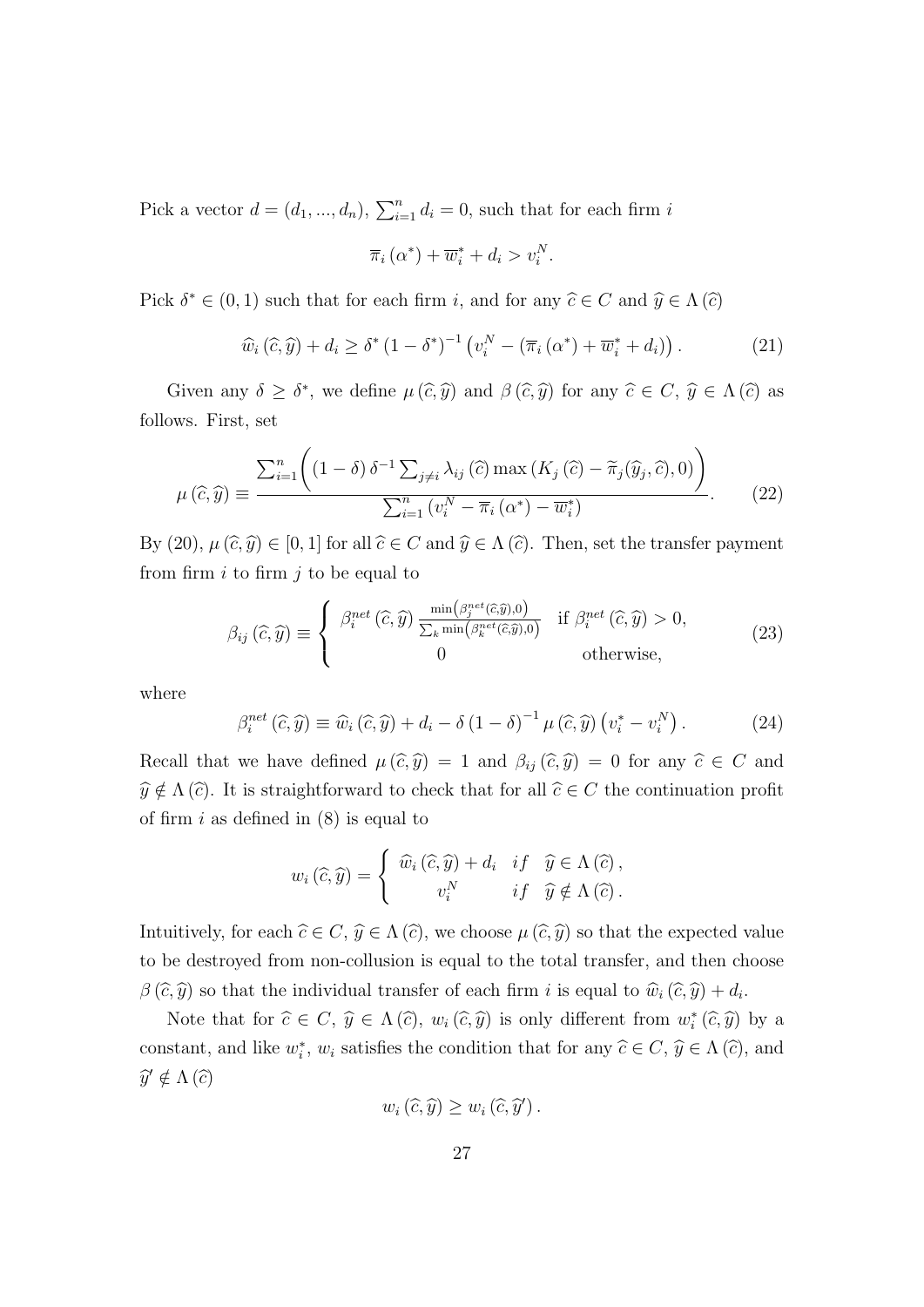Since w<sup>\*</sup> implements  $(\rho^*, \alpha^*, r^*)$  by Lemma 2, so does w, meaning that (10) of Lemma 1 is satisfied. And (21) implies (9) of Lemma 1 is also satisfied. Hence, for any  $\delta \geq \delta^*$ , the trigger-strategy profile characterized by  $(\mu, \beta)$  is a perfect public equilibrium.

Finally, by construction

$$
\int_{c} \int_{\varepsilon} w_{i} (c_{i}, y (\alpha^{*} (c), \varepsilon)) dF (\varepsilon) dG (c) = \overline{w}_{i}^{*}.
$$

Hence, firm i's discounted payoff in the collusive state is

$$
v_i^* = \overline{\pi}_i (\alpha^*) + \overline{w}_i^* + d_i,
$$

As  $\sum_{i=1}^{n} \overline{w}_i^* > -\zeta$  (Lemma 3), the total discounted cartel payoff is equal to

$$
\sum_{i=1}^{n} v_i^* \ge \overline{\Pi}(\alpha^*) - \zeta.
$$

# 5 Extensions

### 5.1 Multiple-market Collusion

In this section we briefly describe how our enforcement scheme can be generalized to enforce a multi-market collusive agreement. Suppose that there are  $m$  markets, denoted by  $l = 1, 2, ..., m$ . Let M denote the set of markets. The stage-game action, outcome, and profit of each firm  $i$  are then represented by vectors

$$
a_i = (a_{i,1}, \dots, a_{i,m}),
$$
  
\n
$$
y_i = (y_{i,1}, \dots, y_{i,m}),
$$
  
\n
$$
c_i = (c_{i,1}, \dots, c_{i,m}),
$$
  
\n
$$
\pi_i = (\pi_{i,1}, \dots, \pi_{i,m}).
$$

Since the demands in different markets may be correlated,  $y_{i,l}$ , firm i's outcome in market *l*, could depend on the whole vector  $a = (a_1, ..., a_n)$ .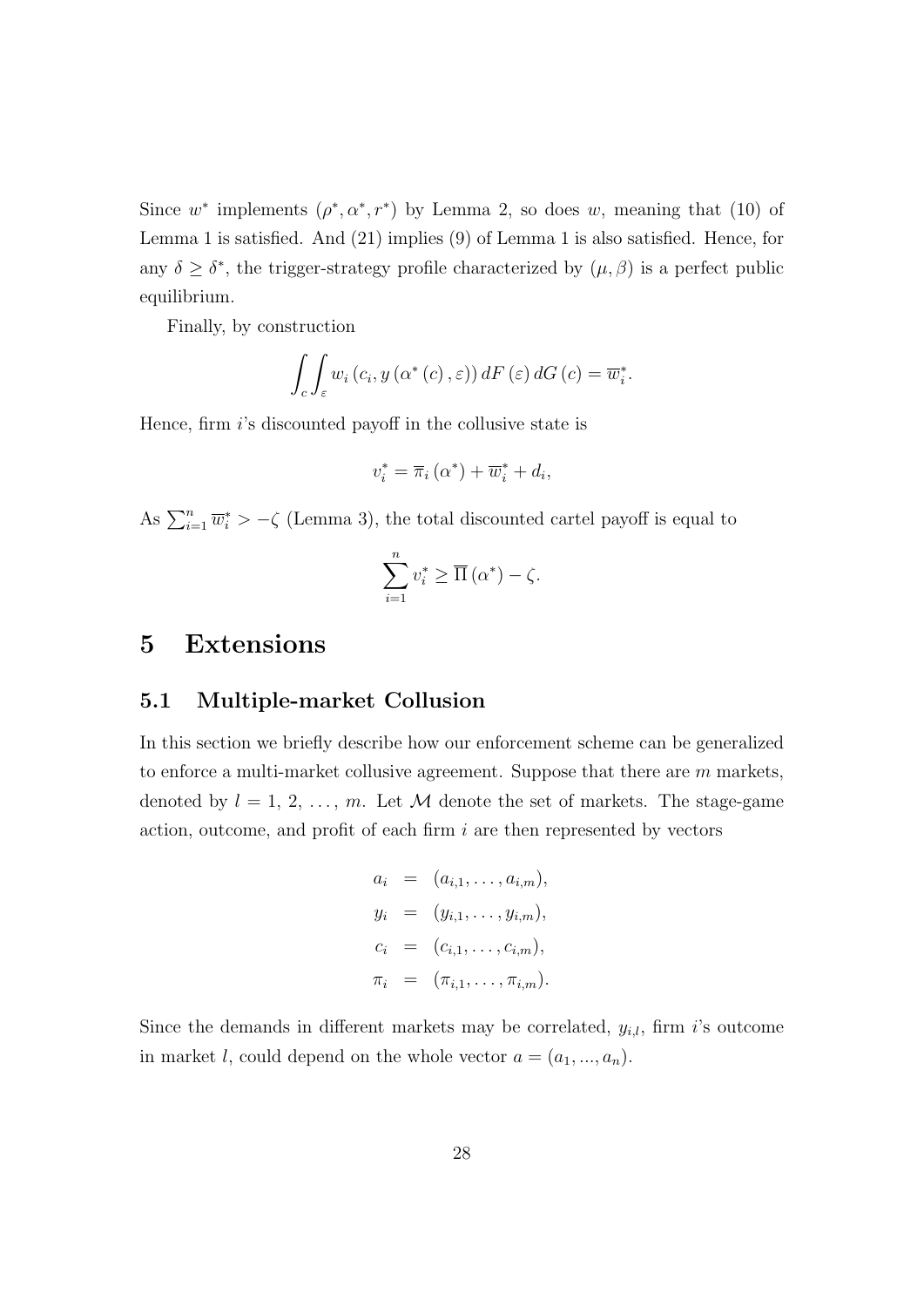Recall that in the baseline model, given  $K_j(c)$  and the corresponding  $y'_j(c)$ (defined by (11)), the scaling factor  $\lambda_{ij}(c)$  is characterized by the equation

$$
\lambda_{ij}(c) = \frac{\frac{\partial \overline{y}_j(\alpha^*(c))}{\partial a_i}}{\frac{\partial \widetilde{y}_j(\alpha^*(c), y'_j(c))}{\partial a_i}}
$$

when  $\partial \overline{y}_j(\alpha^*(c)) / \partial a_i \neq 0$ .

To extend our scheme to the multi-market case, we need to set a profit target,  $K_{j,l}$ , and a set of scaling factors,  $\{\lambda_{ij,l}\}_{i\neq j}$ , for each firm j and for each market l. But since each firm is producing more than one goods, it is possible that for some firm i and some markets  $l$  and  $k$ ,

$$
\frac{\frac{\partial \overline{y}_{j,l}(\alpha^*(c))}{\partial a_{i,l}}}{\frac{\partial \widetilde{y}_{j,l}(\alpha^*(c),y'_{j,l}(c))}{\partial a_{i,l}}} \neq \frac{\frac{\partial \overline{y}_{j,l}(\alpha^*(c))}{\partial a_{i,k}}}{\frac{\partial \widetilde{y}_{j,l}(\alpha^*(c),y'_{j,l}(c))}{\partial a_{i,k}}}.
$$

In this case  $\lambda_{i,j,l}$  will not be uniquely defined.

To avoid this problem, we assume that  $a_i$  affects firm j's outcome indirectly through a real-valued function  $\phi_{ij,l}$  that maps each  $a_i \in A_i$  into a real number such that the outcome of firm  $j$  in market l can be written as

$$
y_{j,l}\left(\phi_{1j,l}\left(a_{1}\right),...,\phi_{nj,l}\left(a_{n}\right),\varepsilon\right).
$$

We assume that  $y_{j,l}$  is defined on  $\prod_{i=1}^n F_{ij,l} \times \Omega$ , where  $F_{ij,l}$  is a compact interval that contains the range of  $\phi_{ij,l}$ , continuous, and differentiable in each set of the values of  $\phi_{1j,l},...,\phi_{nj,l}$  for almost all  $\varepsilon$ . Under this formulation we can think of each firm *i* choosing a scaler  $\phi_{ij,l}$  instead of a vector  $a_i$ . Let  $\phi_{j,l}$  be the vector  $(\phi_{1j,l},...,\phi_{nj,l})$  and  $\phi_{-ij,l}$  the vector  $\phi_{j,l}$  minus  $\phi_{ij,l}$ . Let  $F_{j,l}$  denote  $\Pi_{i=1}^n F_{ij,l}$  and  $F_{-ij,l}$  denote  $\prod_{k=1}^{i-1} F_{kj,l} \times \prod_{k=i+1}^{n} F_{kj,l}$ . We can then restate Assumptions 1-3 in terms of  $\phi_{ij,l}$  instead of  $a_i$ .

Assumption 1A. For any  $i, j \in \mathcal{N}$ ,  $i \neq j$ , and any  $l \in \mathcal{M}$ ,  $y_{j,l}$  is monotone in  $\phi_{ij,l}$ , and whether  $y_{j,l}$  increases or decreases in  $\phi_{ij,l}$  is independent of  $\varepsilon$ .

Assumption 2A. For any  $i, j \in \mathcal{N}$ ,  $i \neq j$ ,  $l \in \mathcal{M}$ ,  $\phi'_{ij,l}, \phi''_{ij,l} \in F_{ij,l}$ ,  $\phi_{-ij,l} \in F_{-ij,l}$ , and  $y'_{j,l} \in \Re_+,$ 

$$
\frac{\frac{\partial \widetilde{y}_{j,l}\left(\phi'_{ij,l},\phi_{-ij,l},y'_{j,l}\right)}{\partial \phi_{ij,l}}}{\frac{\partial \overline{y}_{j,l}\left(\phi'_{ij,l},\phi_{-ij,l}\right)}{\partial \phi_{ij,l}}}\leq \frac{\frac{\partial \widetilde{y}_{j,l}\left(\phi''_{ij,l},\phi_{-ij,l},y'_{j,l}\right)}{\partial \phi_{ij,l}}}{\frac{\partial \overline{y}_{j,l}\left(\phi''_{ij,l},\phi_{-ij,l}\right)}{\partial \phi_{ij,l}}},\tag{25}
$$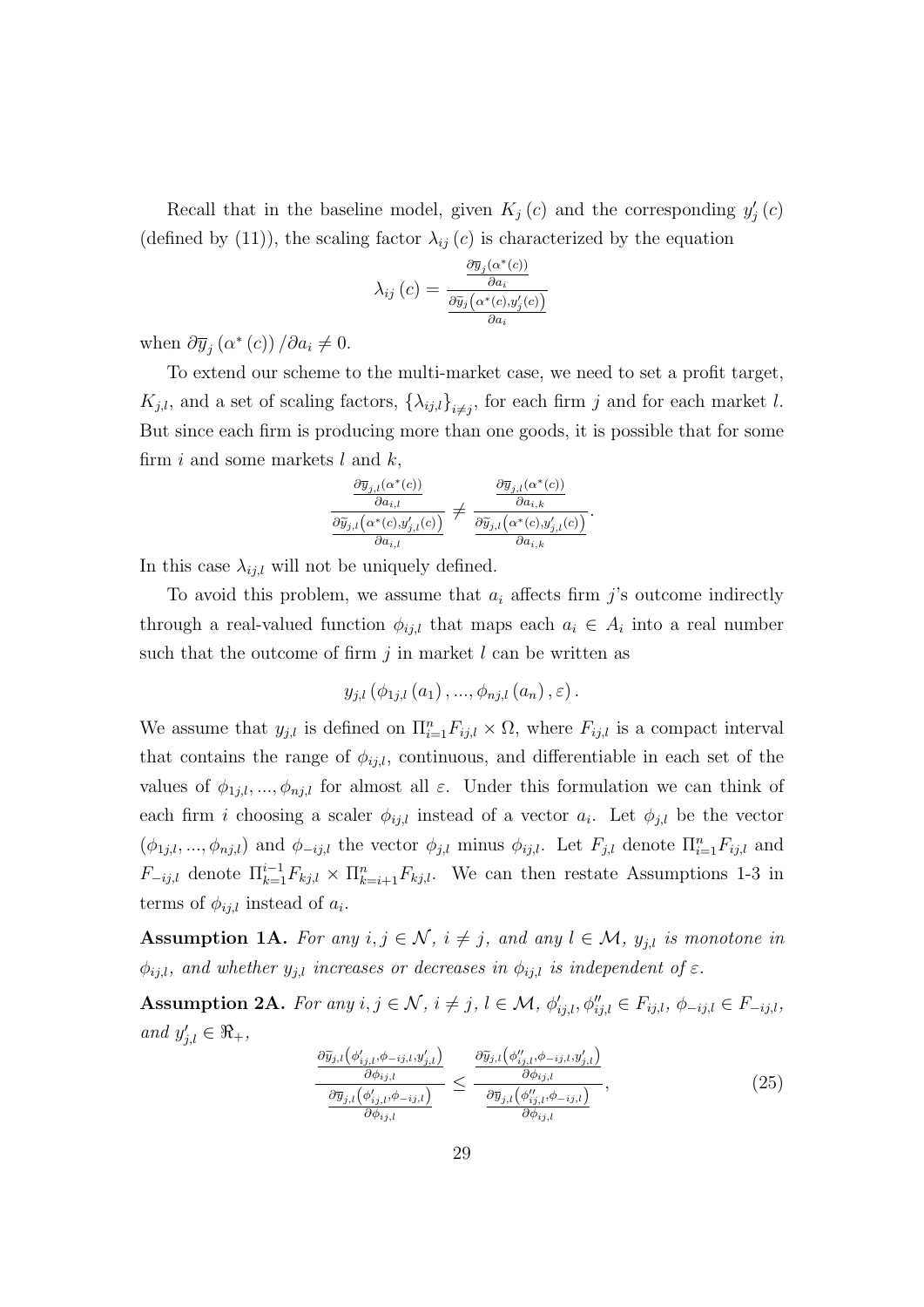whenever  $y_{j,l}(\phi_{j,l}(a_i', a_{-i}), \varepsilon) \ge y_{j,l}(\phi_{j,l}(a_i'', a_{-i}), \varepsilon)$  for all  $\varepsilon$  and the denominators on both sides of the inequality are non-zero.

**Assumption 3A.** There exists some finite  $\eta > 0$  such that for each  $\phi_{j,l} \in F_{j,l}$ ,

$$
\left|\frac{\partial y_{j,l}\left(\phi_{j,l},\varepsilon\right)}{\partial \phi_{ij,l}}\right| \leq \eta \left|\frac{\partial \overline{y}_{j,l}\left(\phi_{j,l},\varepsilon\right)}{\partial \phi_{ij,l}}\right| \quad \textit{for almost all } \varepsilon \in \Omega.
$$

A multi-market version of Proposition 1 can be established following the same steps in Section 4 with Assumptions 1A-3A replacing Assumptions 1-3. Intuitively, although firm  $i$ 's action is multi-dimensional—firm  $i$  can chooses higher actions in some markets and lower ones in others—its impact on  $y_{i,l}$  remains one-dimensional through the function  $\phi_{ji,l}$ . Note that each firm i will now be punished when the profit of firm  $j$  in any market  $l$  falls below the profit target for that market. Hence, in this case we will have

$$
\widehat{w}_{i}^{1}(\widehat{c},\widehat{y}_{-i}) \equiv \sum_{j\neq i} \sum_{l=1}^{m} \lambda_{ij,l}(\widehat{c}) \min\left(\widetilde{\pi}_{j,l}\left(\widehat{y}_{j,l},\widehat{c}\right) - K_{j,l}\left(\widehat{c}\right),0\right).
$$

The assumption that  $a_i$  can influence  $y_{j,l}$  indirectly through  $\phi_{ij,l}$  is naturally met in the multi-market version of Examples 3-4 because in those examples the demand shock is a scalar in each  $y_j$ . When there there are multiple demand shocks in the outcome of a firm, the assumption means that different components of firm i's action cannot be subject to different random shocks. For example, in the multi-market version of Example 1 we would need to have

$$
y_i(a,\varepsilon) = \varepsilon_{i0} + \sum_{j=1}^n \varepsilon_{ij} \sum_{k=1}^m l_{j,k} a_{j,k}.
$$

The coefficient of the individual components of  $a_j$ ,  $l_{j,k}$ ,  $k = 1, ..., m$ , cannot be random variables.

### 5.2 Supportable action profiles

Our enforcement mechanism exploits the fact that  $\alpha^*$  maximizes the total cartel payoff. Obviously, by assigning different weights to different firms, we can implement other outcomes on the Pareto frontier. More interestingly, we can also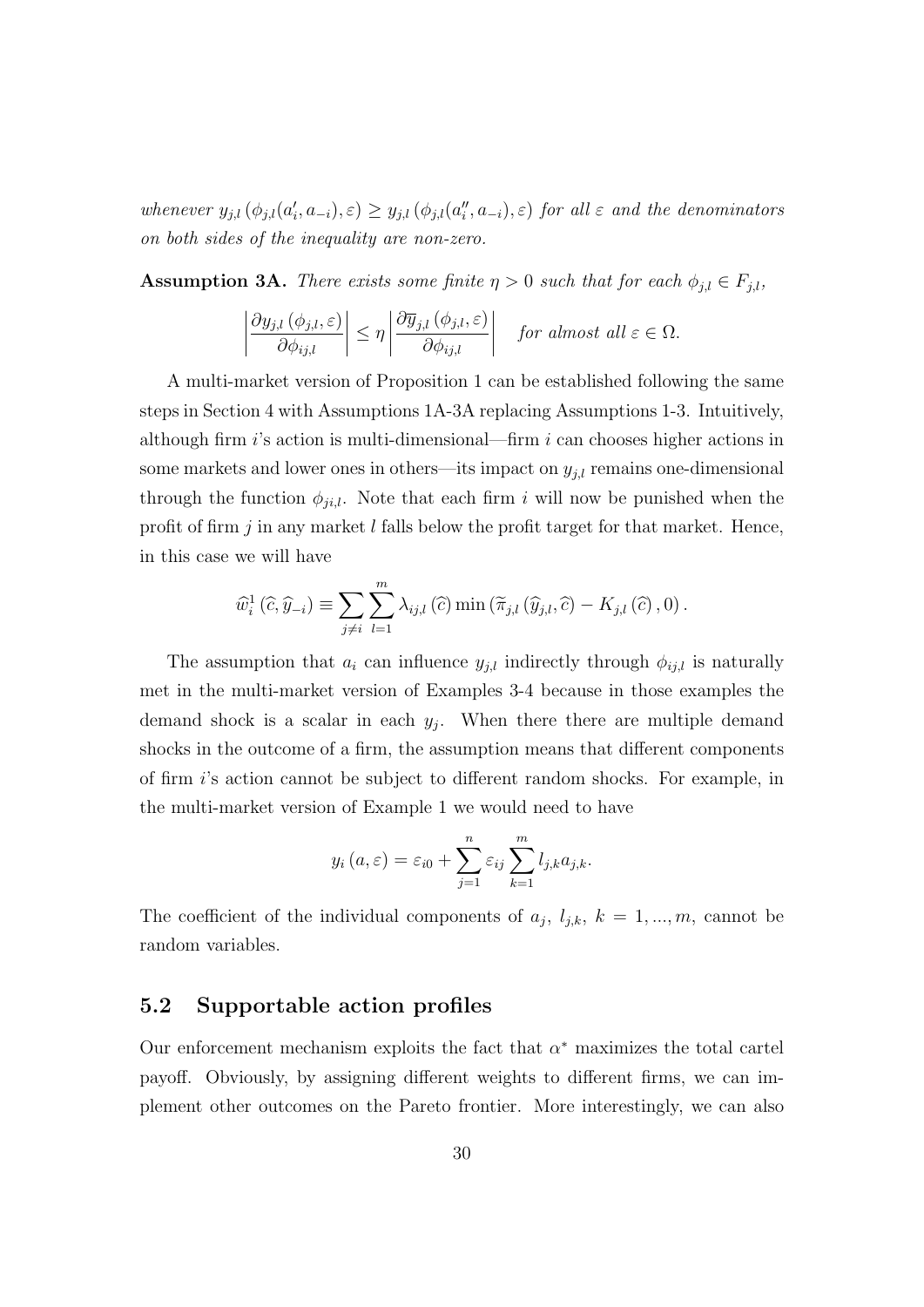apply a different set of weights to different firms. For example, when there are two firms, we can apply a weight of 2 to  $\pi_1$  and a weight of 1 to  $\pi_2$  when we calculate the transfer of firm 1 but a weight of 1 to  $\pi_1$  and a weight of 2 to  $\pi_2$  when we calculate the transfer of firm 2. Doing so allows us to implement outcomes within the Pareto frontier. This could be potentially important because when  $\delta$  is low it could be that only inefficient outcomes can be maintained in equilibrium.

Let

$$
\Psi_i \equiv \left\{ (\theta_1, \theta_2, \dots, \theta_n) \middle| \theta_i > 0, \ \theta_j \ge 0 \text{ for each } j \neq i, \text{ and } \sum_{j=1}^n \theta_j = 1 \right\}
$$

denote the set of weights that sum to one, and assign strictly positive weight to firm *i* and nonnegative weight to each firm  $j \neq i$ .

**Definition 1.** A cost-action profile  $\alpha$  :  $C \rightarrow A$  is supportable if, for each i, there exists a set of weights  $\theta^i = (\theta_1^i, \theta_2^i, \dots, \theta_n^i)$  in  $\Psi_i$  such that for each  $c \in C$ ,  $\alpha_i(c)$ maximizes

$$
\sum_{j=1}^n \theta_j^i \int_{\varepsilon \in \Omega} \pi_j(a_i, \alpha_{-i}(c), c_j, \varepsilon) dF(\varepsilon).
$$

Following the steps in Section 4, we can construct a trigger-strategy perfect public equilibrium in which a cost-action profile  $\alpha : C \rightarrow A$  supported by  $(\theta^1, \theta^2, \dots, \theta^n)$  is played in the collusive state. The only change is that we need to adjust each  $\lambda_{ij}(c)$  to reflect the different weights assigned on firm *i*'s and firm *j*'s profits. For  $\overline{y}_j$  that decreases in  $a_i$ , we define

$$
\lambda_{ij}(c) = \begin{cases} \sup_{a'_i \in B_{ij}^1(c)} (\theta_i^i)^{-1} \theta_j^i \frac{\frac{\partial \overline{y}_j(a'_i, \alpha_{-i}(c))}{\partial a_i}}{\frac{\partial \overline{y}_j(a'_i, \alpha_{-i}(c), y'_j(c))}{\partial a_i}} & \text{if } B_{ij}^1(c) \text{ is non-empty;} \\ 0 & \text{otherwise.} \end{cases}
$$

For  $\overline{y}_j$  that decreases in  $a_i$ , we define

$$
\lambda_{ij}(c) = \begin{cases} \sup_{a'_i \in B_{ij}^2(c)} (\theta_i^i)^{-1} \theta_j^i \frac{\frac{\partial \overline{y}_j(a'_i, \alpha_{-i}(c))}{\partial a_i}}{\frac{\partial \overline{y}_j(a'_i, \alpha_{-i}(c), y'_j(c))}{\partial a_i}} & \text{if } B_{ij}^2(c) \text{ is non-empty;} \\ 0 & \text{otherwise.} \end{cases}
$$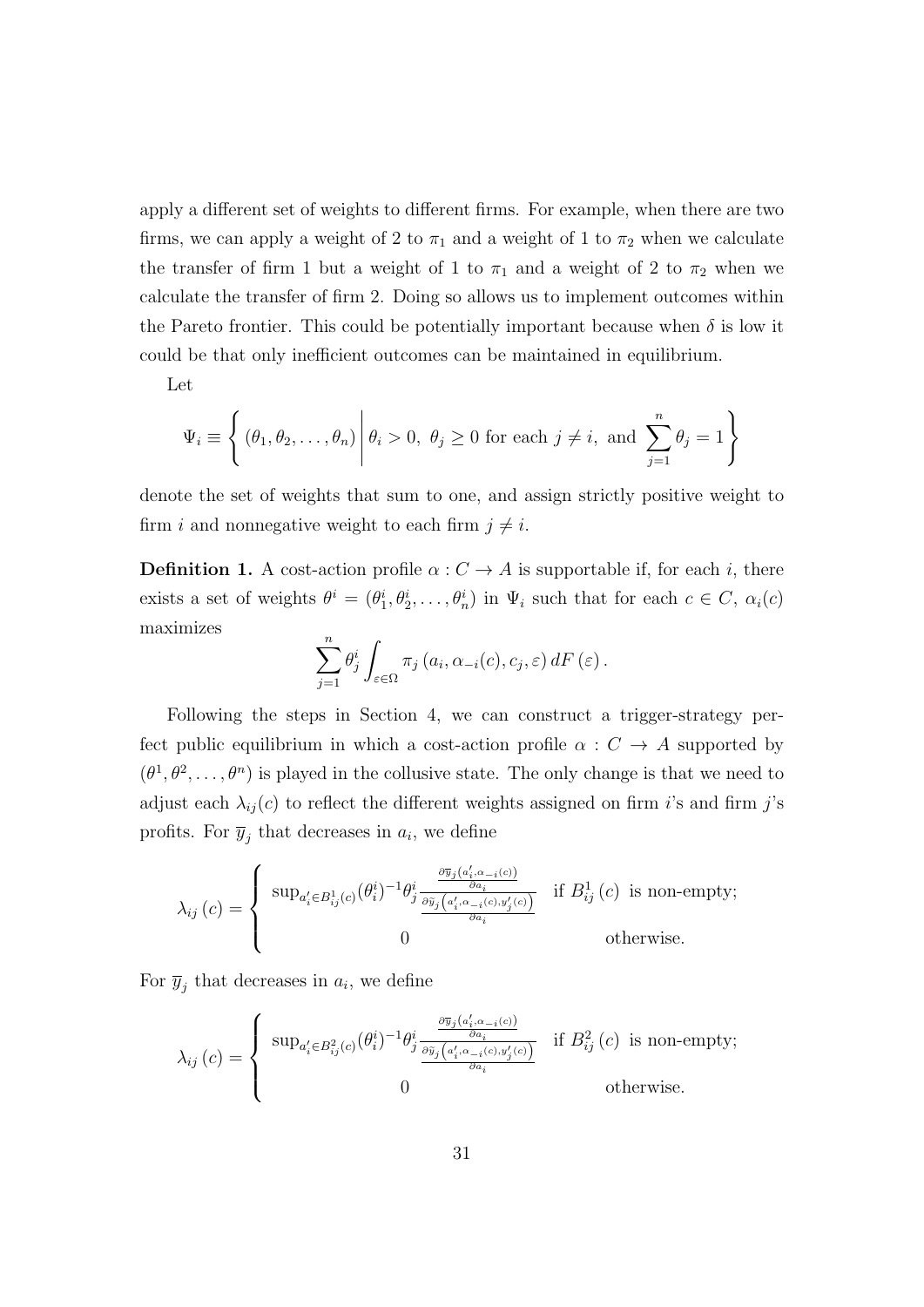To further clarify the idea of supportable action profiles, we characterize the set of supportable action profiles in a Bertrand duopoly example. Let  $p_i$  denote the price of firm  $i$ . For simplicity we assume that the firms always have zero production cost, and each firm i has an expected demand

$$
\widehat{q_i}(p_i, p_j) = \max\left(1 - p_i + l_j p_j, 0\right),\,
$$

where  $l_j \in (0,1)$ . Consider some  $(\theta^1, \theta^2)$  with  $\theta^i = (\theta_1^i, \theta_2^i) \in \Psi_i$  for each i. Note that  $p_i$  maximizes the total weighted expected profits

$$
\theta_i^i p_i \widehat{q}_i(p_i, p_j) + \theta_j^i p_j \widehat{q}_j(p_i, p_j)
$$

if and only if

$$
\theta_i^i - 2\theta_i^i p_i + l_j p_j = 0.
$$

Solving for  $\theta_i^i$  yields

$$
\theta_i^i = \frac{l_j p_j}{2p_i - 1}.
$$

The constraints  $0 < \theta_1^1 \leq 1$  and  $0 < \theta_2^2 \leq 1$  translate into

$$
1 - 2p_1 + l_j p_2 \le 0 \qquad \text{and} \qquad 1 - 2p_2 + l_j p_1 \le 0. \tag{26}
$$

The nonnegativity constraints  $\hat{q}_1 \geq 0$  and  $\hat{q}_2 \geq 0$  require that

$$
1 - p_1 + l_j p_2 \ge 0 \quad \text{and} \quad 1 - p_2 + l_j p_1 \ge 0. \tag{27}
$$

The set of supportable pairs  $(p_1, p_2)$  is the quadrangle bounded by the four inequalities in (26) and (27). Note that the left-hand sides of the inequalities in (26) are the marginal profits of the two firms. Hence, any pair of prices such that each firm's price is higher than its best response but lower than the zero-output price is supportable.

### 5.3 Non-monetary transfers

Instead of using direct monetary transfers a cartel may adjust future quotas to implement our enforcement mechanism. In this section we illustrate the idea with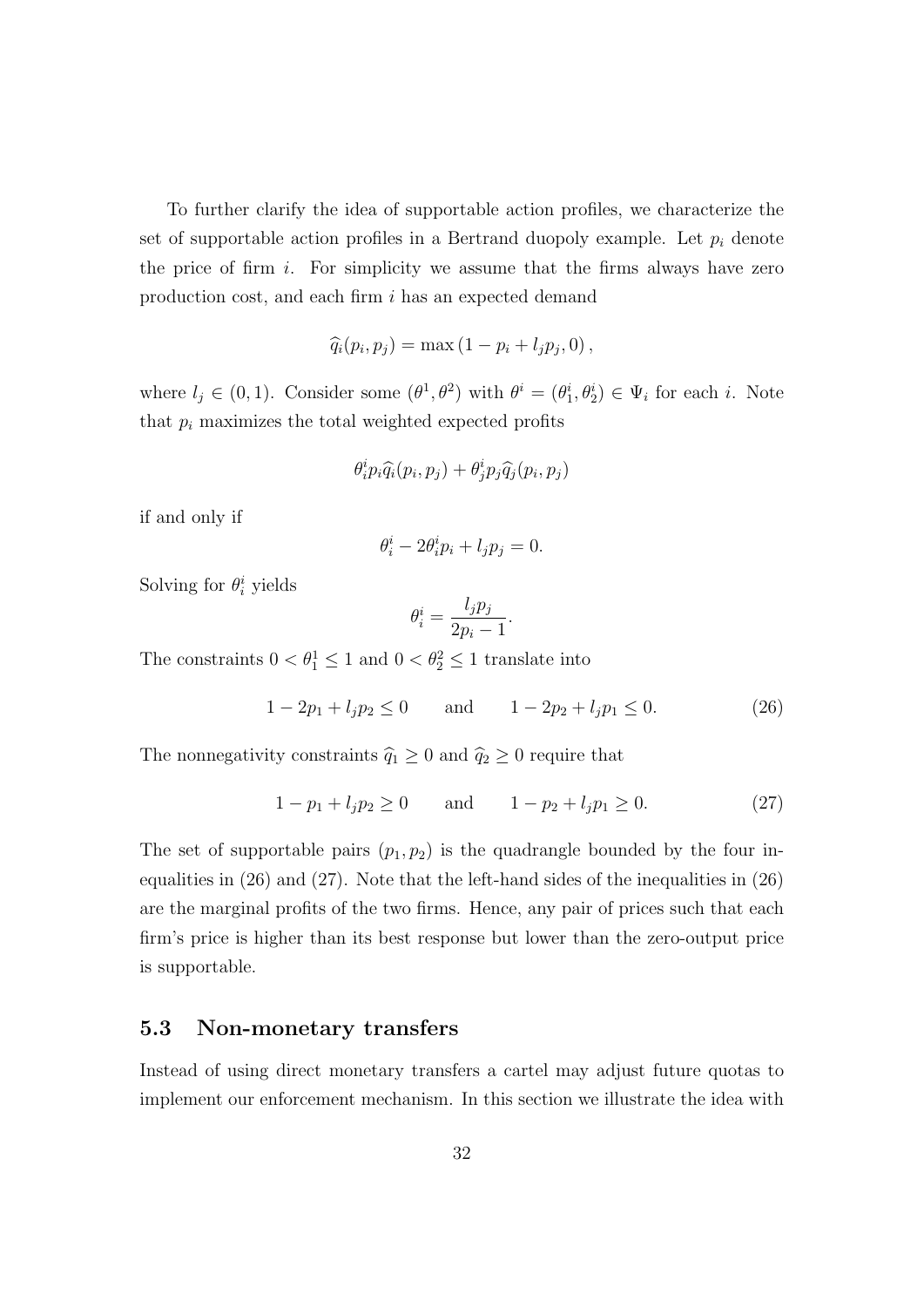a simple example. Suppose there are two firms, each with zero production cost. We suppress the arguments  $c_i$  and  $\hat{c}_i$  throughout this section. Since production cost is constant,  $\widehat{w}_i(\widehat{y})$  reduces to

$$
\widehat{w}_{i}(\widehat{y}) = -\lambda_{ij} \max(K_{j} - \widetilde{\pi}_{j}(\widehat{y}_{j}), 0).
$$

Hence

$$
v_i^* = \int_{\varepsilon} \pi_i(\alpha^*, \varepsilon) - \lambda_{ij} \max(K_j - \pi_j(\alpha^*, \varepsilon), 0) dF(\varepsilon)
$$

for each firm i.

Suppose that, in addition, there are two supportable (degenerated) cost-action profiles  $\alpha^1$  and  $\alpha^2$ . For each  $k = 1, 2$ , we use  $K_j^k$  and  $\lambda_{ij}^k$  to denote the corresponding profit target and scaling factor for action profile  $\alpha^k$ , respectively. Let

$$
v_i^k = \int_{\varepsilon} \pi_i\left(\alpha^k, \varepsilon\right) - \lambda_{ij}^k \max\left(K_j^k - \pi_j\left(\alpha^k, \varepsilon\right), 0\right) dF\left(\varepsilon\right)
$$

for each firm *i*. Let  $\Lambda^k$  denote the set of outcome profiles with positive densities when there is at most one firm i that does not choose  $\alpha_i^k$ . We assume further that, for each  $k \in \{1, 2, *\}$  and each  $\hat{y} \in \Lambda \cup \Lambda^1 \cup \Lambda^2$ , there exist four nonnegative real numbers  $p_1^k(\hat{y}), p_2^k(\hat{y}), p_*^k(\hat{y}),$  and  $p_N^k(\hat{y})$  that sum to one and satisfy

$$
\sum_{j \in \{1,2,\ast,N\}} p_j^k(\hat{y}) v_1^j = v_1^* - \delta^{-1} (1 - \delta) \hat{w}_1(\hat{y}), \qquad (28)
$$

$$
\sum_{j \in \{1,2,\ast,N\}} p_j^k(\hat{y}) v_2^j = v_2^* - \delta^{-1} (1 - \delta) \hat{w}_2(\hat{y}), \qquad (29)
$$

This condition requires that for any  $\hat{y} \in \Lambda \cup \Lambda^1 \cup \Lambda^2$ , the vector

$$
(v_1^* - \delta^{-1}(1-\delta)\widehat{w}_1(\widehat{y}), v_2^* - \delta^{-1}(1-\delta)\widehat{w}_2(\widehat{y}))
$$

belongs to the convex hull of  $v^1$ ,  $v^2$ ,  $v^*$ , and  $v^N$ . Intuitively, this condition is more likely to be met if for each  $i = 1, 2$ ,

$$
v_i^i - v_i^* = \int_{\varepsilon} \pi_i \left( \alpha^i, \varepsilon \right) - \lambda_{ij}^i \max \left( K_j^i - \pi_j \left( \alpha^i, \varepsilon \right), 0 \right) dF \left( \varepsilon \right) - v_i^*
$$

is large. In that case a cartel can transfer profits from firm  $i$  to firm  $j$  by switching to  $\alpha^{j}$ . Formally, consider the following repeated-game strategy profile. There are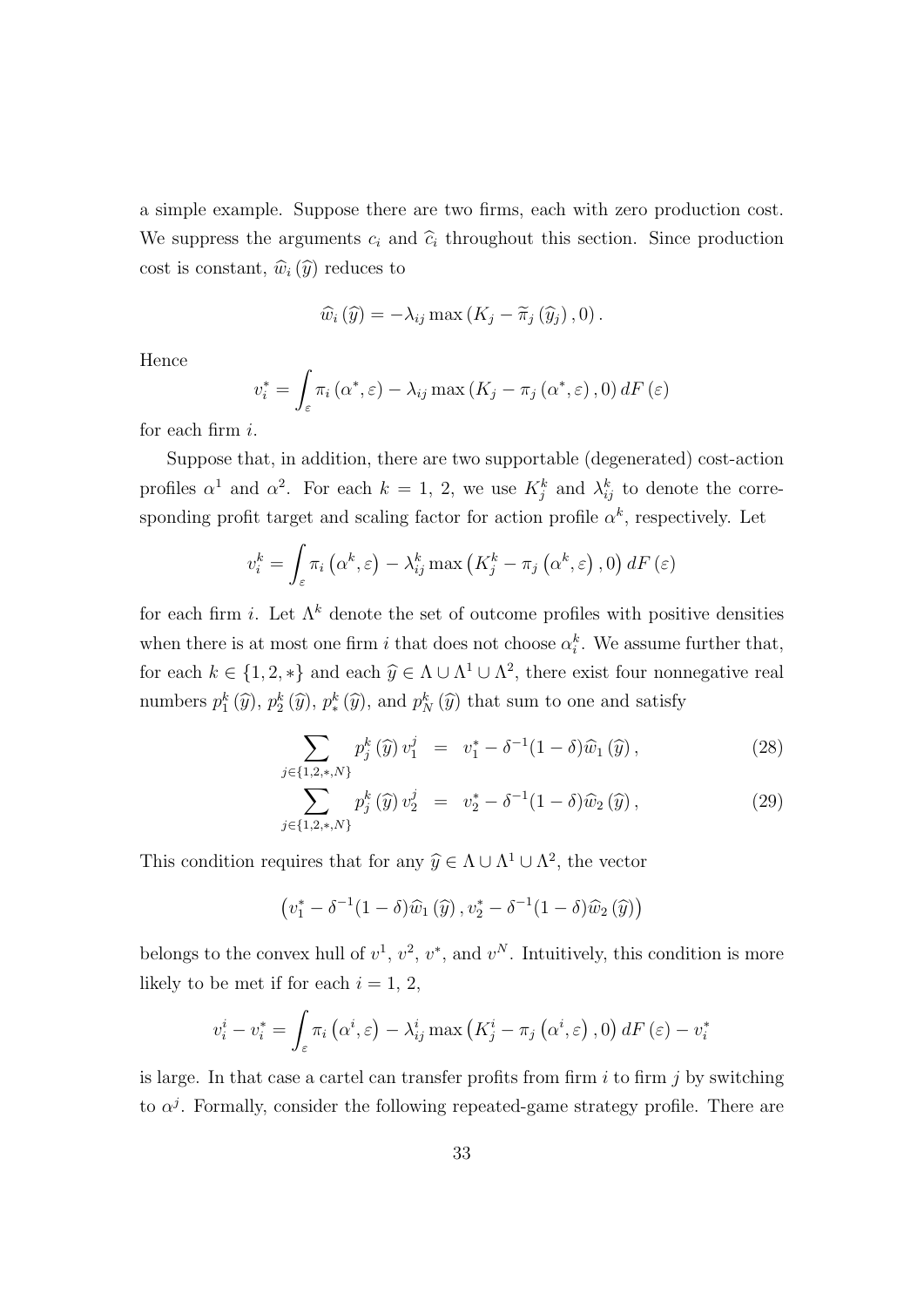four states, denoted by  $\ast$ , 1, 2, and N, respectively. In the first period the firms start in state  $\ast$ . In each state  $k \in \{*, 1, 2\}$ , the firms play  $\alpha^k$  in the current period, report their profits truthfully, and switch to state  $j \in \{*, 1, 2, N\}$  with probability  $p_j^k(\hat{y})$ . In state N, the firms play the state-game Nash equilibrium forever. The average discounted payoff for firm i in state k is  $v_i^k$ . Assuming that firm i, currently in state  $k \in \{1, 2, *\}$ , is going to follow its strategy from the next period onwards, its objective in the current period is to choose  $a_i$  to maximize

$$
(1 - \delta) \int_{\varepsilon} \pi_i \left( a_i, \alpha_j^k, \varepsilon \right) - \lambda_{ij}^k \max \left( K_j^k - \pi_j \left( a_i, \alpha_j^k, \varepsilon \right), 0 \right) dF \left( \varepsilon \right) + \delta v_i^*.
$$

By the discussion in Section 5.2, this expression is maximized by  $\alpha_i^k$ . It then follows from the standard one-step-deviation-proof argument that the strategy profile is a perfect public equilibrium.

### 6 Concluding Remarks

In this paper we describe how a cartel can enforce a collusive agreement by constructing penalties that tie a firm's continuation profit with the current profits of the other firms' profits. We show that for this approach to work it is not necessary for a firm's continuation profit to increase one to one with the total profits of the other firms, as in a standard Clark-Grove mechanism. Instead, for a wide set of stochastic demand systems, it is sufficient that a firm's continuation profit is increasing in proportion with the upper-truncated profit functions of the other firms. The truncation imporves the cartel profit. We show that when demand shocks are small, the cartel profit will be closed to the monopoly profit.

This approach, we believe, has three nice features. First, because any form of cheating by a firm, whether by lying about cost or secretly lowering price, must inevitably harm the profits of the firms, it is particularly well-suited to an environment where neither costs nor prices are publicly observed. Second, because the penalty of a firm depends only on the profits of the other firms, a firm would have no incentive to lie about its sales under our approach. This avoids the complications that would have arisen if a firm's continuation profit is tied to its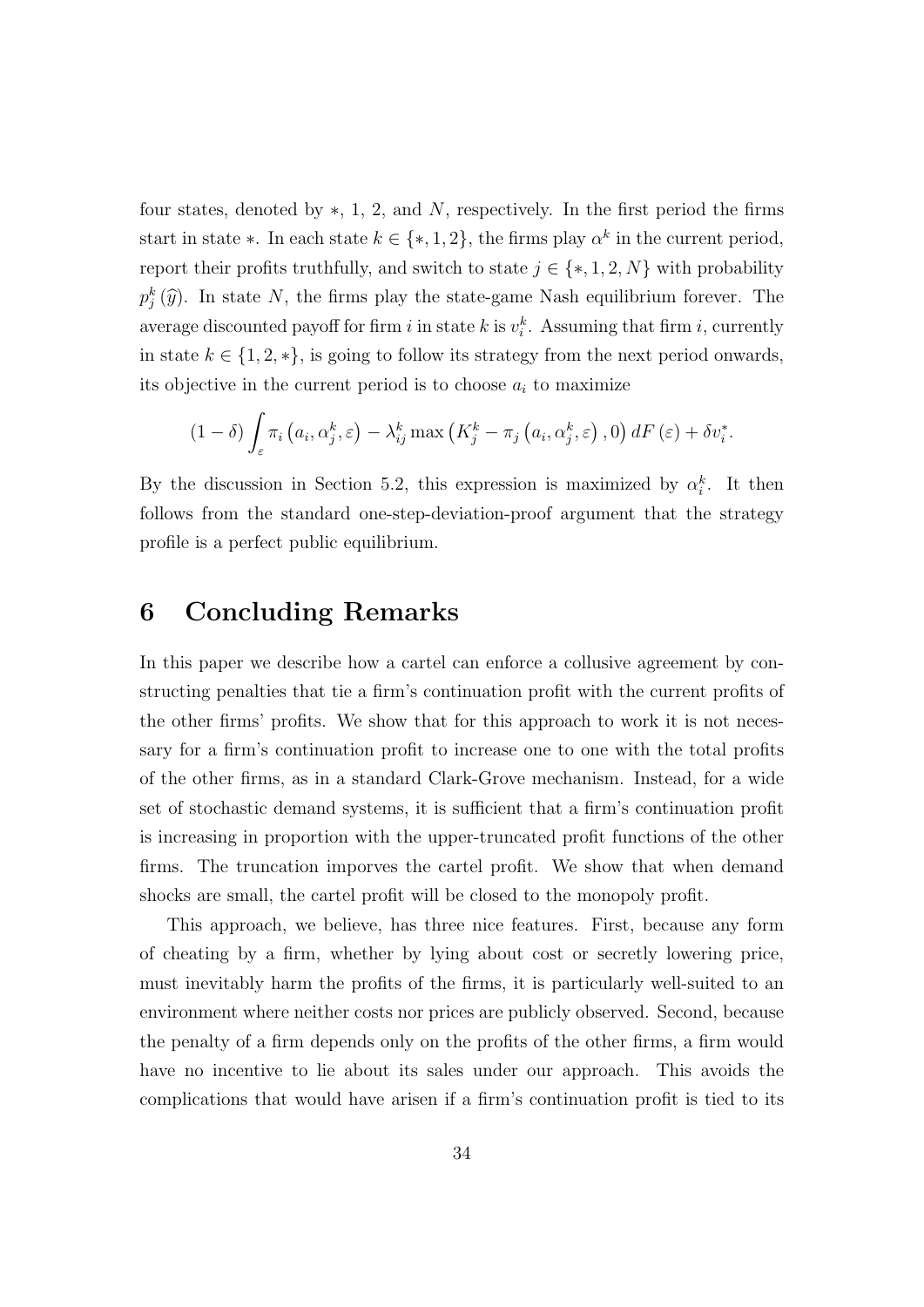own sales report, as in Harrington and Skrzypacz (2011). Finally, the approach is very robust. It applies to both price and quantitiy competition, and can be easily generalized to allow the firms to collude in more than one price.

One common criticism against models of repeated games is that the strategies are too complex to be relevant in reality. In our case, while the actual equilibrium strategies are complicated, the idea of internalizing the externalities of a firm's action by holding it responisble for the profits of the other firms is simple and intuitive. Indeed, as Harrington (2006), Harrington and Skrzypacz (2011), Suslow (2005) have documented compensation schemes where firms that sell above quotas are required to compensate firms that sells below are common among cartels in the real world. Suslow (2005) finds that cartels that used some type of selfimposed penalty schemes were more stable. Our theoretical exercise shows that the underlying logic of our argument is sound in a very general setting. While in reality firms may not get the incentives exactly right, a reasonably calibrated compensation scheme, similar to the ones documented in the empirical literature, probably can go a long way to eliminate the incentives to cheat.

# A Appendix

We will show that Examples 3 and 4 satisfy Assumption 2. In these examples, firm i's outcome can be written as

$$
y_i(a,\varepsilon) = \nu_i(a_i) h_i(\chi_i(a) + \varepsilon_i),
$$

where  $h_i$  is increasing and  $\chi_i$  monotone. Specifically, in Example 3,  $h_i(x)$  equals 0 when  $x \leq 0$  and equals x when  $x > 0$ ,  $\chi_i = \sum_{j=1}^n l_{ij} a_j$ , and  $\nu_i (a_i) = 1$ . In Example 4,  $h_i(x) = -1/x$ ,  $\chi_i = -\sum_{j=1}^n \exp(-l_j a_j)$ ,  $\nu_i(a_i) = \exp(-l_i a_i)$ , and  $\varepsilon_i = -\varepsilon$ .

Since  $a_{-i}$  and  $\nu_i(a_i)$  are to be treated as constants throughout, we will suppress them in the following to simplify notations. With a slight abuse of notation, let  $F_i$ ,  $f_i$ , and  $[\underline{\varepsilon}_i, \overline{\varepsilon}_i]$  denote the distribution, density, and support of  $\varepsilon_i$ , respectively. Recall that we assume  $f_i$  is strictly positive, differentiable, and log-concave for any  $\varepsilon_i \in [\underline{\varepsilon}_i, \overline{\varepsilon}_i]$ . Let

$$
m_i(y_i, a_j) \equiv h_i^{-1}(y_i) - \chi_i(a_j).
$$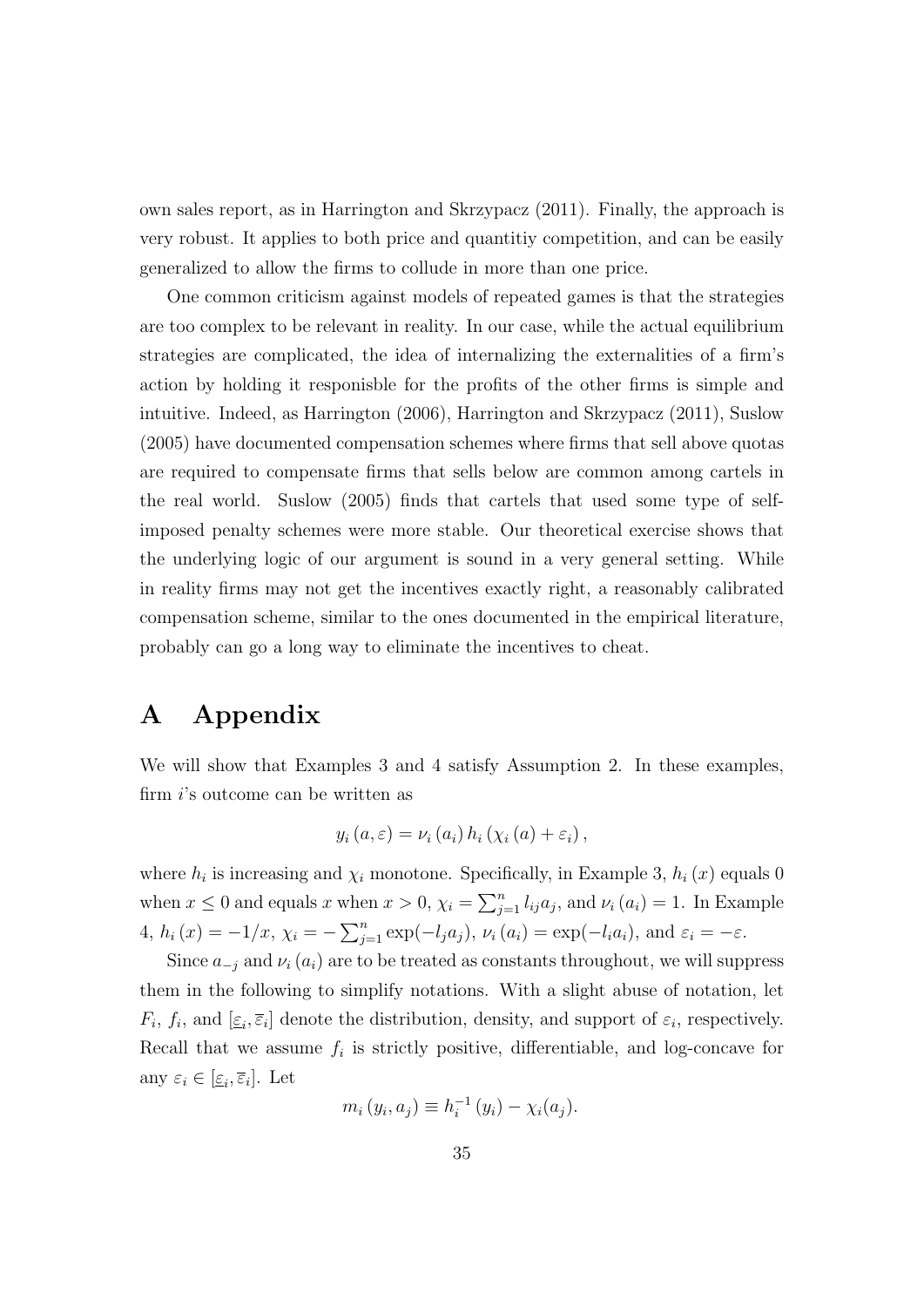We can write the distribution of  $y_i$  as

$$
G_i(y_i, a_j) = F_i(m_i(y_i, a_j)).
$$

Let  $y_i^{\max} \equiv \max_{a \in A} y_i(a, \overline{\varepsilon}_i)$ . Through changing variables and integration by parts, we have

$$
\overline{y}_{i}(a_{j}) = \int_{0}^{y_{i}^{\max}} y_{i} dG_{i}(y_{i}, a_{j}) = y_{i}^{\max} - \int_{0}^{y_{i}^{\max}} G_{i}(y_{i}, a_{j}) dy_{i};
$$

$$
\widetilde{y}_{i}(a_{j}, y_{i}') = \int_{0}^{y_{i}^{\max}} \min(y_{i}, y_{i}') dG_{i}(y_{i}, a_{j}) = y_{i}' - \int_{0}^{y_{i}'} G_{i}(y_{i}, a_{j}) dy_{i}.
$$

Hence, for any  $a_j$  such that  $\partial \overline{y}_i(a_j) / \partial a_j \neq 0$ ,

$$
R\left(a_{j}\right) \equiv \frac{\frac{\partial \widetilde{y}_{i}\left(a_{j}, y_{i}'\right)}{\partial a_{j}}}{\frac{\partial \overline{y}_{i}\left(a_{j}\right)}{\partial a_{j}}} = \frac{\int_{0}^{y_{i}'} \frac{\partial G_{i}}{\partial a_{j}} dy_{i}}{\int_{0}^{y_{i}^{\max}} \frac{\partial G_{i}}{\partial a_{j}} dy_{i}} = \frac{\int_{0}^{y_{i}'} f_{i}\left(m_{i}\left(y_{i}, a_{j}\right)\right) dy_{i}}{\int_{0}^{y_{i}^{\max}} f_{i}\left(m_{i}\left(y_{i}, a_{j}\right)\right) dy_{i}} \geq 0.
$$

Suppose  $\partial \widetilde{y}_i(a_j, y'_i) / \partial a_j \neq 0$ . In this case, we can write

$$
R(a_j) = \frac{1}{1 + \widehat{R}(a_j)},
$$

where

$$
\widehat{R}(a_j) \equiv \frac{\int_{y_i'}^{y_i^{\max}} f_i(m_i(y_i, a_j)) dy_i}{\int_0^{y_i'} f_i(m_i(y_i, a_j)) dy_i}
$$

.

Differentiating  $R$  with respect to  $a_j$ , we obtain

$$
\frac{d\widehat{R}(a_j)}{da_j} = \chi'_i(a_j)\widehat{R}(a_j) \left( \frac{\int_0^{y'_i} f'_i(m_i(y_i, a_j)) dy_i}{\int_0^{y'_i} f_i(m_i(y_i, a_j)) dy_i} - \frac{\int_{y'_i}^{y_i^{max}} f'_i(m_i(y_i, a_j)) dy_i}{\int_{y'_i}^{y_i^{max}} f_i(m_i(y_i, a_j)) dy_i} \right). \tag{30}
$$

Let

$$
\gamma_1(y_i, a_j) \equiv \frac{f_i(m_i(y_i, a_j))}{\int_{y'_i}^{y_i^{\max}} f_i(m_i(y_i, a_j)) dy_i};
$$
  

$$
\gamma_2(y_i, a_j) \equiv \frac{f_i(m_i(y_i, a_j))}{\int_0^{y'_i} f_i(m_i(y_i, a_j)) dy_i}.
$$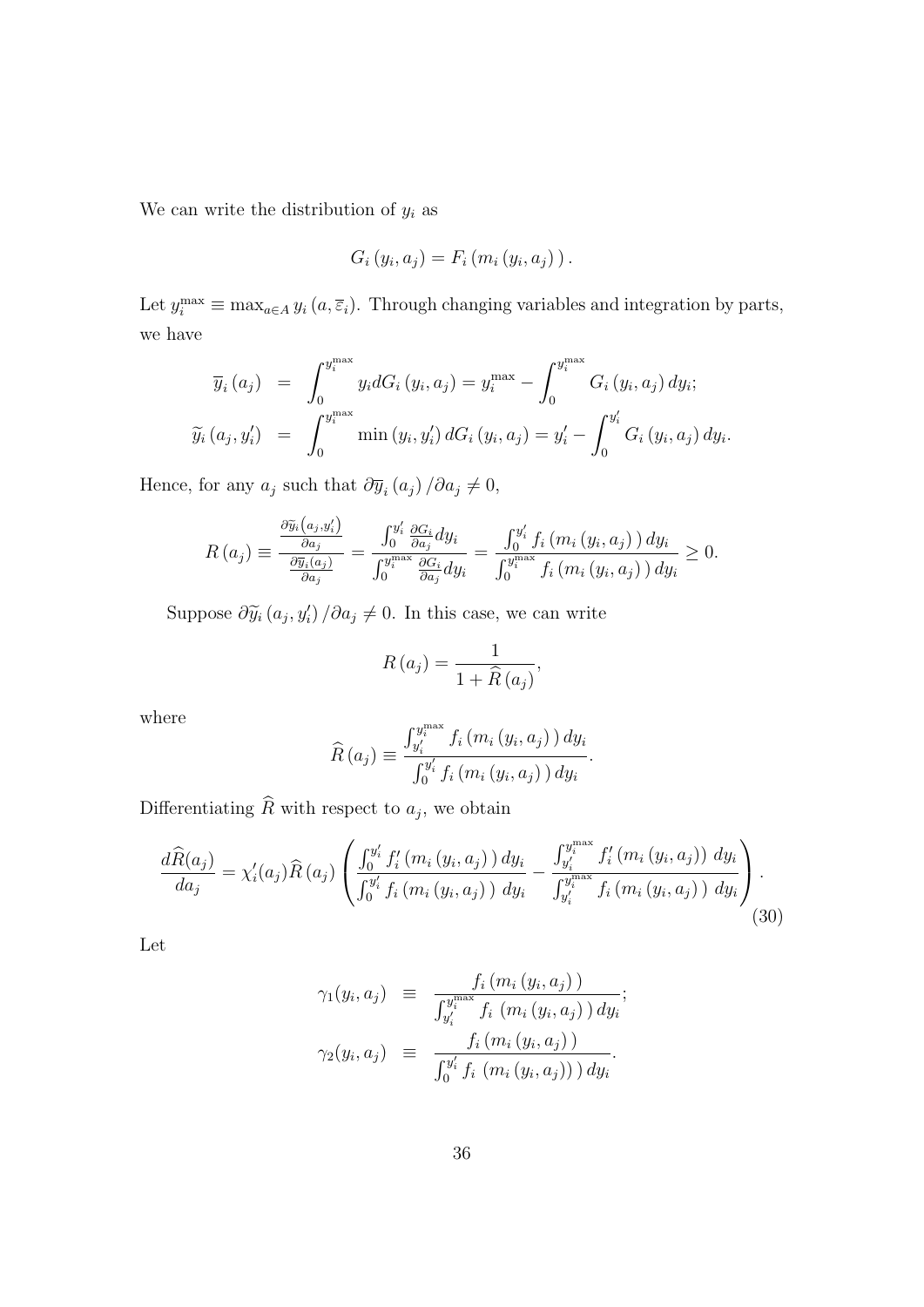Since h is increasing and f is log-concave,  $f_i'(m_i(y_i, a_j))/f_i(m_i(y_i, a_j))$  is decreasing in  $y_i$ . Hence the bracketed term on the right-hand side of  $(30)$  is equal to

$$
\frac{\int_{0}^{y'_{i}} f'_{i}(m_{i}(y_{i}, a_{j})) dy_{i}}{\int_{0}^{y'_{i}} f_{i}(m_{i}(y_{i}, a_{j})) dy_{i}} - \frac{\int_{y'_{i}}^{y^{max}_{i}} f'_{i}(m_{i}(y_{i}, a_{j})) dy_{i}}{\int_{y'_{i}}^{y^{max}_{i}} f_{i}(m_{i}(y_{i}, a_{j})) dy_{i}} \n= \int_{0}^{y'_{i}} \gamma_{2}(y_{i}, a_{j}) \frac{f'_{i}(m_{i}(y_{i}, a_{j}))}{f_{i}(m_{i}(y_{i}, a_{j}))} dy_{i} - \int_{y'_{i}}^{y^{max}_{i}} \gamma_{1}(y_{i}, a_{j}) \frac{f'_{i}(m_{i}(y_{i}, a_{j}))}{f_{i}(m_{i}(y_{i}, a_{j}))} dy_{i} \n\geq \frac{f'_{i}(m_{i}(y'_{i}, a_{j}))}{f_{i}(m_{i}(y'_{i}, a_{j}))} \left( \int_{0}^{y'_{i}} \gamma_{2}(y_{i}, a_{j}) dy_{i} - \int_{y'_{i}}^{y^{max}_{i}} \gamma_{1}(y_{i}, a_{j}) dy_{i} \right) \n= 0.
$$

Thus,  $d\hat{R}/da_j \ge 0$  if and only if  $\chi'_i(a_j) \ge 0$ . Since  $dR/da_j$  and  $d\hat{R}/da_j$  have opposite signs,  $dR/da_j \leq 0$  if and only if  $\chi'_i(a_j) \geq 0$ .

We need to prove that for any  $a'_j$  and  $a_j$  such that  $R(a'_j)$  and  $R(a_j)$  are well-defined,  $R(a'_j) \leq R(a_j)$  if and only if  $\overline{y}_i(a'_j) \geq \overline{y}_i(a_j)$ . We focus on the case where  $\chi'_i(a_j) \geq 0$ . The case for  $\chi'_i(a_j) \leq 0$  is similar and omitted. Suppose  $\chi'_i(a_j) \geq 0$  and  $a'_j \geq a_j$ . Suppose that  $R(a_j) = 0$ . Since  $f_i(\varepsilon_i)$  has strictly positive for any  $\varepsilon_i \in [\underline{\varepsilon}_i, \overline{\varepsilon}_i]$ , and  $y_i(a_j, \overline{\varepsilon}_i) \geq 0$  implies that  $m_i(0, a_j) \leq \overline{\varepsilon}_i$ , we must have  $m_i(y'_i, a_j) \leq \underline{\varepsilon}_i$ . Since  $m_i$  is decreasing in  $a_j$ , it follows that  $m_i(y'_i, a'_j) \leq \underline{\varepsilon}_i$  and  $R(a'_j) = 0$ . Suppose that  $R(a_j) > 0$  and  $R(a'_j) = 0$ . Then clearly  $R(a'_j) <$  $R(a_j)$ . Finally, suppose that both  $R(a_j) > 0$  and  $R(a'_j) > 0$ . Then  $R(a''_j) > 0$ for all  $a''_j \in [a_j, a'_j]$ . From the argument in the last paragraph,  $dR/da_j$  is defined and negative for all  $a''_j \in [a_j, a'_j]$ . Hence, in this case  $R(a'_j)$  must also be less than  $R(a_i)$ .

# References

- Aliprantis, Charalambos D., and Owen Burkinshaw, 1990, Principles of Real Analysis (Academic Press) 2nd edn.
- Aoyagi, Masaki, 2002, Collusion in dynamic Bertrand oligopoly with correlated private signals and communication, Journal of Economic Theory 102, 229 – 248.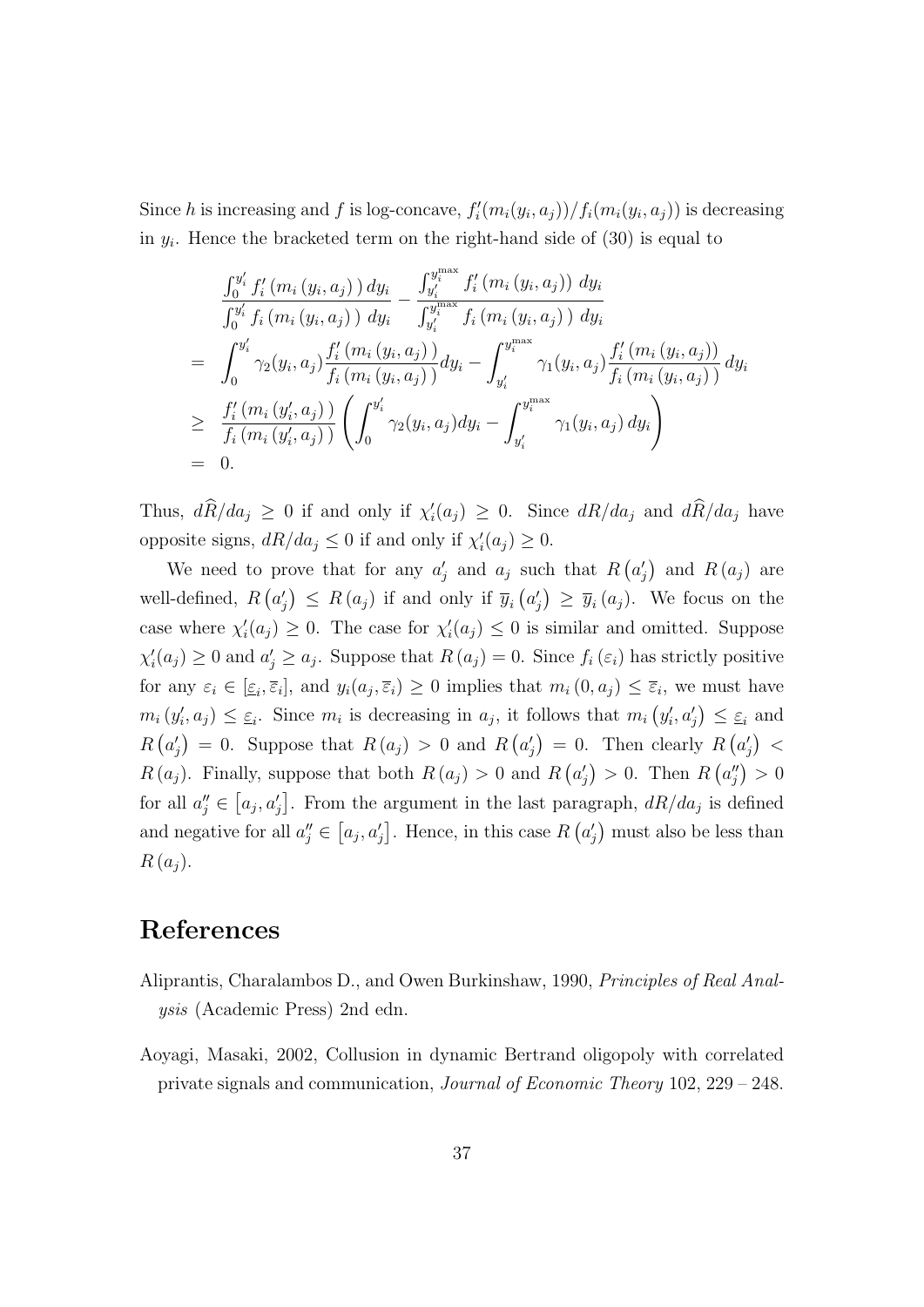$-$ , 2003, Bid rotation and collusion in repeated auctions, *Journal of Eco*nomic Theory 112, 79–105.

- Athey, Susan, and Kyle Bagwell, 2001, Optimal collusion with private information, The RAND Journal of Economics 32, 428–465.
- $-$ , 2008, Collusion with persistent cost shocks, *Econometrica* 76, 493–540.
- , and Chris Sanchirico, 2004, Collusion and price rigidity, The Review of Economic Studies 71, 317–349.
- Athey, Susan, and David A. Miller, 2007, Efficiency in repeated trade with hidden valuations, Theoretical Economics 2.
- Athey, Susan, and Ilya Segal, 2007, An efficient dynamic mechanism, Discussion paper.
- Bergemann, Dirk, and Juuso Välimäki, 2010, The dynamic pivot mechanism, Econometrica 78, 771–789.
- Blume, Andreas, and Paul Heidhues, 2006, Private monitoring in auctions, Journal of Economic Theory 131, 179–211.
- Compte, Olivier, 1998, Communication in repeated games with imperfect private monitoring, Econometrica 66, 597–626.
- Escobar, Juan F., and Juuso Toikka, 2010, A folk theorem with markovian private information, mimeo, MIT.
- Fudenberg, Drew, and David K. Levine, 2007, The Nash-threats folk theorem with communication and approximate common knowledge in two player games, Journal of Economic Theory 132, 461 – 473.
- Fudenberg, Drew, and Jean Tirole, 1991, Game Theory (The MIT Press).
- Green, Edward J., and Robert H. Porter, 1984, Noncooperative collusion under imperfect price information, Econometrica 52, 87–100.